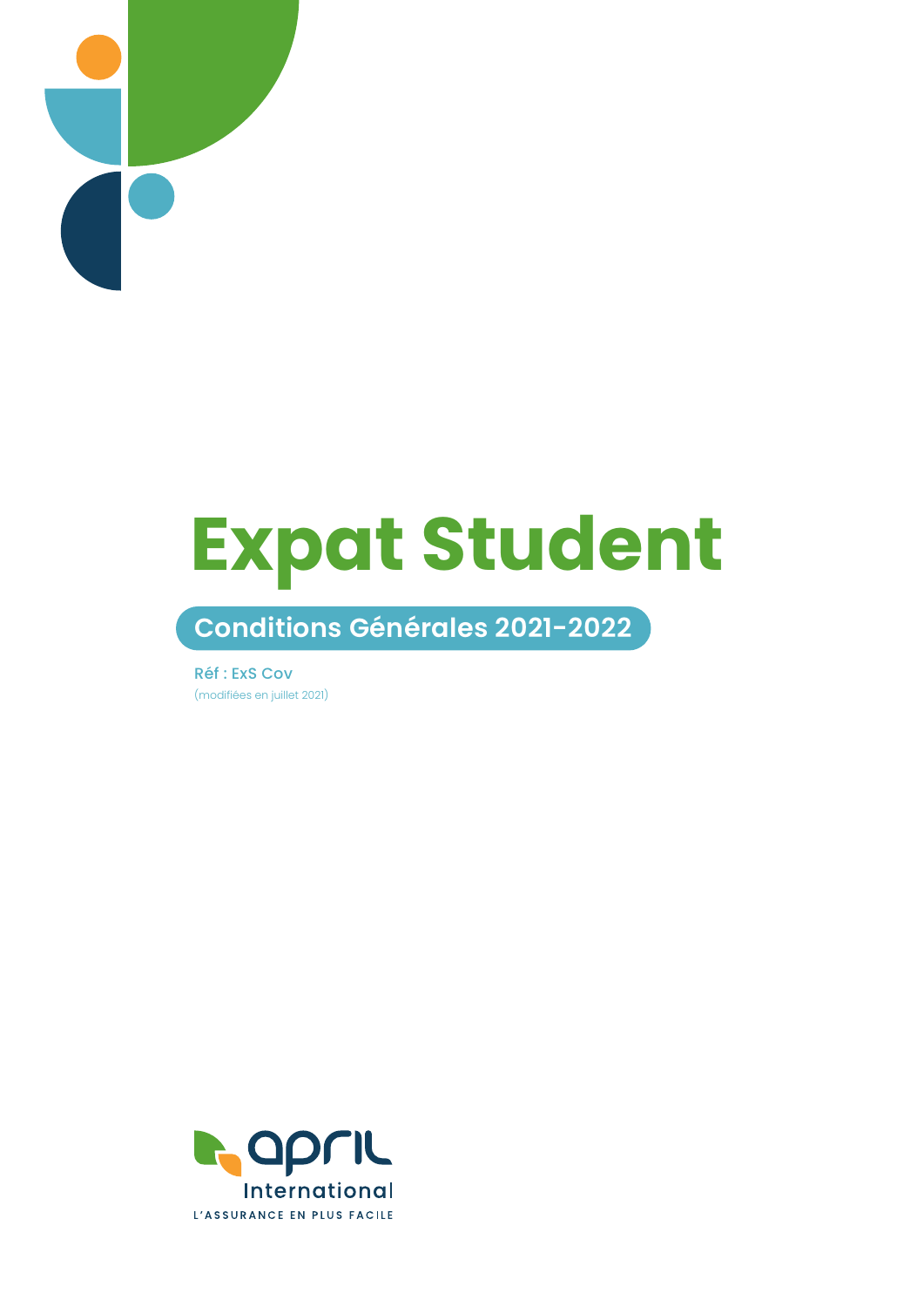

Pour toute information relative à votre contrat, nous sommes à votre disposition du lundi au vendredi de 8h30 à 18h00 - Heure de Paris.<br>Tél : +33 (0)1 73 02 93 93 - Fax : +33 (0)1 73 02 93 90 - E-mail : info.expat@april-international.com

## **SOMMAIRE**

| 1.<br>1.1. |                                                                                                                         |  |
|------------|-------------------------------------------------------------------------------------------------------------------------|--|
|            |                                                                                                                         |  |
|            |                                                                                                                         |  |
|            |                                                                                                                         |  |
|            |                                                                                                                         |  |
| 1.7.       | DÉFINITIONS SPÉCIFIQUES À LA GARANTIE ASSURANCE EXAMEN <b>ENCOLOGICITAL EN CONTRACTE DE LA CONTRACTE DE LA CARANTIE</b> |  |
| 2.         | GARANTIES ET TERRITORIALITÉ DE VOTRE CONTRAT (1999) DE L'ON DE LA CONTRATE DE LA CONTRATE DE LA CONTRATE DE L'          |  |
|            |                                                                                                                         |  |
|            |                                                                                                                         |  |
| 3.         |                                                                                                                         |  |
| 4.         |                                                                                                                         |  |
|            |                                                                                                                         |  |
|            |                                                                                                                         |  |
|            |                                                                                                                         |  |
|            | 4.4. LES GARANTIES DE VOTRE CONTRAT CESSENT <b>EXECUTAD DE LA CONTRAT DE LA CONTRAT DE LA CONTRAT DE LA CONTRAT DE</b>  |  |
|            |                                                                                                                         |  |
| 5.         | <b>COTISATIONS AND RESIDENT REPORT OF A COTISATIONS AND RESIDENT REPORT OF A COTISATIONS AND REPORT OF A CONSUMIN</b>   |  |
|            |                                                                                                                         |  |
|            |                                                                                                                         |  |
|            |                                                                                                                         |  |
| 6.         |                                                                                                                         |  |
|            |                                                                                                                         |  |
|            |                                                                                                                         |  |
| 7.         |                                                                                                                         |  |
|            |                                                                                                                         |  |
|            |                                                                                                                         |  |
|            |                                                                                                                         |  |
|            |                                                                                                                         |  |
|            |                                                                                                                         |  |
| 8.         | CE QUI EST EXCLU DE VOTRE CONTRAT DE LA CONTRATE DE LA CONTRATE DE LA CONTRATE DE LA CONTRATE DE LA CONTRATE D          |  |
|            |                                                                                                                         |  |
| 9.         |                                                                                                                         |  |
|            |                                                                                                                         |  |
|            | 9.2. CADRE LÉGAL CALCHES DE LA CALCA DE LA CALCA DE LA CALCA DE LA CALCA DE LA CALCA DE LA CALCA DE LA CALCA D          |  |
|            |                                                                                                                         |  |
|            |                                                                                                                         |  |
|            |                                                                                                                         |  |
|            |                                                                                                                         |  |

#### **Remarque:**

An English version of these General conditions is available on www.april international.com. Please note that the original version of this document is in French. In the event of a dispute, French version shall prevail over any translation into other languages.

Una versión española de las Condiciones generales está disponible en www.april-international.com. Le informamos que la versión original del documento está en francés. En caso de conflicto, únicamente la versión francesa sobre tomada en cuenta.

Eine deutschsprachige Version dieser Allgemeinen Bedingungen steht online unter www.april-international.com zur Verfügung. Dieses Dokument wurde in französischer Sprache verfasst. Bei Streitigkeiten ist die französische Version vor allen anderen Sprachen maßgebend.

Una versione in italiano delle presenti Condizioni Generali è disponibile in www.april-international.com. Si precisa che la versione originale del documento è in lingua francese. In caso di controversia, farà fede soltanto la versione in lingua francese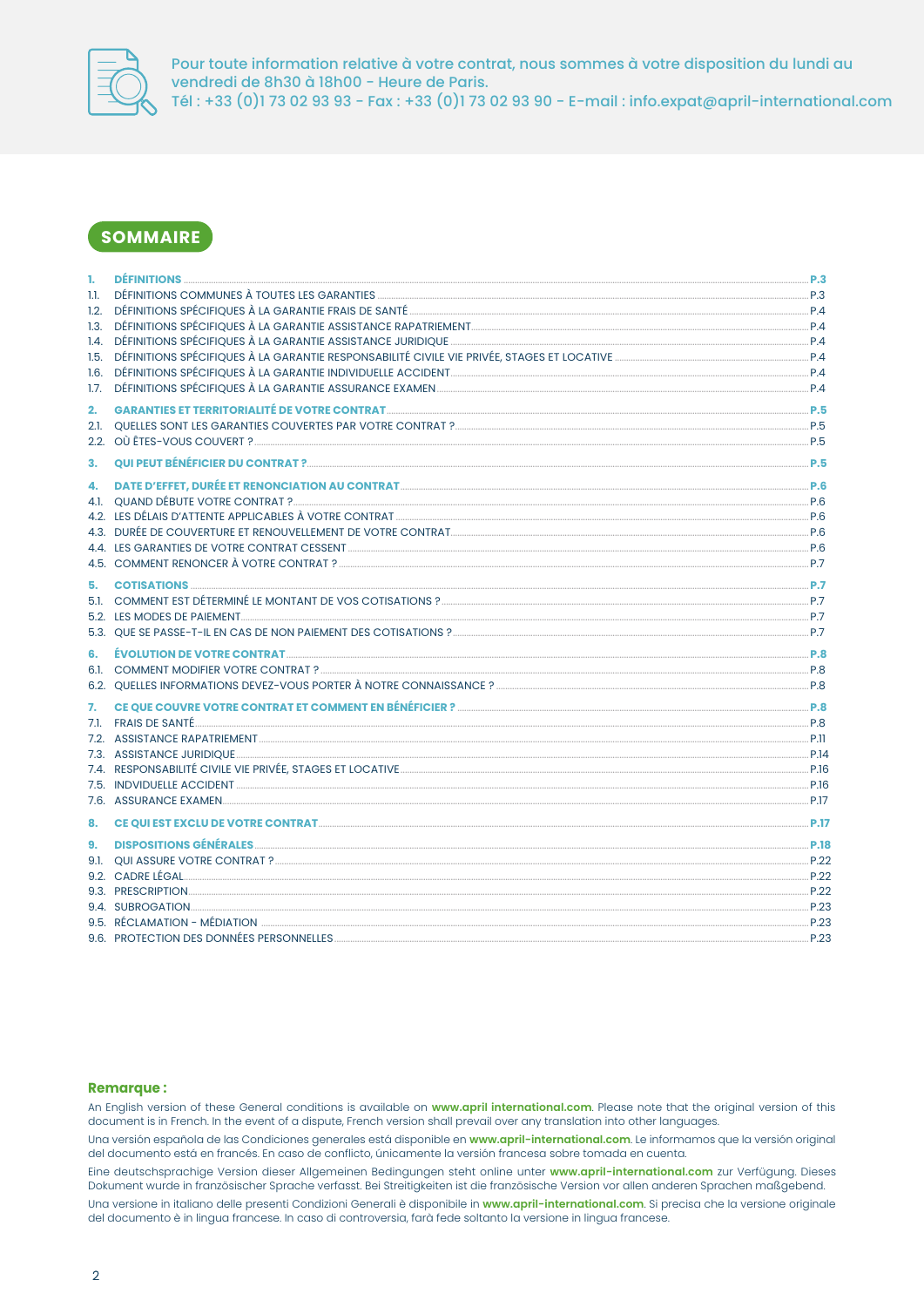## **1. DÉFINITIONS**

Chaque terme mentionné ci-dessous a, lorsqu'il est rédigé en italique et employé avec une majuscule, la signification suivante :

### **1.1. DÉFINITIONS COMMUNES À TOUTES LES GARANTIES :**

**ACCIDENT :** toute atteinte corporelle, non intentionnelle de la part de la personne qui en est victime provenant de l'action soudaine d'une cause extérieure. En application de l'article L.1315 du Code Civil français, il vous appartient d'apporter la preuve de l'*Accident* et de la relation directe de cause à effet entre celui-ci et les frais engagés. **A**

**ACCIDENT CARACTÉRISÉ :** accident constaté par une autorité compétente présente sur le lieu de l'évènement (forces de police, pompiers, ambulanciers-urgentistes) ayant délivré une attestation précisant les circonstances, la nature de la blessure ainsi que la date de l'*Accident*.

**ADHÉRENT :** personne physique ou morale qui adhère aux présentes conventions de groupe souscrites par l'Association des Assurés d'APRIL International et qui paie les *Cotisations*.

**ANNÉE D'ASSURANCE :** période de douze mois consécutifs débutant à compter de la *Date d'effet* du contrat.

**ASSURÉ, « VOUS » :** ensemble des personnes physiques qui bénéficient des garanties du présent contrat. C'est-à-dire *Vous* et les membres de votre famille répondant aux conditions pour être assuré. Elles sont alors inscrites à l'*Attestation d'assurance*. Par membres de votre famille, il faut entendre votre *Conjoint* et vos *Enfants à charge*.

**ASSURÉ PRINCIPAL, «** *VOUS* **» :** personne physique admise à l'assurance et sur la tête de laquelle reposent les garanties du présent contrat.

**ATTESTATION D'ASSURANCE :** document valant attestation d'assurance, que *Nous* remettons à l'*Adhérent*, confirmant son adhésion au contrat Expat Student et mentionnant notamment les *Assurés*, la *Date d'effet*, les garanties et l'option sélectionnée. L'*Attestation d'assurance* correspond aux conditions particulières du contrat.

**AUTORITÉ MÉDICALE :** toute personne titulaire d'un diplôme de médecine ou de chirurgie en état de validité dans le pays où *Vous* vous trouvez.

**CONJOINT :** l'époux ou l'épouse de l'*Assuré principal*, non divorcé(e) ni séparé(e) de corps par un jugement définitif ou le **C** partenaire de l'*Assuré principal* bénéficiaire d'un Pacte Civil de Solidarité (Article 515-1 du Code Civil français) avec ce dernier, en vigueur à la date du *Sinistre*. Le concubin notoire de l'*Assuré principal* pourra être considéré comme ayant la qualité de *Conjoint* si justification de sa qualité est faite. Le *Conjoint* doit également être majeur et résider en dehors de son *Pays de nationalité* pendant toute la durée du contrat.

**COTISATION :** somme payée par l'*Adhérent* en contrepartie des garanties accordées par l'organisme assureur.

**DATE D'EFFET :** date à partir de laquelle le contrat débute. Elle est portée à l'*Attestation d'assurance*. **D**

**ENFANT À CHARGE :** enfant âgé de moins de 18 ans inclus et fiscalement à charge.

**ÉLÈVE / ÉTUDIANT :** personne physique inscrite dans un établissement d'enseignement dans son *Pays de destination*, titulaire d'une carte d'étudiant ou pouvant fournir une attestation de scolarité ou jeune au pair.

**EXCLUSIONS :** ce qui n'est pas garanti par le contrat d'assurance. Tous les contrats comportent des exclusions de garanties. **FRANCHISE :** somme qui, dans le règlement d'un *Sinistre*, reste à votre charge. **F**

**MALADIE INOPINÉE :** toute altération de la santé constatée par une *Autorité médicale* compétente présentant un caractère soudain et imprévisible. **M**

**MALADIE PRÉEXISTANTE :** affection médicale qui s'est manifestée avant la date de la signature de votre Demande d'adhésion (incluant votre Profil de santé). Est considérée comme *Maladie préexistante* toute affection de ce type dont *Vous* avez eu connaissance, ou dont *Vous* auriez raisonnablement pu avoir connaissance, au moment de l'adhésion au présent contrat.

#### **NOUS :** APRIL International Care France. **N**

**PAYS DE DESTINATION :** le pays de résidence où *Vous* séjournez pendant la durée de votre séjour à l'*Étranger*. PAYS DE NATIONALITÉ : le pays qui figure sur votre passeport ou tout autre document officiel d'identité stipulé au niveau du libellé « nationalité ».

**SINISTRE :** événement, maladie ou *Accident* mettant en jeu la garantie, alors que le contrat est en vigueur. **S**

#### **1.2. DÉFINITIONS SPÉCIFIQUES À LA GARANTIE FRAIS DE SANTÉ :**

**ACCORD PRÉALABLE :** certains actes médicaux sont soumis à l'*Accord préalable* de notre Médecin Conseil. Avant d'engager **A** les soins, *Vous* aurez donc à nous faire parvenir un devis détaillé et un formulaire appelé « *Demande d'entente préalable »*. En cas d'*Hospitalisation*, veuillez faire compléter par votre médecin le formulaire appelé « *Attestation médicale confidentielle »*. **ATTESTATION MÉDICALE CONFIDENTIELLE :** questionnaire médical à nous retourner impérativement complété par votre praticien avant toute *Hospitalisation* (ou le plus rapidement possible en cas d'*Accident* ou d'urgence) afin d'obtenir notre *Accord préalable*. Une *Franchise* de 20% sera retenue sur votre remboursement si cette formalité n'est pas respectée.

**COMPLICATIONS DE GROSSESSE ET À L'ACCOUCHEMENT :** elles concernent d'une part, les complications qui surviennent **C** au cours de la période prénatale de la grossesse, et dans ce contexte seront couverts les cas suivants : grossesse extrautérine, diabète gestationnel, pré-éclampsie, fausse couche, risques de fausse couche et enfant mort-né ou môle. Seront également couvertes les pathologies suivantes, apparues durant l'accouchement et nécessitant une procédure obstétrique : hémorragie post-partum et rétention placentaire.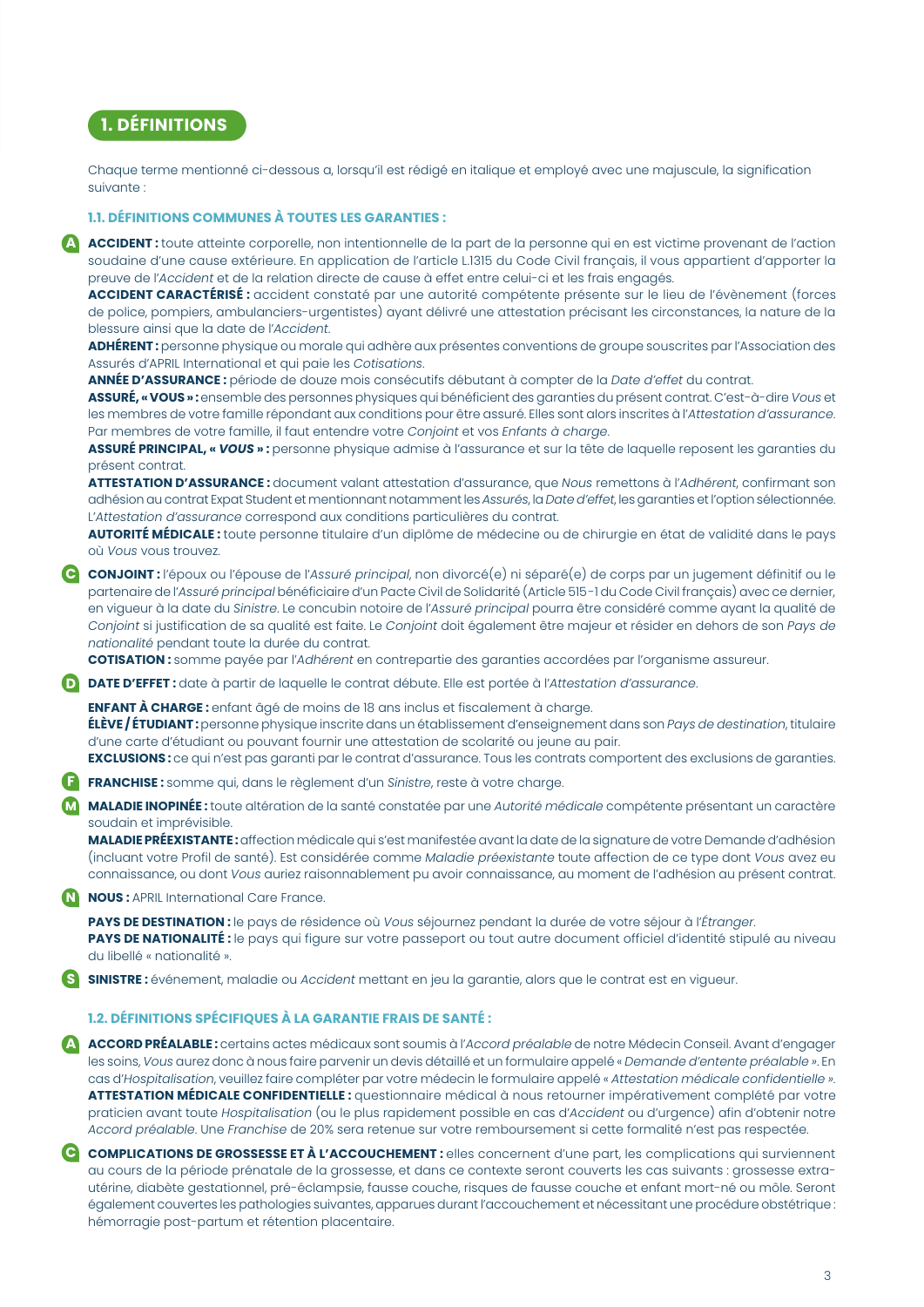**COÛTS RAISONNABLES ET HABITUELS :** les coûts des frais de santé sont considérés comme étant raisonnables et habituels lorsqu'ils n'excèdent pas les tarifs habituellement pratiqués pour une prestation ou un traitement identique dans la localité où ils sont engagés. Nos bases de données constamment enrichies de tarifs de référence depuis plus de 20 ans sont mises à jour chaque année.

- **DÉLAI D'ATTENTE :** période durant laquelle les garanties ne sont pas encore en vigueur. Le point de départ de cette période **D** est la *Date d'effet* du contrat portée à l'*Attestation d'assurance*. **DEMANDE D'ENTENTE PRÉALABLE :** formulaire à faire compléter par votre médecin permettant d'obtenir notre *Accord préalable* avant d'engager certains actes ou traitements.
- **FORFAIT JOURNALIER :** part du prix de journée d'*Hospitalisation* en France non prise en charge par la Sécurité sociale française. **F FRAIS RÉELS :** ensemble des dépenses de santé qui vous sont facturées.
- **HOSPITALISATION :** séjour (médical ou chirurgical) dans un établissement hospitalier (public ou privé) de plus de 24 heures, **H** consécutivement à un *Accident* ou une maladie.

**HOSPITALISATION DE JOUR :** hospitalisation de moins de 24 heures pour laquelle un lit vous est attribué, sans que *Vous* ne passiez la nuit au sein de l'établissement hospitalier.

- **RÈGLEMENT DIRECT DES FRAIS D'HOSPITALISATION :** *Vous* pouvez bénéficier de la prise en charge de vos frais d'*Hospitalisation* (*Hospitalisation* de plus de 24 heures ou *Hospitalisation de jour*), sans avance de frais, sous réserve de l'étude de votre *Attestation médicale confidentielle*. *Vous* pouvez déclencher ce service en utilisant les numéros d'urgence mentionnés au paragraphe 1.1. **R**
- **VACCINS COUVERTS PAR LE CONTRAT :** Antirotavirus (gastro-entérite), Choléra, Covid-19, Encéphalite à tiques, Encéphalite **V** japonaise, Fièvre jaune, Fièvre typhoïde, Hépatite A, Hépatite B, Hépatite C, Leptospirose, Méningite, Rage, Tuberculose.

#### **1.3. DÉFINITIONS SPÉCIFIQUES À LA GARANTIE ASSISTANCE RAPATRIEMENT :**

**CONSOLIDATION :** stabilisation de l'état de santé d'une personne victime d'un *Accident* ou souffrant d'une maladie*.* **C**

- **ÉQUIPE MÉDICALE :** structure adaptée à chaque cas particulier et définie par le médecin régulateur d'Europ Assistance. **E ÉTRANGER :** tout pays garanti listé dans le présent contrat, en dehors de votre *Pays de nationalité*.
- **MEMBRE DE LA FAMILLE :** vos *Conjoint*, enfant, frère, sœur, père, mère, grands-parents, beaux-parents, ou votre tuteur légal domiciliés dans votre *Pays de nationalité*. **M**
- **PROCHE :** toute personne physique désignée par *Vous* ou l'un de vos ayants droit et domiciliée dans votre *Pays de nationalité*. **P**

#### **1.4. DÉFINITIONS SPÉCIFIQUES À LA GARANTIE ASSISTANCE JURIDIQUE :**

**LITIGE, CONFLIT, DIFFÉREND :** désaccord ou contestation d'un droit dont le caractère préjudiciable ou répréhensible peut **L** motiver une réclamation ou des poursuites vous opposant à un *Tiers identifié*.

**TIERS IDENTIFIÉ OU ADVERSAIRE :** personne physique ou morale, dont *Vous* connaissez l'identité et l'adresse, responsable de vos dommages ou contestant l'un de vos droits. **T**

#### **1.5. DÉFINITIONS SPÉCIFIQUES À LA GARANTIE** *RESPONSABILITÉ CIVILE* **VIE PRIVÉE, STAGES ET LOCATIVE :**

- **DOMMAGES CORPORELS :** dommages portant atteinte à l'intégrité physique des personnes. **DOMMAGES IMMATÉRIELS :** tous dommages autres que corporels et matériels et qui sont la conséquence directe et immédiate de *Dommages corporels* ou *matériels* assurés. **DOMMAGES MATÉRIELS :** dommages portant atteinte à la structure ou à la substance de la chose et résultant d'un événement garanti. **D**
- **RESPONSABILITÉ CIVILE :** obligation légale pour toute personne de réparer les dommages causés à autrui. **R**

#### **1.6. DÉFINITIONS SPÉCIFIQUES À LA GARANTIE** *INDIVIDUELLE ACCIDENT* **:**

**BÉNÉFICIAIRE :** personne physique qui reçoit l'*Indemnité* ou le capital versé par l'organisme assureur. **B**

**INDEMNITÉ :** somme versée pour réparer le préjudice que *Vous* avez subi. **I INDIVIDUELLE ACCIDENT :** garantie prévoyant le paiement d'un capital si *Vous* décédez ou devenez invalide suite à un *Accident*. **INVALIDITÉ (TOTALE OU PARTIELLE) :** invalidité consécutive à un *Accident* entraînant votre impossibilité physique totale ou partielle, constatée médicalement et reconnue par l'organisme assureur, de poursuivre normalement le cursus de formation pour lequel *Vous* êtes inscrit ou votre séjour au pair.

#### **1.7. DÉFINITIONS SPÉCIFIQUES À LA GARANTIE ASSURANCE EXAMEN :**

**EXAMEN, CONCOURS :** l'épreuve que subit un *Élève* ou un *Étudiant* en vue de vérifier ses aptitudes pouvant lui permettre **E** son passage en classe supérieure.

**FRAIS DE SCOLARITÉ :** le montant annuel des frais d'inscription, des frais de pension et des frais de demi-pension facturé à l'*Assuré* ou à son garant financier. **F**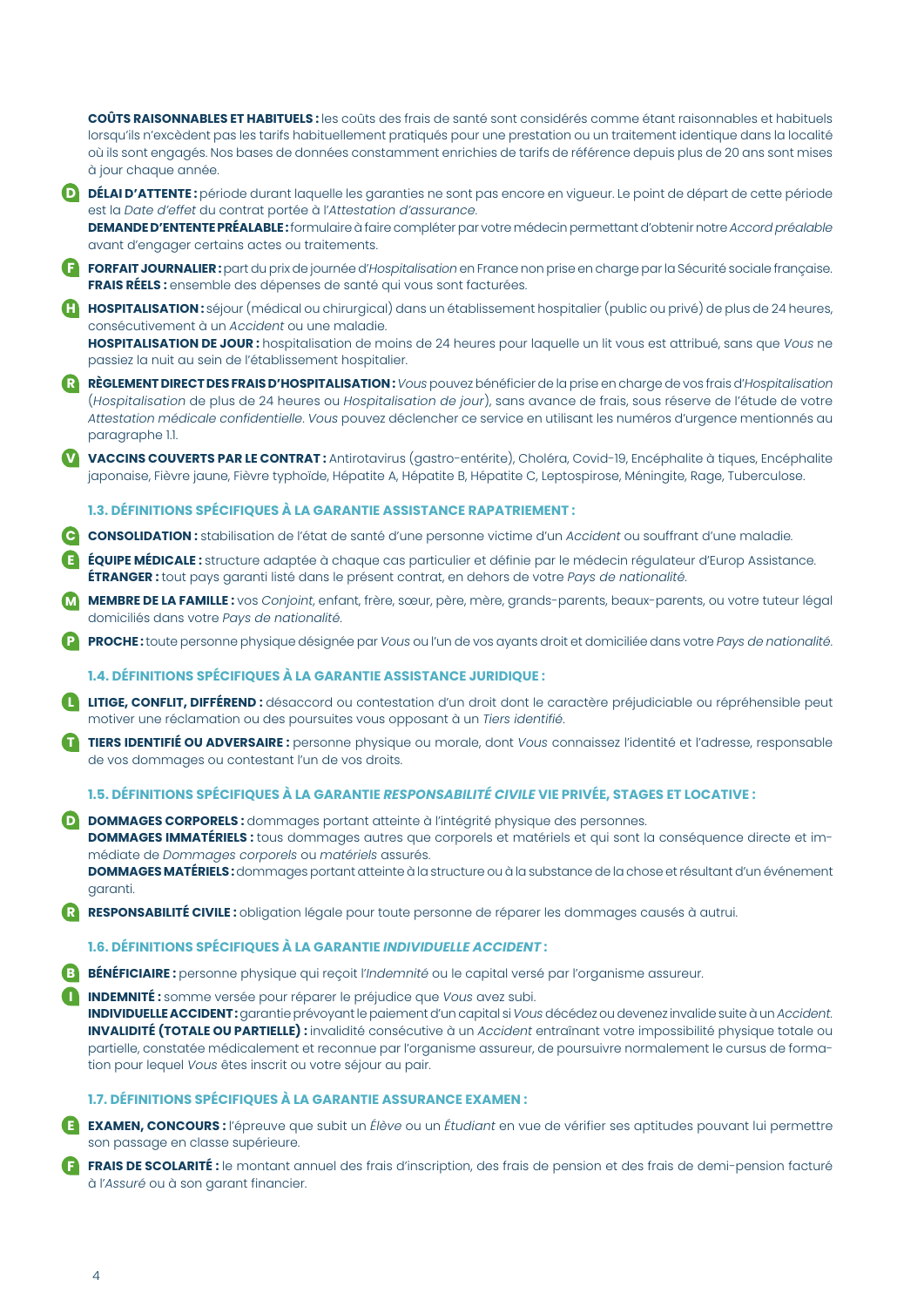**MEMBRE DE LA FAMILLE :** vos *Conjoint*, enfant, frère, soeur, père, mère, beaux-parents, ou votre tuteur légal domiciliés dans votre *Pays de nationalité*. **M**

**REDOUBLEMENT :** l'obligation pour un *Élève* ou un *Étudiant* de recommencer son année d'études : **R**

• suite à son *Hospitalisation* pendant la période d'*Examen* ou de *Concours* ou dans les dix jours qui la précèdent,

• suite au décès consécutif à un *Accident* d'un *Membre de la famille* durant la période d'*Examen* ou de *Concours* ou survenant durant les 10 jours qui la précèdent.

## **2. GARANTIES ET TERRITORIALITÉ DE VOTRE CONTRAT**

#### **2.1. QUELLES SONT LES GARANTIES COUVERTES PAR VOTRE CONTRAT ?**

L'adhésion au présent contrat vous garantit les prestations suivantes :

- remboursement de frais de santé au 1er euro ou en complément de la Caisse des Français de l'Étranger (CFE) ou de la Sécurité Sociale française,
- assistance rapatriement,
- assistance juridique,
- *Responsabilité civile* vie privée, stages et locative,
- *Individuelle accident*,
- assurance *Examen*.

#### **2.2. OÙ ÊTES-***VOUS* **COUVERT ?**

3 zones de couverture sont proposées selon votre *Pays de destination* :

**Zone 0 :** États-Unis et Mexique,

**Zone 1:** Canada, Chine, Hong-Kong, Royaume-Uni, Singapour et Suisse,

**Zone 2 :** Tous les pays non listés dans les zones 0 et 1.

Les garanties sont acquises dans la zone tarifaire dont votre *Pays de destination* fait partie.

**En zone tarifaire 0 :** les garanties sont acquises à l'année dans le monde entier, y compris dans votre *Pays de nationalité*  pour des retours temporaires de moins de 90 jours consécutifs entre deux séjours dans le *Pays de destination*.

**En zone tarifaire 1 :** les garanties sont acquises à l'année dans les pays des zones 1 et 2, y compris dans votre *Pays de nationalité* pour des retours temporaires de moins de 90 jours consécutifs entre deux séjours dans le *Pays de destination*. Les garanties sont acquises en zone tarifaire 0 uniquement en cas d'*Accident* ou de *Maladie inopinée*, pendant les séjours temporaires de moins de 90 jours consécutifs entre deux séjours dans le *Pays de destination*.

**En zone tarifaire 2 :** les garanties sont acquises à l'année dans les pays de la zone 2, y compris dans votre *Pays de nationalité* pour des retours temporaires de moins de 90 jours consécutifs entre deux séjours dans le *Pays de destination*. Les garanties sont acquises en zones tarifaires 0 et 1 uniquement en cas d'*Accident* ou de *Maladie inopinée*, pendant les séjours temporaires de moins de 90 jours consécutifs entre deux séjours dans le *Pays de destination*.

#### **En fonction d'événements qui pourraient s'y dérouler, la couverture pour certains pays est exclue.**

La liste complète des pays exclus est disponible sur le site www.april-international.com ou sur simple demande au +33 (0)1 73 02 93 93 ou par e-mail à info.expat@april-international.com. Cette liste de pays exclus est susceptible de varier.

## **3. QUI PEUT BÉNÉFICIER DU CONTRAT ?**

#### **Pour être admissible à l'assurance,** *Vous* **devez :**

- être âgé de plus de 12 ans et de moins de 41 ans pendant toute la durée du contrat ;
- résider hors de votre *Pays de nationalité* pendant la durée du contrat ;
- bénéficier d'un statut d'*Étudiant* ou *Élève* pendant toute la durée du contrat ou effectuer un séjour au-pair dans le cadre d'un contrat de placement avec une famille-hôte ;
- produire une photocopie de votre carte étudiante ou un certificat de scolarité en cours de validité avant le 31 octobre de chaque *Année d'assurance* ou la copie d'un contrat de placement auprès d'une famille-hôte en cas de séjour au-pair ;
- avoir répondu favorablement aux formalités médicales prévues au contrat et notamment avoir complété et signé le Profil de santé au maximum six mois avant la *Date d'effet* du contrat.

Dans le cadre d'une couverture frais de santé en complément de la CFE ou de la Sécurité Sociale française, *Vous* devez également être affilié à la CFE (Caisse des Français de l'Étranger) ou à la Sécurité Sociale française pendant toute la durée du contrat et bénéficier à ce titre du régime maladie/maternité de la CFE ou de la Sécurité Sociale française.

#### **Peuvent également être couverts par ce contrat les membres de votre famille (s'ils sont mentionnés sur votre** *Attestation d'assurance***) tant que les conditions pré-citées sont remplies, à savoir :**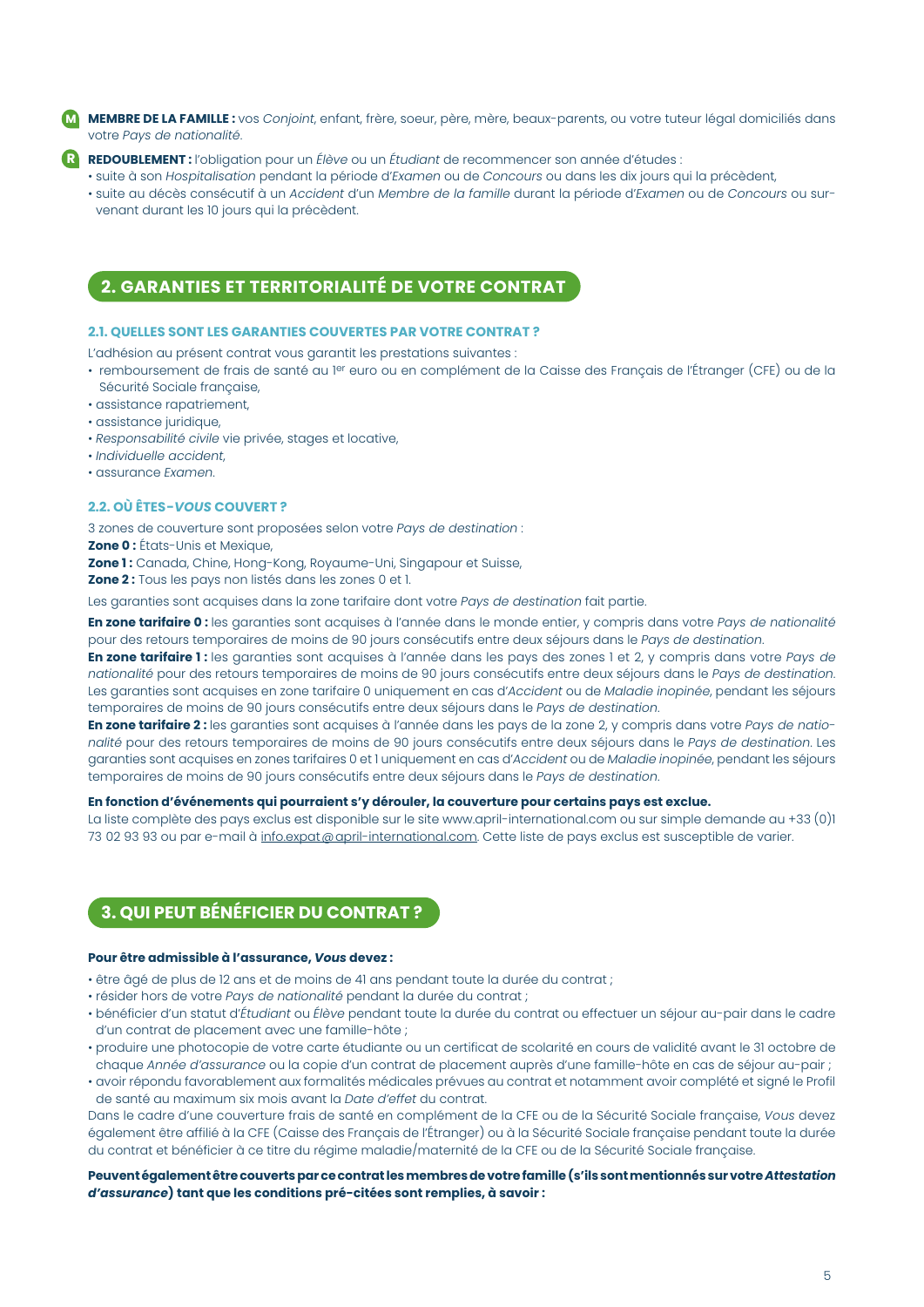- votre *Conjoint*, à condition qu'il bénéficie également d'un statut d'*Étudiant* ou *Élève* ou de jeune au pair, qu'il réside luimême hors de son *Pays de nationalité* pendant toute la durée du contrat et qu'il soit majeur,
- vos *Enfants à charge*.

L'adhésion repose sur vos déclarations et celles de l'*Adhérent* et la bonne foi des parties.

L'adhésion est subordonnée à notre acceptation médicale. *Nous* nous réservons la possibilité de demander des formalités médicales complémentaires en fonction des réponses faites au Profil de santé.

Si *Vous* (ou un membre de votre famille) présentez un risque aggravé (professionnel ou médical), *Nous* pourrons être amenés soit à vous accepter mais à des conditions particulières, soit à vous refuser.

## **4. DATE D'EFFET, DURÉE ET RENONCIATION AU CONTRAT**

#### **4.1. QUAND DÉBUTE VOTRE CONTRAT ?**

Votre date d'adhésion correspond à la date de prise d'effet des garanties, que *Vous* avez indiquée sur votre demande d'adhésion. Elle est indiquée sur l'*Attestation d'assurance*. Elle intervient au plus tôt le 16 du mois ou le 1er du mois suivant la réception et acceptation du dossier d'adhésion complet (comprenant la Demande d'adhésion et le Questionnaire de santé de l'ensemble des *Assurés* complétés et signés), sous condition suspensive du paiement de la première *Cotisation*. Si votre dossier nécessite une étude médicale, votre contrat débutera au plus tôt le <sup>1er</sup> ou le 16 du mois suivant votre acceptation médicale.

#### **4.2. LES** *DÉLAIS D'ATTENTE* **APPLICABLES À VOTRE CONTRAT :**

Les garanties prennent effet pour chacun des *Assurés* à la *Date d'effet* du contrat sous réserve de l'application d'un *Délai d'attente* de 10 mois pour les frais liés à la maternité dans le cadre de la garantie frais de santé.

#### **Toutes dépenses engagées au titre de traitements ou actes prescrits antérieurement à la** *Date d'effet* **du contrat ou pendant le** *Délai d'attente* **sont définitivement exclues des garanties et n'ouvrent droit à aucune prestation.**

#### **4.3. DURÉE DE COUVERTURE ET RENOUVELLEMENT DE VOTRE CONTRAT :**

L'adhésion au présent contrat est effective pour une période se terminant le 30 septembre de chaque année. Elle est renouvelée par tacite reconduction au l<sup>er</sup> octobre de chaque année, pour une durée d'un an, tant que les conventions restent en vigueur et sous réserve que *Vous* et chaque membre de votre famille réalisiez les conditions pour être assuré (se reporter au paragraphe 4).

La durée maximale de couverture est limitée à 6 ans.

#### **4.4. LES GARANTIES DE VOTRE CONTRAT CESSENT :**

- *a)* en cas de résiliation par l'*Adhérent* à l'échéance annuelle au 30/09, par lettre recommandée avec un préavis de deux mois au moins (c'est-à-dire adressée au plus tard le 31/07) ;
- *b)* en cas de non-paiement des *Cotisations* (se reporter au paragraphe 6.3) ;
- *c)* en cas de dénonciation de la convention par l'organisme assureur ou l'Association des Assurés APRIL à l'échéance annuelle (dans ce cas, l'Association s'engage à en informer chaque *Adhérent*) ;
- *d)* dès que *Vous* cessez de réaliser les conditions pour être assuré (se reporter au paragraphe 4) ;
- *e)* à l'issue de 6 ans de couverture ;
- *f)* en cas de résiliation par l'*Adhérent*, à tout moment après douze (12) mois d'adhésion. Votre résiliation prendra effet un mois à compter de la date de réception de votre notification et devra être adressée à APRIL International Care France :
	- par courrier simple ou recommandé à l'adresse suivante : Service Courrier 1 rue du Mont CS 80010 81700 Blan FRANCE
	- via le formulaire de contact disponible depuis votre Espace client en sélectionnant le motif « Demander une résiliation »
	- $\cdot$  ou par e-mail à care@april-international.com ;
- *g)* en cas de fausse déclaration, conformément aux dispositions ci-dessous.

En cas de résiliation par l'organisme assureur ou l'Association dans le cas énoncé à l'alinéa *c)*, l'organisme assureur s'engage à maintenir, sur demande de l'*Adhérent*, des garanties frais de santé équivalentes à celles en vigueur à la date de la résiliation.

#### **Sanctions en cas de fausse déclaration**

**Qu'il s'agisse des déclarations à faire à l'adhésion ou de celles qui doivent être faites en cours de contrat, toute réticence ou fausse déclaration intentionnelle, toute omission ou déclaration inexacte dans la déclaration du risque, entraine l'application, suivant les cas, des dispositions des articles L.113-8 et L.113-9 du Code des assurances français.**

**En outre, toute omission, réticence, fausse déclaration intentionnelle ou non dans la déclaration du** *Sinistre***, omission de déclaration des autres assurances cumulatives, emploi comme justificatifs de documents inexacts, ou utilisation de moyens frauduleux expose l'***Assuré* **et l'***Adhérent* **à une déchéance de garanties et à la résiliation du contrat.** *Nous* **nous réservons la possibilité d'engager toute action en justice afin de réparer le préjudice qui nous a été causé.**

**Il vous sera demandé de rembourser l'ensemble des prestations qui vous a été indûment réglé au titre du présent contrat.**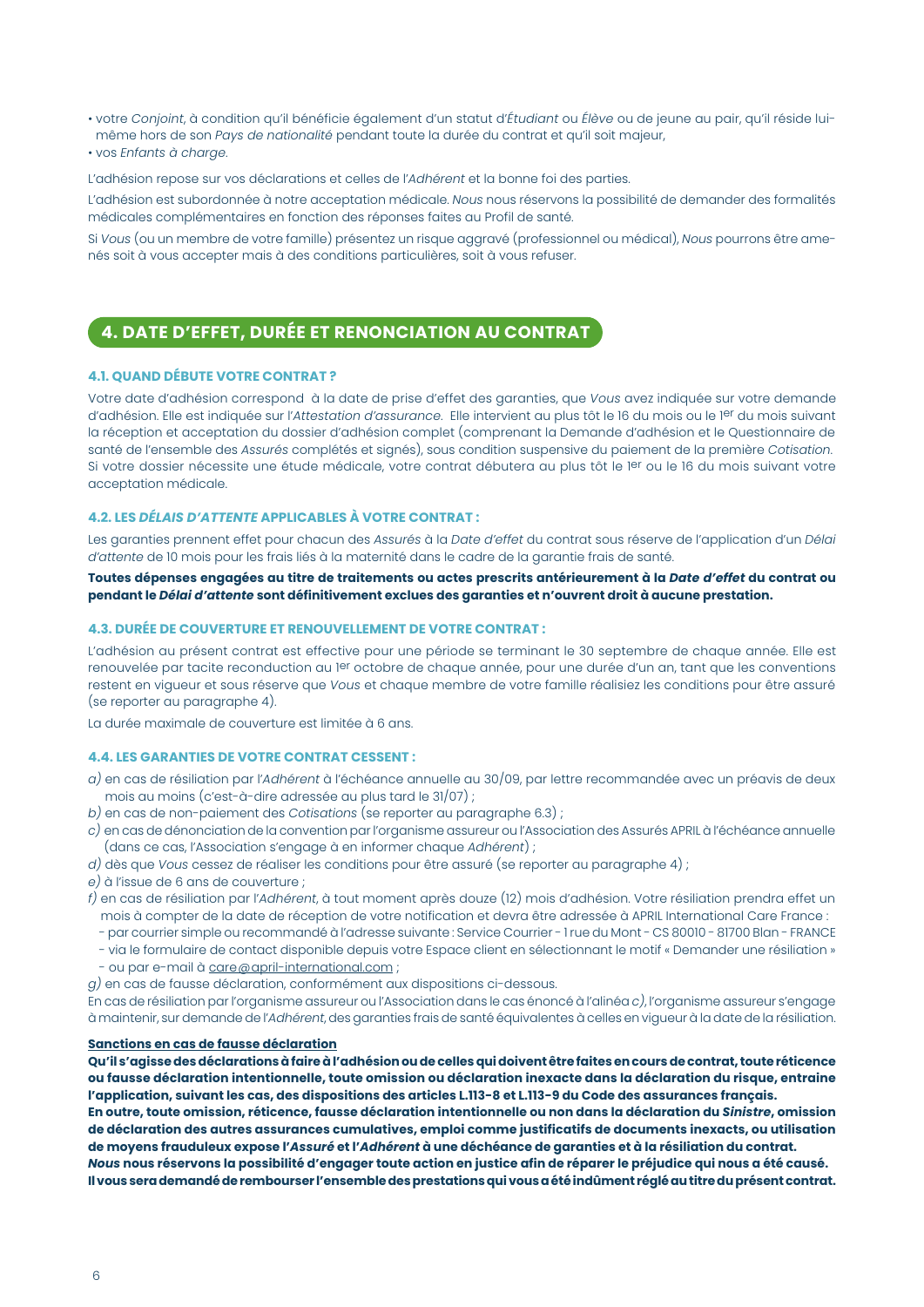#### **4.5. COMMENT RENONCER À VOTRE CONTRAT ?**

La signature de la Demande d'adhésion ne constitue pas un engagement définitif pour l'*Adhérent*.

#### **Si l'***Adhérent* **a adhéré suite à un démarchage à domicile :**

Les dispositions suivantes issues de l'article L.112-9-I du Code des assurances français s'appliquent : *« Toute personne*  physique qui fait l'objet d'un démarchage à son domicile, à sa résidence ou à son lieu de travail, même à sa demande, et *qui signe dans ce cadre une proposition d'assurance ou un contrat à des fins qui n'entrent pas dans le cadre de son activité commerciale ou professionnelle, a la faculté d'y renoncer par lettre recommandée avec demande d'avis de réception pendant le délai de quatorze jours calendaires révolus à compter du jour de la conclusion du contrat, sans avoir à justifier de motifs ni à supporter de pénalités.(...) Dès lors qu'il a connaissance d'un sinistre mettant en jeu la garantie du contrat, le souscripteur ne peut plus exercer ce droit de renonciation ».*

#### **Si l'***Adhérent* **a adhéré à distance (par téléphone ou par internet) :**

L'*Adhérent* a la possibilité de renoncer à son adhésion dans un délai de 14 jours à compter du jour de la conclusion du contrat.

#### **Dans tous les cas, pour exercer ce droit à renonciation :**

L'*Adhérent* doit nous informer de sa décision de renonciation à son contrat par une déclaration dénuée d'ambiguïté par lettre envoyée par la poste à l'adresse suivante dans les délais indiqués ci-dessus :

APRIL International Care France - Service courrier - 1 rue du Mont - CS 80010 - 81700 Blan - FRANCE .

Pour cela, il suffit de compléter le formulaire de renonciation disponible en page 29 ou d'adresser à APRIL International Care France une lettre rédigée sur le modèle ci-dessous :

| « Je soussiané(e) M                      |  | (nom, prénom, adresse) déclare renoncer à mon |  |
|------------------------------------------|--|-----------------------------------------------|--|
| adhésion au contrat « Expat Student » nº |  |                                               |  |
| Sianature                                |  |                                               |  |

En cas de renonciation, l'*Adhérent* ne peut être tenu qu'au paiement de la *Cotisation* correspondant à la période pendant laquelle le risque a couru, cette période étant calculée jusqu'à la date de la résiliation. *Nous* sommes tenus de rembourser à l'*Adhérent* le solde au plus tard dans les trente jours suivant la date de résiliation.

Toutefois, l'intégralité de la *Cotisation* reste due si l'*Adhérent* exerce son droit de renonciation alors qu'un *Sinistre* mettant en jeu la garantie du contrat et dont il n'a pas eu connaissance est intervenu pendant le délai de renonciation.

## **5. COTISATIONS**

#### **L'adhésion au présent contrat ne vous dispense pas des cotisations dues au régime obligatoire dont** *Vous* **pourriez relever.**

#### **5.1. COMMENT EST DÉTERMINÉ LE MONTANT DE VOS** *COTISATIONS* **?**

La *Cotisation* évolue au 1er octobre de chaque année en fonction de l'âge de l'*Assuré*.

L'âge de l'*Assuré* pris en compte pour le calcul des *Cotisations* de la première année est l'âge de l'*Assuré* à la *Date d'effet* du contrat. Pour chaque année suivante, l'âge de l'*Assuré* pris en compte pour le calcul des *Cotisations* est l'âge de l'*Assuré* au 1er octobre de l'année considérée.

Les taxes actuelles à la charge de l'*Adhérent* sont comprises dans la *Cotisation*. Tout changement du taux de ces taxes entrainera une modification du montant de la *Cotisation*.

La *Cotisation* est individuelle pour chaque membre de la famille assuré.

La *Cotisation* peut évoluer au 1er octobre de chaque année en fonction des résultats techniques du groupe assuré. La composition du groupe tient compte de l'âge atteint, de l'option sélectionnée et du *Pays de destination*. L'état de santé de l'*Assuré* ainsi que ses dépenses médicales ne sont pas pris en compte dans le calcul de sa *Cotisation*.

En cas de modification de l'option et/ou de la zone de couverture sélectionnées à l'adhésion suite à une demande de l'*Adhérent*, il sera tenu compte pour le calcul de la *Cotisation*, de l'âge de l'*Assuré* à la date de prise d'effet de ladite modification.

#### **5.2. LES MODES DE PAIEMENT :**

Les *Cotisations* sont payables d'avance en euros, annuellement, semestriellement, trimestriellement, ou mensuellement selon le mode de paiement choisi par l'*Adhérent* figurant sur sa Demande d'adhésion :

- carte bancaire,
- virement bancaire (les frais de virement sont à la charge de l'*Adhérent*),
- prélèvement SEPA sur un compte en France, à Monaco ou en Allemagne.

Le règlement mensuel n'est disponible qu'en cas de paiement par prélèvement SEPA.

#### **5.3. QUE SE PASSE-T-IL EN CAS DE NON PAIEMENT DES** *COTISATIONS* **?**

À défaut de paiement d'une *Cotisation* dans les 10 jours de son échéance, *Nous* adresserons à l'*Adhérent* une lettre recommandée de mise en demeure. Celle-ci entrainera la suspension des garanties 30 jours plus tard. Après un nouveau délai de 10 jours, *Nous* résilierons de plein droit le contrat. En outre, *Nous* pourrons réclamer en justice le paiement des *Cotisations* restant dues.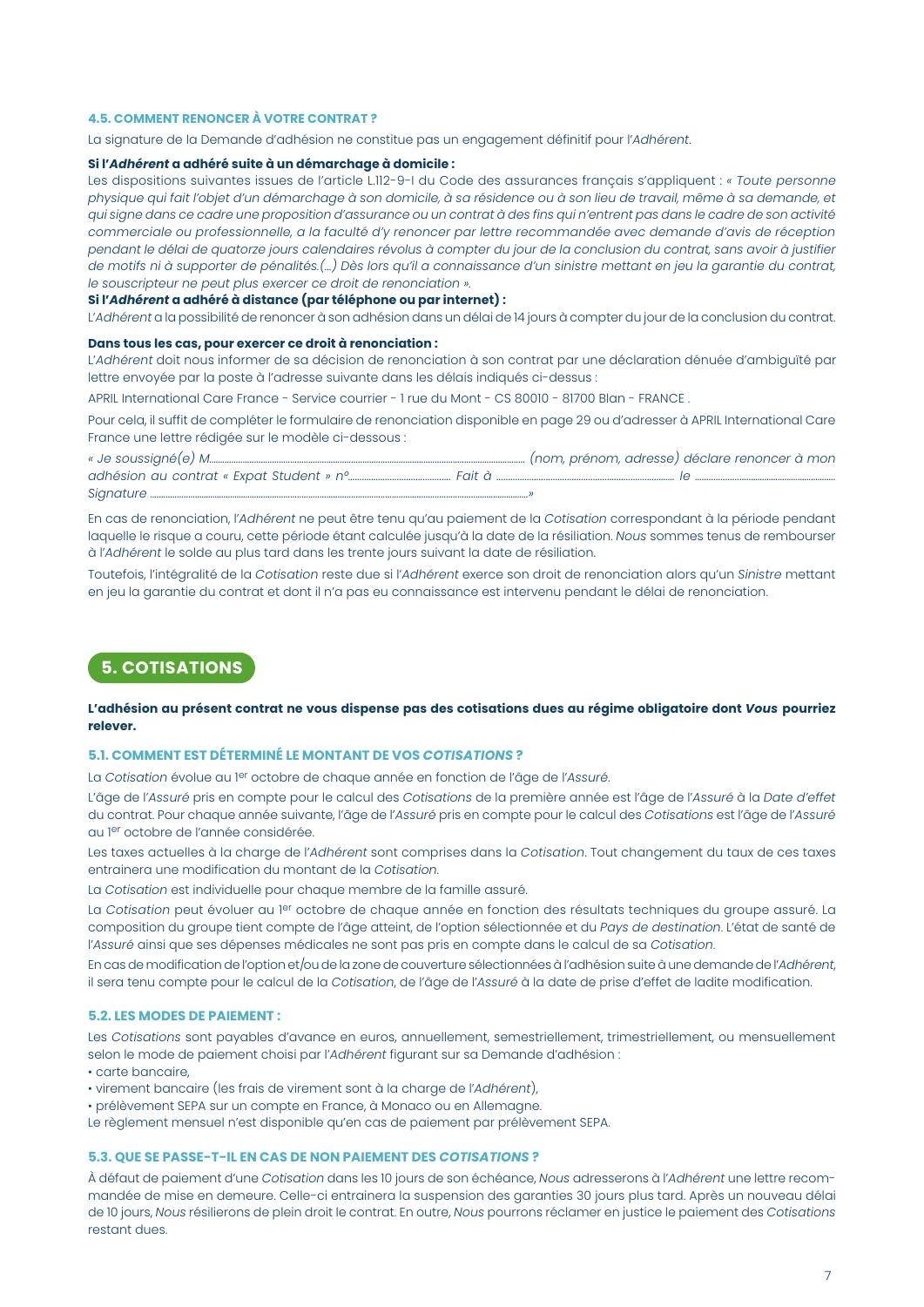En cas de mise en demeure pour non-paiement, la *Cotisation* deviendra exigible immédiatement pour l'année entière, conformément au Code des assurances français.

*Nous* vous informons que le non-paiement et la résiliation du contrat pour non règlement n'effacent pas la dette. *Nous* mettrons tout en œuvre pour obtenir le règlement des *Cotisations* dues et pourrons faire appel à une société spécialisée dans le recouvrement des impayés à l'international.

Les majorations pour frais de gestion liées à nos actions ou celles de nos prestataires seront à la charge de l'*Adhérent*.

En cas de paiement du montant qui figure sur la lettre de mise en demeure, après suspension des garanties et avant résiliation, les garanties reprendront effet à midi le lendemain du jour du paiement.

Les dépenses engagées pendant la période de suspension des garanties ne pourront donner lieu à aucun remboursement au titre du présent contrat, même après règlement de la *Cotisation*.

## **6. ÉVOLUTION DE VOTRE CONTRAT**

#### **6.1. COMMENT MODIFIER VOTRE CONTRAT ?**

L'évolution de votre couverture est soumise à l'accord préalable des organismes assureurs. En cas d'acceptation, celle-ci prendra effet au plus tôt le 1er du mois suivant la réception de la demande de modification. Notre Service Suivi Client est à la disposition de l'*Adhérent* (Tél. : +33 (0)173 02 93 93, E-mail : suiviclient.expat@april-international.com).

En cas de changement de *Pays de destination*, veuillez nous adresser une nouvelle attestation de scolarité émise par votre nouvel établissement ou la copie d'un contrat de placement auprès d'une famille-hôte en cas de séjour au-pair.

En cas de changement de type de couverture (1er euro ou complément CFE ou de la Sécurité Sociale française), *Vous* pourrez être soumis à de nouvelles formalités médicales prévues par le contrat.

**Nouveau-né : la déclaration de naissance doit nous être adressée dans le mois qui suit la naissance. À défaut, un Profil de santé sera demandé et l'adhésion du nouveau-né ne pourra prendre effet qu'au 1er du mois suivant l'acceptation médicale.**

#### **6.2. QUELLES INFORMATIONS DEVEZ-***VOUS* **PORTER À NOTRE CONNAISSANCE ?**

L'*Assuré* et l'*Adhérent* doivent nous informer par écrit de tout changement de statut, de situation, de domicile **(par défaut**  les lettres adressées au dernier domicile connu produiront tous leurs effets) ainsi qu'en cas de changement d'activité.

## **7. CE QUE COUVRE VOTRE CONTRAT ET COMMENT EN BÉNÉFICIER ?**

#### **Assurances cumulatives :**

**Les remboursements de l'organisme assureur et de tout autre organisme public ou privé ne peuvent excéder le montant des frais réellement engagés. Les garanties cumulatives produisent leurs effets dans la limite de chaque garantie, quelle que soit sa date de souscription. Dans cette limite,** *Vous* **pouvez obtenir l'indemnisation en vous adressant à l'organisme de votre choix.**

**SOUS PEINE DE DÉCHÉANCE,** *VOUS* **DEVEZ FAIRE LA DÉCLARATION DES ASSURANCES CUMULATIVES. CETTE OBLIGATION EST VALABLE PENDANT TOUTE LA DURÉE DU CONTRAT.**

**La limitation des remboursements au montant des frais réellement engagés est déterminée par l'organisme assureur pour chaque poste ou acte garanti.**

*Vous* bénéficiez des garanties ci-après lorsqu'elles sont mentionnées sur votre *Attestation d'assurance*.

#### **7.1. FRAIS DE SANTÉ :**

**Les frais de santé sont pris en charge dans la limite des** *Frais réels* **et des** *Coûts raisonnables et habituels* **compte tenu du pays dans lequel ils sont pratiqués.**

#### **7.1.1. NATURE ET MONTANT DES REMBOURSEMENTS**

Deux options vous sont proposées :

- **l'Option 1** couvre les frais de santé dès le 1er euro dépensé,
- **l'Option 2** couvre les frais de santé en complément de la Caisse des Français de l'Étranger (CFE) ou de la Sécurité Sociale française.

L'option sélectionnée par l'*Adhérent* est portée sur l'*Attestation d'assurance*.

**En cas de choix de l'Option 1**, est garanti le remboursement de toutes les dépenses de santé médicalement justifiées pour des actes mentionnés au tableau des garanties, prescrites par une *Autorité médicale* qualifiée.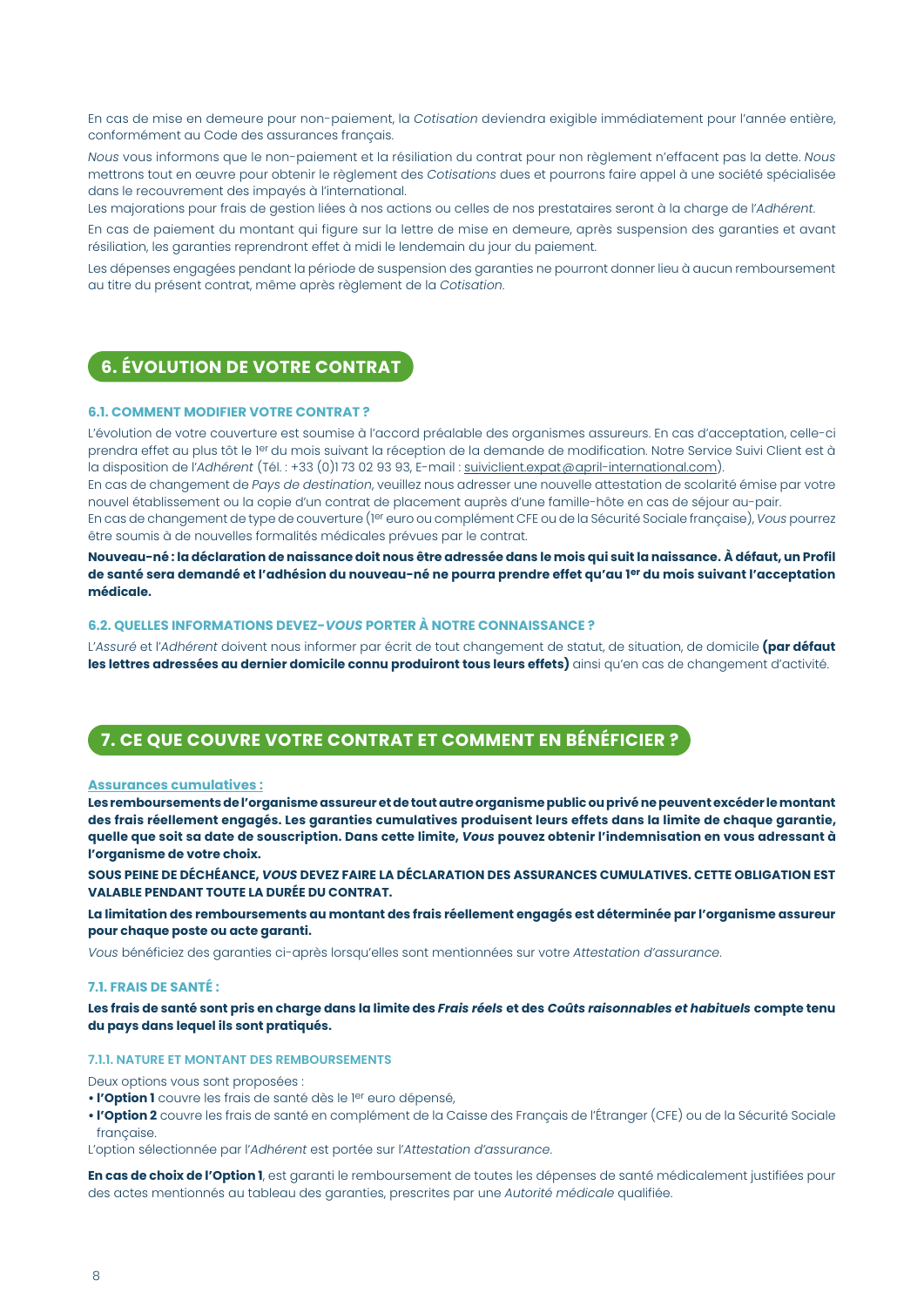**En cas de choix de l'Option 2**, est garanti le remboursement de toutes les dépenses de santé pour des actes mentionnés au tableau des garanties, prescrites par une *Autorité médicale* qualifiée et qui sont prises en charge par la CFE ou de la Sécurité Sociale française hors dispositions contraires prévues au tableau des garanties.

**Les frais sont remboursés poste par poste selon l'option choisie et conformément au tableau des garanties.** Pour les dépenses de santé facturées dans une devise autre que l'euro, le taux de change appliqué sera celui en vigueur à la date de survenance du *Sinistre*. Seuls les frais correspondant à des actes dispensés pendant la période de couverture pourront être indemnisés.

Pour l'Option 2 (couverture des frais de santé en complément de la CFE ou de la Sécurité Sociale française), les garanties sont exprimées avec la participation de la Caisse des Français de l'Etranger. *Nous* intervenons en complément, après participation de votre régime d'assurance de base.

#### *Plafonds :*

Le montant cumulé des remboursements effectués par l'organisme assureur est plafonné, par *Assuré* et par *Année d'assurance*, au montant indiqué au tableau des garanties (sous déduction de toute indemnité ou prestation de même nature versée par la CFE ou de la Sécurité Sociale française en cas de choix de l'Option 2).

#### **7.1.2. QUE FAIRE EN CAS D'***HOSPITALISATION* **?**

#### *Accord préalable*

#### **Toute** *Hospitalisation* **est soumise à** *Accord préalable***.**

Pour obtenir cet *Accord préalable*, *Vous* devez faire compléter par votre praticien un formulaire appelé « *Attestation médicale confidentielle* » 5 jours au plus tard avant votre admission à l'hôpital.

En cas d'*Hospitalisation* d'urgence, veuillez nous contacter dès que possible afin que vous soit transmis ce formulaire. Le formulaire *Attestation médicale confidentielle* est disponible depuis votre application Easy Claim ou sur simple demande au +33 (0)1 73 02 93 99 ou par e-mail à info.expat@april-international.com.

Ce formulaire, détaillant le motif de votre *Hospitalisation*, les dates et nature de l'affection et la date d'apparition des premiers symptômes ou les circonstances de l'*Accident* (avec, dans ce cas, un rapport d'*Accident* à l'appui) doit être adressé à notre Médecin Conseil, accompagné de toute autre pièce médicale utile à l'étude de votre dossier :

- par fax : + 33 (0)1 73 02 93 60,
- par e-mail : hospitalisation.expat@april-international.com,
- par courrier : APRIL International Care France Service courrier 1 rue du Mont CS 80010 81700 Blan FRANCE .

Si cette formalité d'*Accord préalable* n'est pas respectée, une *Franchise* de 20% sera retenue sur le remboursement de votre facture (sauf en cas d'*Accident* ou d'urgence).

#### **Pour obtenir un** *Règlement direct de vos frais d'hospitalisation* **:**

*Nous* pouvons effectuer un *Règlement direct de vos frais d'hospitalisation* (y compris en cas d'*Hospitalisation de jour*) auprès de l'établissement hospitalier dans lequel *Vous* séjournez. *Nous* nous mettrons ainsi directement en contact avec l'hôpital.

#### **Pour demander un** *Règlement direct de vos frais d'hospitalisation* **ou tout renseignement complémentaire préalablement à votre** *Hospitalisation***, veuillez utiliser les numéros d'urgence suivants (également présents sur votre carte d'assuré) :**

- à partir des USA et du Canada, composer le (+1) 866 299 2900 (N° Vert),
- à partir des pays d'Amérique Latine, composer le (+1) 305 381 6977,
- à partir des pays de la zone Asie-Pacifique, composer le +66 (0)2 645 3336,
- à partir des pays du Moyen-Orient, d'Afrique et d'Europe, composer le +33 (0)1 73 02 93 99,

ou compléter une demande depuis votre application Easy Claim.

Dans tous les cas, *Nous* vous demanderons de nous transmettre les factures et comptes-rendus hospitaliers correspondant à votre séjour.

Si *Vous* n'avez pas bénéficié du *Règlement direct de vos frais d'hospitalisation*, reportez-vous au paragraphe 8.1.4. pour savoir comment obtenir le remboursement de la facture que *Vous* avez réglée.

#### **7.1.3. COMMENT PROCÉDER À UNE** *DEMANDE D'ENTENTE PRÉALABLE* **AVANT D'ENTAMER CERTAINS SOINS OU TRAITEMENTS ?**

Certains actes médicaux sont soumis à l'*Accord préalable* de notre Médecin Conseil (valable 6 mois). Avant le début des soins, *Vous* aurez donc à faire compléter par le praticien qui prescrira ces actes une *Demande d'entente préalable* accompagnée d'un devis détaillé. Le formulaire *Demande d'entente préalable* est disponible depuis votre application Easy Claim ou sur simple demande au +33 (0)1 73 02 93 93 ou par e-mail à info.expat@april-international.com.

#### **Sont soumis à** *Accord préalable* **:**

• les *Hospitalisations,*

• les actes en série de kinésithérapie et soins infirmiers au-delà de 10 séances par *Année d'assurance*. En cas de grossesse, veuillez nous adresser un document attestant de votre état.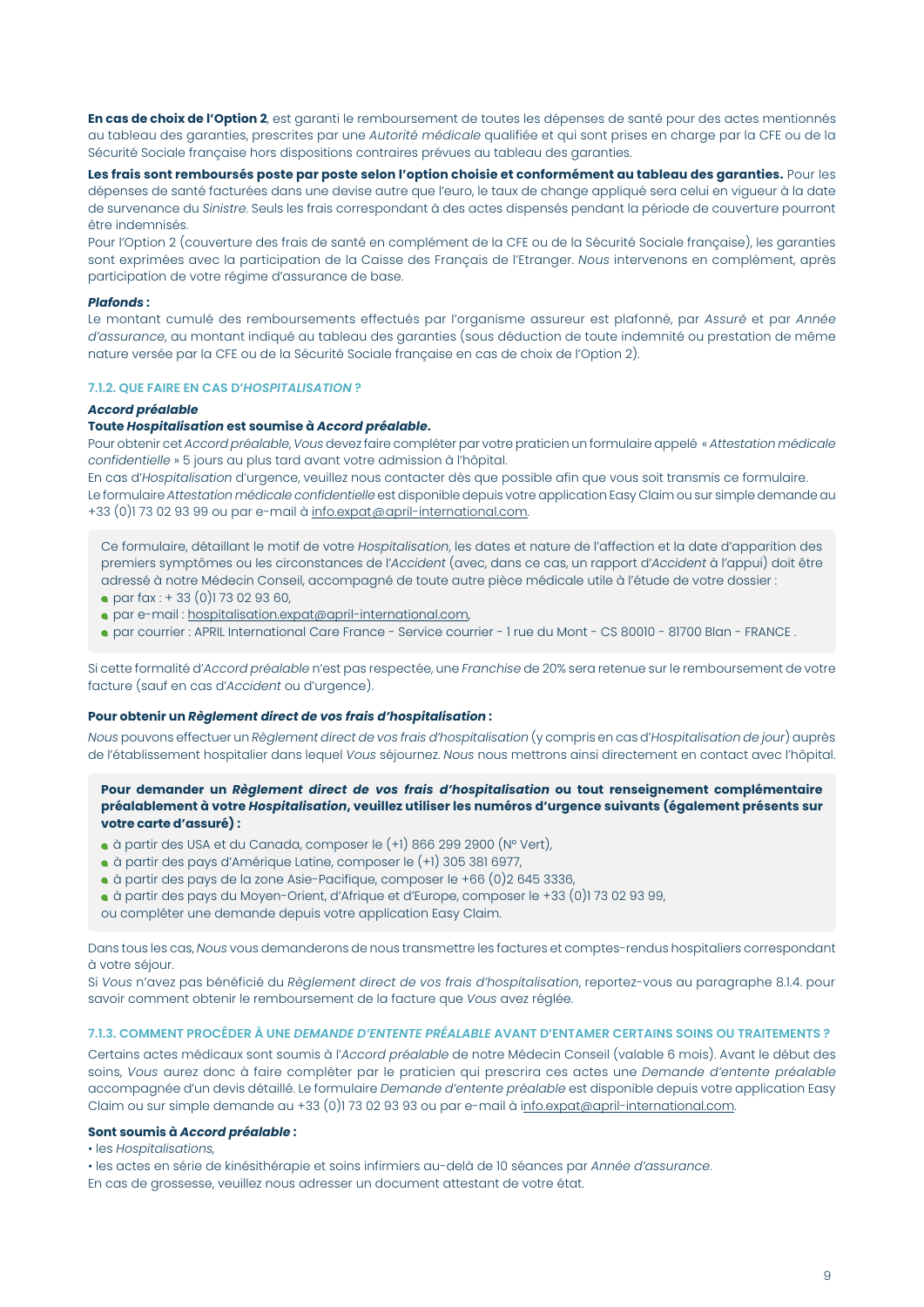**Votre** *Demande d'entente préalable* **doit nous être transmise à l'adresse suivante : APRIL International Care France** Service courrier - 1 rue du Mont - CS 80010 - 81700 Blan - FRANCE E-mail : remboursement.expat@april-international.com

## **TABLEAU DES GARANTIES**

## **NATURE DES PRESTATIONS**

**Option 1 : Remboursements au 1er euro**

**Option 2 : Remboursements en complément de la CFE ou de la Sécurité Sociale française**

| Montant maximum des frais de santé par Année d'assurance et par Assuré : 1 000 000 €                                                                                                                                                                                                                                                             |                                                                         |                                                                                                                                                                           |  |  |  |  |  |
|--------------------------------------------------------------------------------------------------------------------------------------------------------------------------------------------------------------------------------------------------------------------------------------------------------------------------------------------------|-------------------------------------------------------------------------|---------------------------------------------------------------------------------------------------------------------------------------------------------------------------|--|--|--|--|--|
| HOSPITALISATION* (hors médecine courante et hors maternité)                                                                                                                                                                                                                                                                                      |                                                                         |                                                                                                                                                                           |  |  |  |  |  |
| - Hospitalisation médicale, chirurgicale<br>ou Hospitalisation de jour*:<br>- Transport en ambulance<br>(si Hospitalisation prise en charge<br>par APRIL International)<br>- Frais de séjour (y compris Forfait<br><i>journalier</i> en France)<br>- Honoraires médicaux et chirurgicaux<br>- Examens, analyses, médicaments<br>- Actes médicaux | 100% des Frais réels                                                    | remboursements en complément<br>de la CFE ou de la Sécurité Sociale<br>française, avec les mêmes<br>pourcentages de remboursement et<br>les mêmes plafonds qu'en Option 1 |  |  |  |  |  |
| Hospitalisation pour le traitement de<br>troubles mentaux ou nerveux*                                                                                                                                                                                                                                                                            | 80% des Frais réels, jusqu'à 20 jours/an                                |                                                                                                                                                                           |  |  |  |  |  |
| Règlement direct des frais<br>d'hospitalisation                                                                                                                                                                                                                                                                                                  | délivré sous réserve d'accord médical,<br>24h/24                        | délivré sous réserve d'accord médical,<br>24h/24 si Vous êtes assuré en<br>complément de la CFE                                                                           |  |  |  |  |  |
| Chambre privée                                                                                                                                                                                                                                                                                                                                   | 100% des Frais réels, jusqu'à 80 €/jour                                 | 100% des Frais réels, jusqu'à 80 €/jour                                                                                                                                   |  |  |  |  |  |
| <b>MÉDECINE COURANTE*</b> (hors maternité)                                                                                                                                                                                                                                                                                                       |                                                                         |                                                                                                                                                                           |  |  |  |  |  |
| Consultations de médecins généralistes                                                                                                                                                                                                                                                                                                           | 100% des Frais réels, limités à 80 €/visite<br>au-delà de 2 visites/an  |                                                                                                                                                                           |  |  |  |  |  |
| Consultations de médecins spécialistes                                                                                                                                                                                                                                                                                                           | 100% des Frais réels, limités à 110 €/visite<br>au-delà de 2 visites/an |                                                                                                                                                                           |  |  |  |  |  |
| Consultations de psychiatres                                                                                                                                                                                                                                                                                                                     | 100% des Frais réels,<br>limités à 80 €/visite et à 5 visites/an        |                                                                                                                                                                           |  |  |  |  |  |
| Soins infirmiers** suite à Hospitalisation<br>et/ou Accident caractérisé                                                                                                                                                                                                                                                                         | 100% des Frais réels                                                    | remboursements en complément<br>de la CFE ou de la Sécurité Sociale                                                                                                       |  |  |  |  |  |
| Kinésithérapie**                                                                                                                                                                                                                                                                                                                                 | 100% des Frais réels, jusqu'à 500 €/an                                  | française, avec les mêmes<br>pourcentages de remboursement et                                                                                                             |  |  |  |  |  |
| Analyses, examens de laboratoire,<br>actes de radiologie, pharmacie                                                                                                                                                                                                                                                                              | 100% des Frais réels                                                    | les mêmes plafonds qu'en Option 1                                                                                                                                         |  |  |  |  |  |
| Soins dentaires                                                                                                                                                                                                                                                                                                                                  | 100% des Frais réels, jusqu'à 300 €/an                                  |                                                                                                                                                                           |  |  |  |  |  |
| Optique : verres et monture ou lentilles<br>suite à Accident caractérisé                                                                                                                                                                                                                                                                         | 100% des Frais réels, jusqu'à 100 €/an                                  |                                                                                                                                                                           |  |  |  |  |  |
| Forfait vaccinations                                                                                                                                                                                                                                                                                                                             | jusqu'à 100 €/an                                                        |                                                                                                                                                                           |  |  |  |  |  |

\*\* Toute *Hospitalisation* est soumise à *Accord préalable*. Une *Franchise* de 20% sera retenue en cas de non respect de cette formalité préalablement à une *Hospitalisation* (se reporter aux paragraphes 8.1.2 et 8.1.3).

\*\* Soumis à *Accord préalable* au-delà de 10 séances par *Année d'assurance* (se reporter au paragraphe 8.1.3).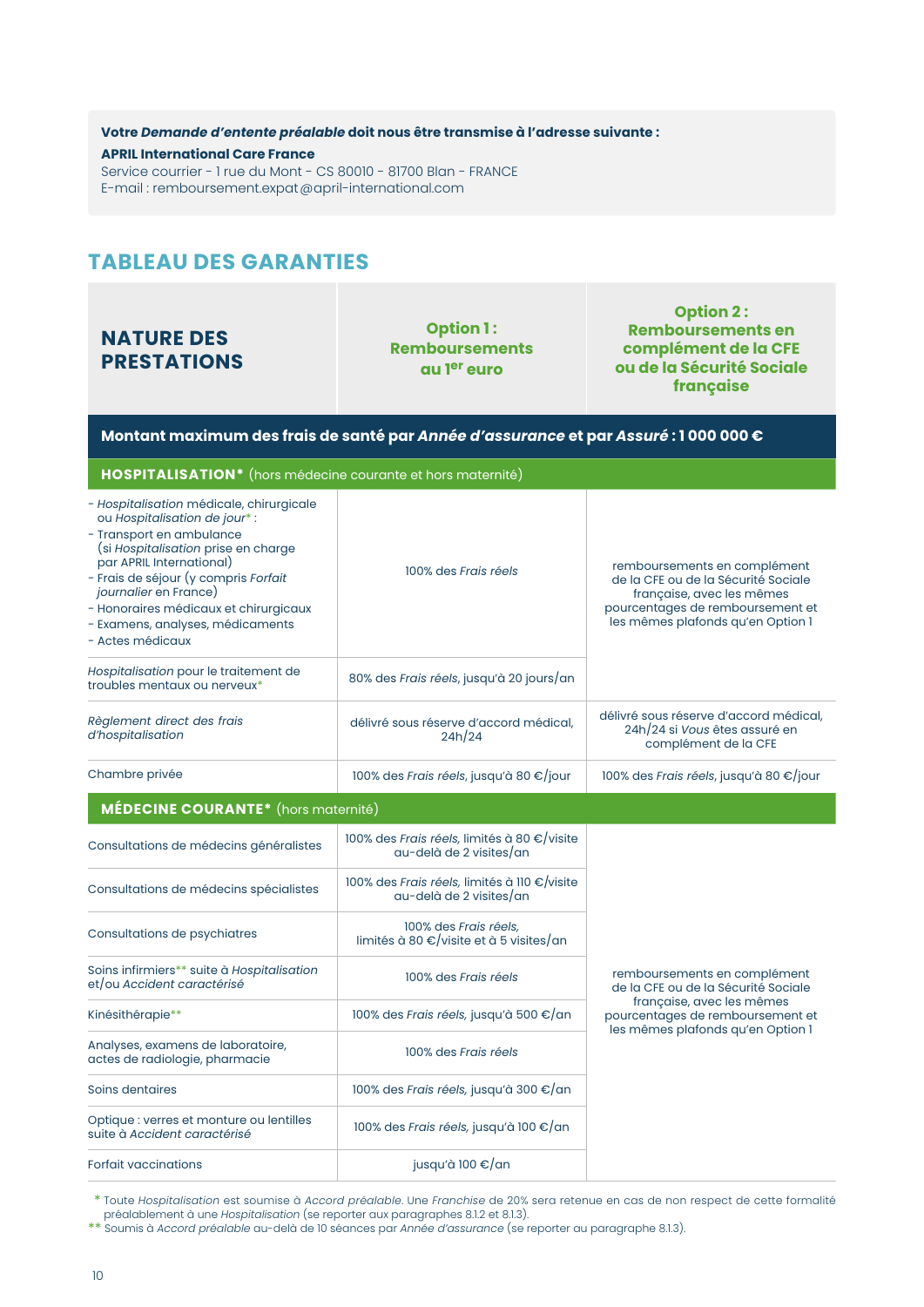## **NATURE DES PRESTATIONS**

#### **Option 1: Remboursements au 1er euro**

**Option 2 : Remboursements en complément de la CFE ou de la Sécurité Sociale française**

#### **Montant maximum des frais de santé par** *Année d'assurance* **et par** *Assuré* **: 1 000 000 €**

#### **MATERNITÉ\*-** *Délai d'attente* **de 10 mois**

Garantie valable uniquement si votre *Pays de destination* principal est l'un des pays suivants : Canada, Chine, États-Unis, Hong-Kong, Mexique, Royaume-Uni, Singapour et Suisse

| Règlement direct des frais d'hospitalisation<br>lors de l'accouchement                                              | délivré sous réserve d'accord<br>médical, 24h/24                                          | délivré sous réserve d'accord<br>médical, 24h/24 si Vous êtes assuré<br>en complément de la CFE                                           |  |  |
|---------------------------------------------------------------------------------------------------------------------|-------------------------------------------------------------------------------------------|-------------------------------------------------------------------------------------------------------------------------------------------|--|--|
| Frais d'accouchement : Hospitalisation*,<br>chambre privée, frais de séjour, honoraires<br>médicaux et chirurgicaux | 100% des Frais réels.<br>jusqu'à 7 500 €/grossesse,<br>chambre privée limitée à 80 €/jour | remboursements en complément                                                                                                              |  |  |
| Consultations, pharmacie, examens<br>et soins pré et post natals                                                    | (montant porté à 15 000 €/grossesse<br>en cas d'accouchement chirurgical)                 | de la CFE ou de la Sécurité Sociale<br>française, avec les mêmes<br>pourcentages de remboursement et<br>les mêmes plafonds qu'en Option 1 |  |  |
| Complications de grossesse et à<br>l'accouchement                                                                   | 100% des Frais réels                                                                      |                                                                                                                                           |  |  |

\* Toute *Hospitalisation* est soumise à *Accord préalable*. Une *Franchise* de 20% sera retenue en cas de non respect de cette formalité préalablement à une *Hospitalisation* (se reporter aux paragraphes 8.1.2 et 8.1.3).

#### **7.1.4. CONDITIONS À RESPECTER POUR PROCÉDER À UNE DEMANDE DE REMBOURSEMENT ?**

*Vous* devez impérativement **conserver les factures originales (et autres justificatifs) pendant une période de 2 ans** à compter de la date à laquelle *Vous* avez effectué la demande de remboursement. Elles pourraient vous être réclamées pour le traitement de votre demande.

Dans tous les cas, veuillez joindre à votre demande les documents suivants :

- les originaux des notes d'honoraires ou de frais acquittées, des prescriptions médicales et ordonnances datées et mentionnant vos nom, prénoms et date de naissance, le genre de maladie, la nature, la date des visites et soins donnés accompagnés des preuves de paiement. Les ordonnances doivent porter lisiblement la désignation et le prix des médicaments et indiquer la monnaie locale ;
- si les soins nécessitent une *Demande d'entente préalable*, le formulaire *Demande d'entente préalable* accepté par nos services médicaux ;
- en cas d'*Hospitalisation*, *Vous* devez également joindre à votre demande le compte-rendu hospitalier ainsi que le formulaire d'Attestation médicale confidentielle complété par votre médecin. Veuillez également vous assurer que votre facture détaille le coût de la chambre privée ou semi-privée.

#### *Nous* **nous réservons la possibilité de demander tout autre justificatif qui nous paraîtrait nécessaire afin de s'assurer que vos soins sont couverts au titre du présent contrat.**

En cas de désaccord sur le montant du règlement, veuillez nous avertir dans les 6 mois qui suivent la date d'établissement du décompte. Si *Vous* avez été accepté à des conditions particulières (exclusion médicale ou de risques professionnels), le service de télétransmission ne peut pas vous être proposé.

#### **7.2. ASSISTANCE RAPATRIEMENT :**

#### **Comment bénéficier des garanties d'assistance rapatriement ?**

Il est impératif d'avoir **l'accord préalable d'Europ Assistance** pour bénéficier des garanties ci-après :

- soit en téléphonant en France au +33 (0)1 41 61 23 25,
- soit par fax au +33 (0)1 44 51 51 15.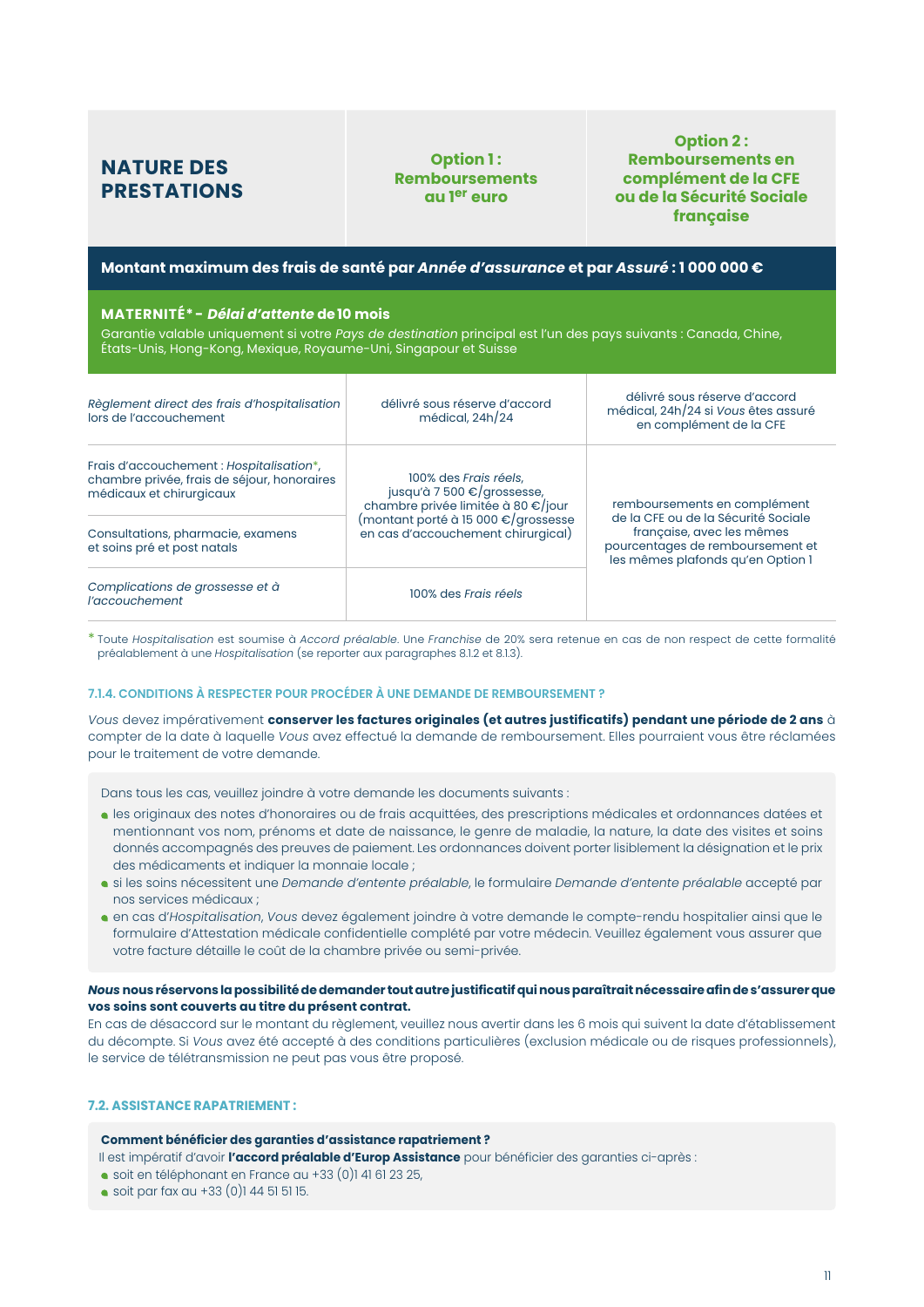#### **Europ Assistance n'intervient médicalement qu'après organisation des premiers secours décidée par une** *Autorité médicale* **compétente.**

Dès le premier appel, l'*Équipe médicale* se met en rapport avec le médecin traitant sur place afin d'intervenir dans les conditions les mieux adaptées à l'état du malade ou du blessé.

#### **7.2.1. CONDITIONS D'APPLICATION**

L'organisation par *Vous*-même ou par votre entourage de l'une des assistances énoncées ci-dessous ne peut donner lieu à un remboursement que si Europ Assistance a été prévenue de cette procédure et a donné son accord exprès et vous a communiqué un numéro de dossier.

Dans ce cas, les frais sont remboursés sur justificatifs et dans la limite de ceux qui auraient été engagés par Europ Assistance si celle-ci avait elle-même organisé le service.

Europ Assistance ne peut être tenue responsable des retards ou empêchements dans l'exécution de ses services en cas de grèves, émeutes, mouvements populaires, représailles, restrictions à la libre circulation des biens et des personnes, actes de terrorisme ou de sabotage, état de belligérance, de guerre civile ou étrangère déclarée ou non, désintégration du noyau atomique, émission de radiations ionisantes et autres cas fortuits ou de force majeure.

#### **7.2.2. RAPATRIEMENT SANITAIRE**

En cas d'*Accident* ou de *Maladie inopinée*, les médecins d'Europ Assistance contactent les médecins traitants sur place et prennent les décisions les mieux adaptées à votre état en fonction des informations recueillies et des seules exigences médicales.

Si l'*Équipe médicale* d'Europ Assistance recommande votre rapatriement, Europ Assistance organise et prend en charge sa réalisation en fonction des seuls impératifs médicaux retenus par son *Équipe médicale*.

La destination du rapatriement est :

- soit le centre hospitalier le mieux adapté,
- soit le centre hospitalier le plus proche de votre domicile dans votre *Pays de nationalité* (ou dans votre pays d'origine si différent) ou de votre résidence principale dans votre *Pays de destination*,
- soit votre domicile dans votre *Pays de nationalité* (ou dans votre pays d'origine si différent) ou votre résidence principale dans votre *Pays de destination*.

Si *Vous* êtes hospitalisé dans un centre de soins hors du secteur hospitalier de votre domicile habituel dans votre *Pays de nationalité* ou de votre lieu de résidence principale dans votre *Pays de destination*, Europ Assistance organise votre retour après *Consolidation*  médicalement constatée et prend en charge votre transfert à votre lieu de résidence principale dans votre *Pays de destination* ou à votre lieu de domicile dans votre *Pays de nationalité*.

Les moyens de rapatriement peuvent être le véhicule sanitaire léger, l'ambulance, le train, l'avion de ligne, l'avion sanitaire. Le choix final du lieu d'hospitalisation, de la date, de la nécessité de votre accompagnement et des moyens utilisés relève exclusivement de la décision de l'*Équipe médicale*. Tout refus de la solution proposée par l'*Équipe médicale* entraîne l'annulation de la garantie d'assistance aux personnes. **Europ Assistance peut vous demander d'utiliser votre titre de transport si ce dernier peut être utilisé ou modifié.**

#### **7.2.3. PRÉSENCE D'UN** *MEMBRE DE VOTRE FAMILLE* **EN CAS D'HOSPITALISATION**

Si votre état ne permet pas ou ne nécessite pas votre rapatriement et si l'hospitalisation locale est supérieure à 6 jours consécutifs, Europ Assistance met à la disposition d'un *Membre de votre famille* un titre de transport aller-retour en avion classe économique ou en train 1ère classe pour se rendre sur place. Cette prestation n'est acquise qu'en l'absence, sur place, d'un *Membre de votre famille* en âge de majorité juridique. Europ Assistance organise et prend également en charge ses frais d'hôtel (chambre et petit déjeuner uniquement) pendant **10 jours maximum à raison de 80 € par nuit.**

**Toute autre solution de logement provisoire ne peut donner lieu à un quelconque dédommagement.**

#### **7.2.4. RETOUR ANTICIPÉ EN CAS DE DÉCÈS OU D'HOSPITALISATION D'UN** *MEMBRE DE VOTRE FAMILLE*

Europ Assistance met à votre disposition un titre de transport aller-retour en avion classe économique ou en train 1ère classe en cas de décès ou d'hospitalisation supérieure à 5 jours d'un *Membre de votre famille* dans votre *Pays de nationalité*.

Le voyage aller doit obligatoirement se faire dans les 8 jours suivant la date du décès ou de l'hospitalisation.

À compter de la *Date d'effet* du contrat, un délai de carence de 6 mois est appliqué en cas de maladie du *Membre de votre famille*. Cette prestation est acquise lorsque la date du décès ou de l'hospitalisation est postérieure à votre date de départ.

Europ Assistance se réserve le droit, préalablement à toute intervention de ses services, de vérifier la réalité de l'événement garanti (bulletin d'hospitalisation, certificat de décès…).

#### **Afin de bénéficier de cette garantie,** *Vous* **devez impérativement contacter Europ Assistance afin d'obtenir son accord préalable. Dans le cas contraire, Europ Assistance se réserve la possibilité de refuser le remboursement des billets que**  *Vous* **auriez** *Vous***-même achetés.**

#### **7.2.5. RECHERCHE ET ENVOI DE MÉDICAMENTS INTROUVABLES SUR PLACE**

En cas d'impossibilité de trouver sur place les médicaments indispensables, ou leurs équivalents, prescrits avant le départ par votre médecin traitant dans votre *Pays de nationalité* (ou dans votre pays d'origine si différent), Europ Assistance en fait la recherche en France. S'ils sont disponibles, ils sont expédiés dans les plus brefs délais sous réserve des contraintes des législations locales et des moyens de transport disponibles.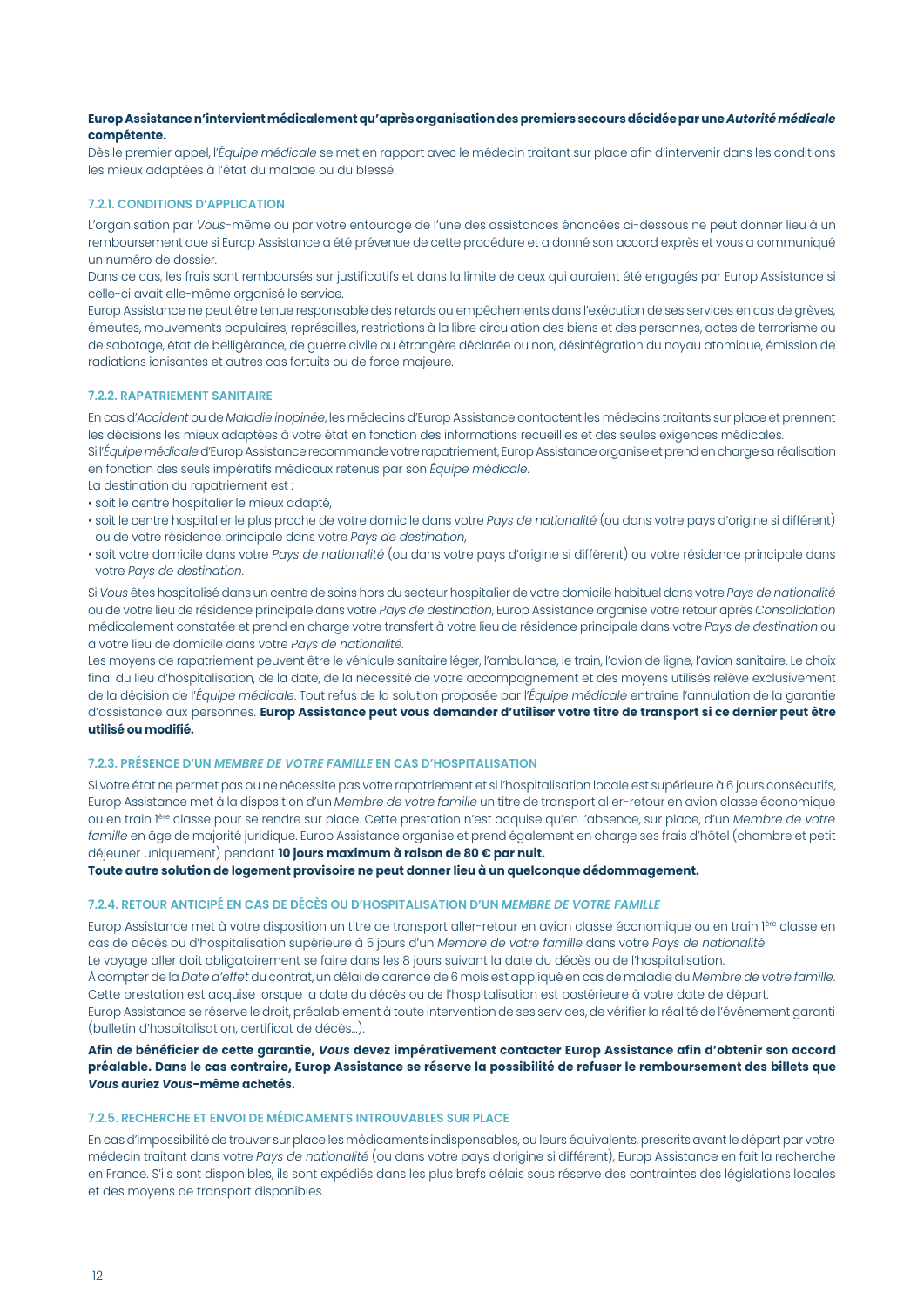Cette prestation est acquise pour les demandes ponctuelles. En aucun cas, elle ne peut être accordée dans le cadre de traitements de longue durée qui nécessiteraient des envois réguliers ou d'une demande de vaccin. Le coût des médicaments reste à votre charge. *Vous* vous engagez à en rembourser le montant majoré des frais éventuels de dédouanement, dans un délai maximum de 30 jours calculé à partir de la date d'expédition.

#### **7.2.6. FRAIS DE RECHERCHE ET DE SECOURS**

Cette couverture a pour objet de vous garantir le remboursement des frais de recherche et de secours nécessités par une intervention, sur un domaine privé ou public, d'équipes spécialisées dotées de tous moyens, y compris l'usage d'un hélicoptère.

**Cette garantie intervient en complément ou après épuisement de toute garantie similaire dont** *Vous* **pouvez bénéficier par ailleurs.** Dans tous les cas, la garantie est limitée à **un maximum de 5 000 € par** *Assuré* **et jusqu'à 15 000 € par événement**.

La garantie est limitée au montant des frais que *Vous* êtes tenu sur facture de rembourser en tout ou partie aux organismes officiels étant intervenus.

*Vous* (ou toute personne agissant en votre nom) devez aviser Europ Assistance immédiatement verbalement, au plus tard dans les 48 heures suivant l'intervention, en précisant les raisons qui la motivent.

#### **7.2.7. RAPATRIEMENT DU CORPS EN CAS DE DÉCÈS ET FRAIS DE CERCUEIL**

Si *Vous* décédez, Europ Assistance organise et prend en charge le rapatriement du corps ou des cendres du lieu du décès jusqu'au lieu d'inhumation dans votre *Pays de nationalité* (ou dans votre pays d'origine si différent).

Europ Assistance prend en charge les frais de traitement post mortem, de mise en bière et d'aménagements nécessaires au transport. Les frais de cercueil liés au transport organisé par le service assistance sont pris en charge **à concurrence de 1 000 € maximum**.

Les frais d'obsèques, de cérémonie, de convois locaux et d'inhumation ou d'incinération restent à la charge de votre famille. Le choix des sociétés intervenant dans le processus du rapatriement est du ressort exclusif du service assistance.

#### **7.2.8. AVANCE DE CAUTION PÉNALE À L'***ÉTRANGER* **(SAUF DANS VOTRE** *PAYS DE NATIONALITÉ***)**

Europ Assistance procède à l'avance de la caution pénale exigée par les autorités pour votre libération ou pour vous permettre d'éviter votre incarcération.

Cette avance est effectuée par l'intermédiaire d'un homme de loi sur place **à hauteur de 15 000 € maximum par événement**. *Vous* êtes tenu de rembourser cette avance à Europ Assistance :

- dès restitution de la caution en cas de non-lieu ou d'acquittement,
- dans les 15 jours de la décision judiciaire devenue exécutoire en cas de condamnation,
- dans tous les cas dans un délai de 3 mois à compter de la date de versement.

#### **7.2.9. TRANSMISSION DE MESSAGES URGENTS**

Si *Vous* êtes dans l'impossibilité matérielle de transmettre un message urgent et si *Vous* en faites la demande, Europ Assistance se charge de transmettre gratuitement, par les moyens les plus rapides, vos messages ou nouvelles vers les *Membres de votre famille* ou vos *Proches*.

Les messages restent sous la responsabilité de leurs auteurs qui doivent pouvoir être identifiés et n'engagent qu'eux, Europ Assistance ne jouant que le rôle d'intermédiaire pour leur transmission. Europ Assistance peut également servir d'intermédiaire en sens inverse.

#### **7.2.10. ASSISTANCE VOYAGE SI PERTE OU VOL D'EFFETS PERSONNELS**

En déplacement à l'*Étranger*, en cas de perte ou de vol de vos effets personnels (documents d'identité, moyens de paiement, bagages) ou de vos titres de transport et après déclaration auprès des autorités locales compétentes, Europ Assistance met tout en œuvre pour vous aider dans vos démarches.

Europ Assistance n'est pas habilitée à procéder aux oppositions concernant les moyens de paiement pour le compte de tiers. Dans le cas où des documents de remplacement seraient mis à disposition dans votre *Pays de nationalité*, Europ Assistance se charge de les acheminer par les moyens les plus rapides.

Europ Assistance peut procéder à une avance **à concurrence de 1000 € par événement** afin de vous permettre d'effectuer vos achats de première nécessité.

En cas de perte ou vol d'un titre de transport, Europ Assistance peut vous faire parvenir un nouveau billet non négociable dont il est fait l'avance.

**Ces avances peuvent être effectuées en contrepartie d'une garantie déposée soit par** *Vous***, soit par un tiers. Le remboursement de toute avance doit être effectué dans un délai de 30 jours à compter de la date de mise à disposition des fonds.**

#### **7.2.11. TRADUCTIONS DE DOCUMENTS LÉGAUX OU ADMINISTRATIFS**

Lorsque *Vous* vous trouvez à l'*Étranger* ou en cas de rapatriement médical et si la langue parlée vous pose d'importants problèmes de compréhension de documents légaux ou administratifs, Europ Assistance organise et prend en charge les services de traduction des dits documents vers votre langue maternelle. La prise en charge d'Europ Assistance ne peut excéder **500 € par** *Année d'assurance*. Europ Assistance ne peut être tenue pour responsable des conséquences d'une mauvaise traduction ou d'une incompréhension de votre part.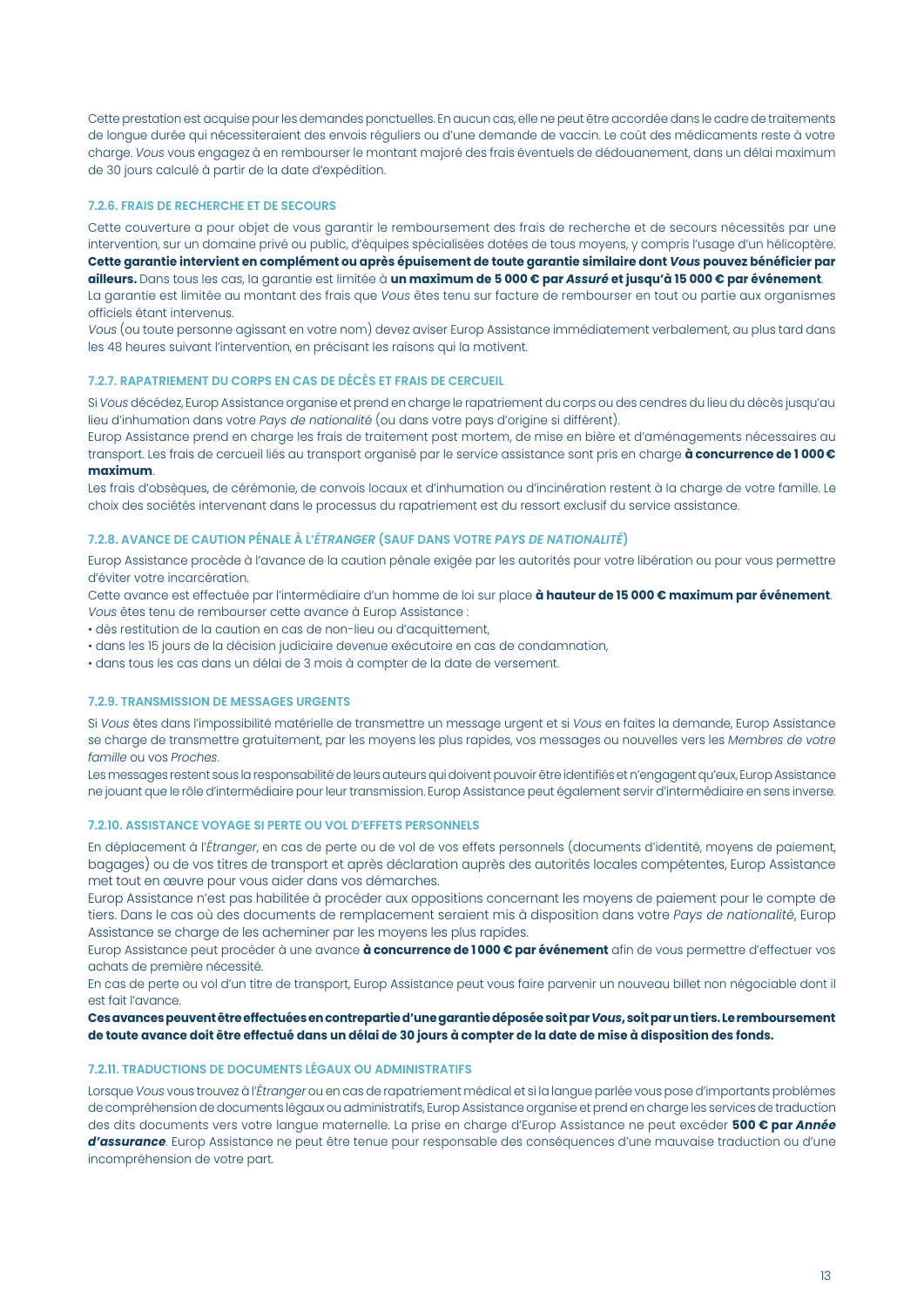#### **7.2.12. PRÉSENCE D'UN** *PROCHE* **AUPRÈS DU DÉFUNT**

Si la présence sur place d'un *Membre de la famille* ou d'un *Proche* s'avère indispensable pour effectuer la reconnaissance du corps de l'*Assuré* décédé et les formalités de rapatriement ou d'incinération, Europ Assistance met à disposition un titre de transport aller-retour en avion classe économique ou en train 1ère classe.

Cette garantie ne peut être mise en œuvre que si l'*Assuré* était seul sur place au moment de son décès. Europ Assistance organise l'hébergement sur place et prend en charge les frais d'hôtel (chambre et petit déjeuner uniquement) d'un *Membre de la famille*  ou d'un *Proche* pour **une durée de 4 nuits consécutives maximum à concurrence de 80 € par nuit**.

**Toute autre solution de logement provisoire ne peut donner lieu à un quelconque dédommagement**.

#### **7.2.13. RETOUR APRÈS** *CONSOLIDATION* **DANS VOTRE** *PAYS DE DESTINATION*

Lorsqu'à la suite d'un rapatriement sanitaire, *Vous* êtes en mesure de reprendre votre scolarité à l'*Étranger*, Europ Assistance, après accord de son *Équipe médicale*, organise votre retour dans votre *Pays de destination.* Europ Assistance prend en charge le titre de transport aller simple en avion classe économique ou en train 1ère classe.

#### **7.2.14. RETOUR DES MEMBRES DE LA FAMILLE ASSURÉS**

En cas de rapatriement sanitaire ou de rapatriement du corps de l'*Assuré*, Europ Assistance organise le retour au domicile des membres de la famille assurés qui voyagent avec lui.

Europ Assistance prend en charge un titre de transport aller simple en avion classe économique ou en train 1ère classe à condition que les moyens initialement prévus pour leur voyage retour ne soient pas utilisables ou modifiables.

#### **7.2.15. ACCOMPAGNEMENT DES ENFANTS**

Si *Vous* êtes rapatrié et que *Vous* vous trouvez dans l'impossibilité de vous occuper de vos enfants de moins de 18 ans également bénéficiaires du contrat, Europ Assistance met à la disposition de la personne de votre choix un titre de transport aller-retour en avion classe économique ou en train 1ère classe afin de ramener vos enfants dans votre *Pays de nationalité* (ou pays d'origine si différent)*.*

#### **7.2.16. LIMITATIONS DE GARANTIE**

**Lorsqu'Europ Assistance organise et prend en charge un rapatriement ou un transport, il peut vous être demandé d'utiliser en priorité votre titre de voyage.**

**Lorsqu'Europ Assistance a assuré à ses frais votre retour,** *Vous* **devez impérativement remettre à Europ Assistance le titre de transport non utilisé.**

#### **7.3. ASSISTANCE JURIDIQUE :**

#### **7.3.1. INFORMATIONS JURIDIQUES ET PRÉVENTION**

Une équipe de juristes spécialisés vous informe de vos droits et vous délivre tout renseignement d'ordre pratique et juridique. *Vous* obtiendrez également toutes les mesures nécessaires à la sauvegarde de vos droits et de vos intérêts à titre préventif pour éviter un *Conflit*. *Vous* pouvez interroger ce service quel que soit le domaine de droit concerné et obtenir une réponse **en langues française, anglaise, espagnole ou allemande**, en composant le **+33 (0)9 69 32 96 87, 24h/24, 7j/7**. Votre numéro de contrat vous sera demandé pour l'utilisation de ce service.

#### **7.3.2. ASSISTANCE JURIDIQUE EN CAS DE** *LITIGE*

Lorsque *Vous* rencontrez un *Litige* qui vous oppose à un *Tiers identifié*, que votre demande est juridiquement fondée, et que ce *Litige* survient dans le cadre de votre vie privée ou en tant que salarié, *Vous* bénéficiez d'une garantie dans les domaines suivants **à concurrence de 16 000 € par** *Litige* **et par** *Année d'assurance* :

- **Domaine pénal :** *Vous* bénéficiez de la défense de vos intérêts lorsque *Vous* êtes poursuivi devant une juridiction répressive ou une commission administrative à la suite d'un *Sinistre* couvert au titre de la garantie *Responsabilité civile* vie privée, stages et locative (voir paragraphe 8.4), dès lors que *Vous* n'êtes pas représenté par l'avocat mandaté par l'organisme assureur pour la défense des intérêts civils.
- **Domaine logement :** *Vous* êtes garanti pour les *Conflits* avec le propriétaire de votre logement. Seront notamment pris en charge les *Litiges* relatifs aux travaux intérieurs d'entretien, d'aménagement ou d'embellissement, les *Litiges* relatifs aux troubles de voisinage ou aux problèmes de charges.
- **Domaine administration :** *Vous* êtes garanti pour les *Litiges* que *Vous* rencontrez avec les administrations locales (hors administration fiscale), les services publics et les collectivités territoriales.
- **Domaine achat internet :** *Vous* êtes garanti pour les *Litiges* relatifs à la transaction effectuée sur un site internet.
- **Domaine recours :** l'organisme assureur intervient pour réclamer au responsable identifié la réparation d'un dommage matériel ou corporel que *Vous* subissez à la suite d'un *Accident*.

Une équipe de juristes met tous les moyens en œuvre pour régler vos *Litiges* et défendre au mieux vos intérêts. Ils sont à votre disposition pour vous aider à constituer un dossier complet.

Pour bénéficier de cette garantie, *Vous* devez apporter les éléments suffisants permettant de démontrer que *Vous* êtes face à un *Litige* (factures, devis…). En ce sens, les dépenses afférentes à cette démarche préalable restent à votre charge.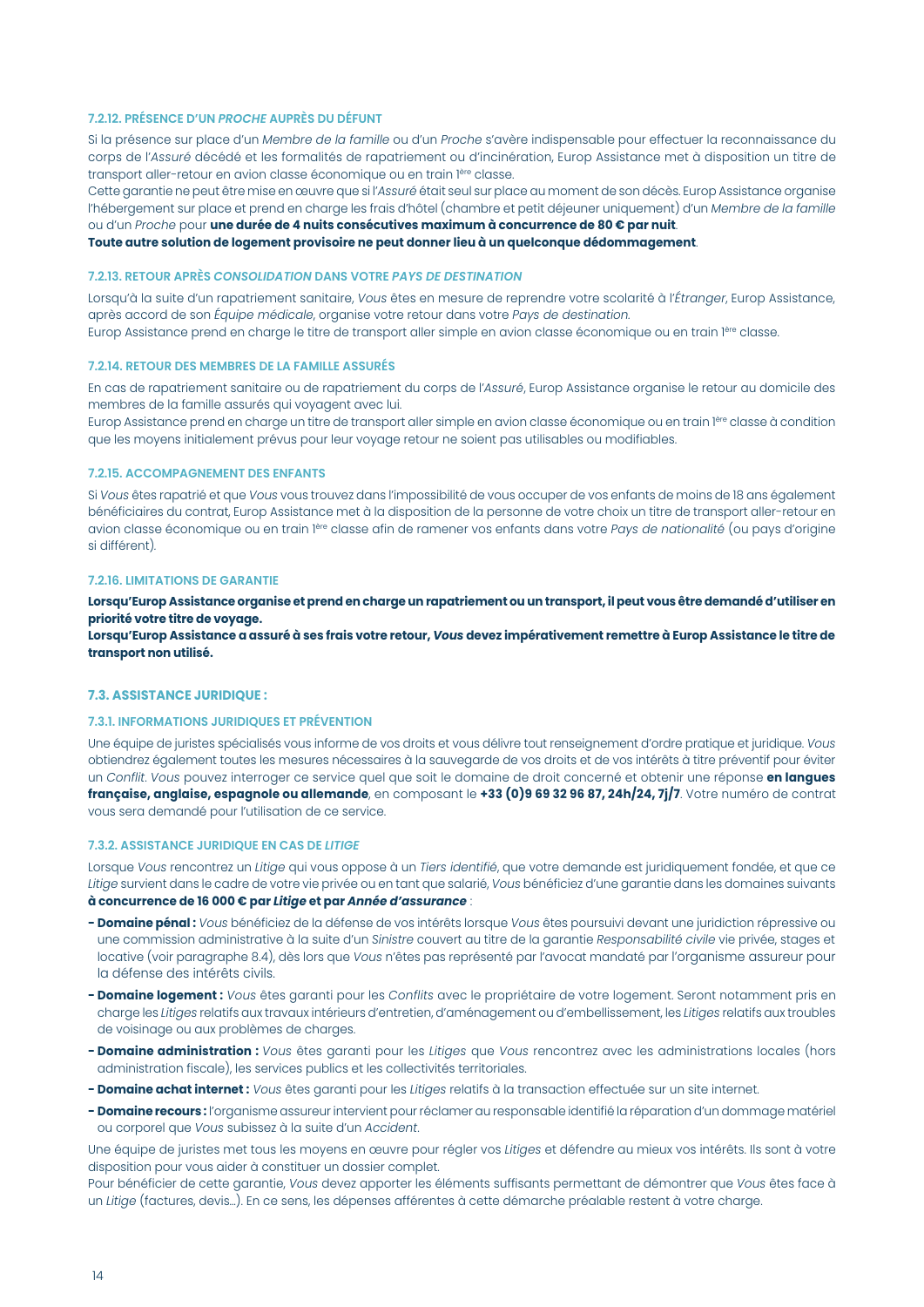#### **Recherche d'une solution amiable**

Après l'étude complète de votre dossier, les juristes, spécialistes de la négociation, engagent les démarches juridiques nécessaires auprès de votre *Adversaire*, afin de trouver en priorité une solution amiable au *Différend* qui vous oppose. Cette démarche est la plus efficace et la plus rapide pour faire valoir vos droits.

#### **Prise en charge des frais de justice**

Si aucune solution amiable n'est envisageable, ou lorsque la situation le nécessite, l'organisme assureur porte votre *Litige* devant la juridiction compétente et prend alors en charge les frais engendrés (les frais d'avocat, les frais d'expertise judiciaire, les frais et honoraires d'avoué et d'huissier de justice) par toute action en justice dans la limite des plafonds clairement définis ci-après.

| <b>FRAIS DE JUSTICE COUVERTS</b>                                             | <b>PLAFONDS</b>                              |  |  |  |
|------------------------------------------------------------------------------|----------------------------------------------|--|--|--|
| Recours amiable ayant abouti                                                 | $250 \epsilon$ par affaire                   |  |  |  |
| Assistance à expertise, à mesure d'instruction                               | 275 € pour la première intervention          |  |  |  |
| Recours précontentieux en matière administrative                             | 90 $\epsilon$ pour chacune des interventions |  |  |  |
| Représentation devant une commission administrative, civile ou disciplinaire | suivantes                                    |  |  |  |
| Transaction amiable menée à terme                                            |                                              |  |  |  |
| Médiation ou conciliation ayant abouti et constatée par le juge              | 400 $\epsilon$ par affaire                   |  |  |  |
| Référé et requête                                                            | 400 € par ordonnance                         |  |  |  |
| Juge de proximité                                                            | 340 € par affaire                            |  |  |  |
| Tribunal de Police / Défense pénale                                          | 340 € par affaire                            |  |  |  |
| Tribunal d'Instance (et tribunaux de même degré)                             | 520 € par affaire                            |  |  |  |
| Tribunal de Grande Instance (et tribunaux de même degré)                     | 750 € par affaire                            |  |  |  |
| Cour d'Appel                                                                 | 850 € par affaire                            |  |  |  |
| Cour d'Assises, Cour de Cassation, Conseil d'état                            | 1500 € par affaire                           |  |  |  |

Ces honoraires comprennent les frais de secrétariat et de déplacement et sont indiqués toutes taxes comprises. Si l'affaire est portée devant une juridiction étrangère, l'organisme assureur règle les honoraires correspondant à la juridiction française équivalente.

L'organisme assureur prend en charge les frais d'exécution de la décision rendue en votre faveur si votre débiteur est localisé et solvable. À défaut, l'organisme assureur cesse son intervention.

Lorsqu'il est nécessaire de faire appel à un avocat, l'organisme assureur prend en charge ses honoraires. *Vous* pouvez choisir votre avocat habituel, ou choisir votre avocat parmi ceux inscrits au barreau du tribunal compétent. L'organisme assureur peut enfin, si *Vous* le préférez, vous proposer un avocat partenaire, sur demande écrite de votre part.

#### **Comment bénéficier de la garantie ?**

Dès que *Vous* en avez connaissance, *Vous* devez déclarer le *Litige* pour lequel *Vous* souhaitez une intervention par téléphone au +33 (0)9 69 32 96 87, ou par e-mail à expat@soluciapj.fr ou par écrit à Solucia PJ - 3 boulevard Diderot - CS 31246 - 75590 Paris Cedex 12 - FRANCE.

Si *Vous* déclarez avec retard le *Litige* et que ce retard cause un préjudice à l'organisme assureur, celui-ci pourra refuser d'intervenir. Le *Litige* doit être survenu après la prise d'effet de la garantie et doit être déclaré pendant la période de validité du contrat. Si *Vous* déclarez votre *Litige* par écrit, *Vous* devrez adresser une déclaration rapportant précisément les circonstances du *Litige*, le numéro de votre contrat, vos coordonnées postales et téléphoniques ainsi que celles de votre contradicteur et toutes les pièces justifiant votre réclamation. Les frais et actions ne doivent pas être engagés sans l'accord de l'organisme assureur. Toutes les actions à entreprendre sont décidées d'un commun accord entre *Vous* et l'organisme assureur. À défaut de cet accord préalable, leurs frais et conséquences resteront à votre charge, sauf s'il s'agit de mesures conservatoires urgentes.

#### **Clause d'arbitrage**

Dans le cas d'un désaccord entre *Vous* et l'organisme assureur, l'organisme assureur appliquera l'article 127-4 du Code des assurances français qui définit les mesures à prendre pour régler un *Litige*.

*Vous* et l'organisme assureur pouvez désigner d'un commun accord une tierce personne pour arbitrer votre *Différend*. Si cette personne ne peut être choisie de cette façon, elle est nommée par le Président du Tribunal de Grande Instance, agissant en référé. Les frais ainsi occasionnés sont à la charge de l'organisme assureur.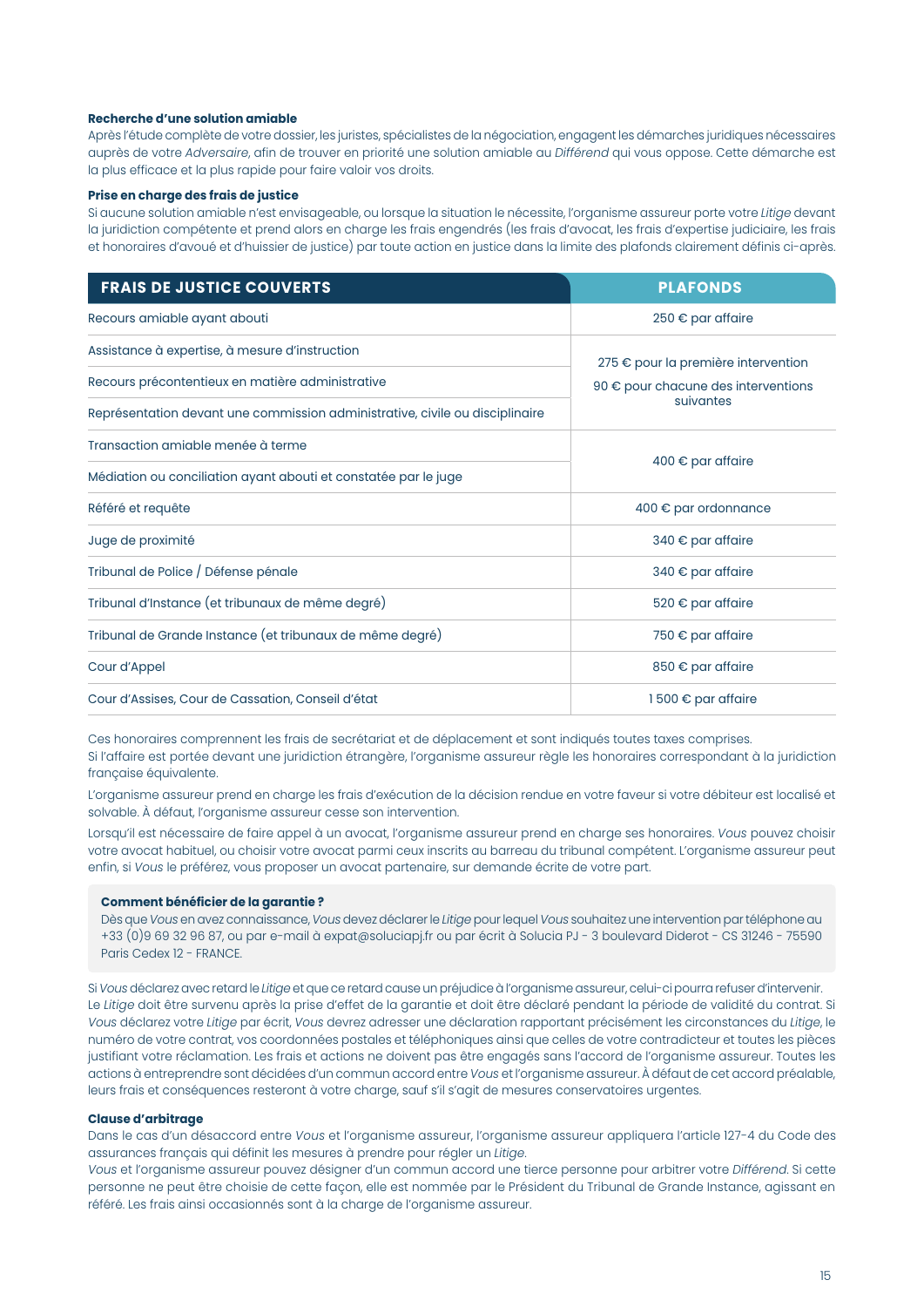Cependant, le Président du Tribunal peut en décider différemment s'il juge qu'il a été abusivement fait appel à cette procédure. Si *Vous* avez engagé à vos frais une procédure contentieuse qui aboutit à une solution plus favorable que l'organisme assureur - ou la tierce personne indiquée qui a été désignée - propose, l'organisme assureur vous rembourse, dans la limite du montant de la garantie.

*Vous* pouvez également soumettre ce désaccord à l'appréciation d'une tierce personne librement désignée par *Vous*, reconnue pour son indépendance et habilitée à donner des conseils juridiques. *Vous* informerez l'organisme assureur de cette désignation, ses honoraires seront alors pris en charge par l'organisme assureur dans la limite de 200 €.

La mise en œuvre d'une procédure d'arbitrage suspend tous les délais de recours contentieux, jusqu'à ce que la tierce personne ait proposé une solution. Cette suspension vise toutes les instances juridictionnelles couvertes par le contrat et auxquelles *Vous* pouvez vous adresser.

#### **Conflits d'intérêts**

En cas de conflit d'intérêts, notamment lorsque deux assurés de l'organisme assureur s'opposent, *Vous* pouvez librement choisir votre avocat ou une personne qualifiée pour vous assister. Ses honoraires et frais seront alors pris en charge par l'organisme assureur dans la limite du présent contrat.

#### **7.4.** *RESPONSABILITÉ CIVILE* **VIE PRIVÉE, STAGES ET LOCATIVE :**

#### **8.4.1. OBJET DE LA GARANTIE**

L'organisme assureur garantit les conséquences pécuniaires de la *Responsabilité civile* que *Vous* pouvez encourir en vertu des lois et règlements en vigueur dans le pays où *Vous* séjournez dans le cadre de votre vie privée.

La garantie s'exerce en cas de *Dommages corporels* et *matériels* que *Vous* causez à autrui et provenant notamment :

- de votre propre fait ou du fait des personnes dont *Vous* répondez ;
- des choses et animaux dont *Vous* êtes propriétaire ou gardien ;
- de la pratique de tous sports et activités de plein air (sauf *Exclusions* détaillées au paragraphe 9) ;
- de la responsabilité encourue lors de la participation à des stages d'entreprise à l'égard des maîtres de stage pour les seuls dommages occasionnés au matériel utilisé à l'occasion du stage ;
- de la location d'un appartement :
- en cas de dommages causés aux appartements voisins du vôtre,
- en cas de *Dommages corporels* ou matériels causés à vos invités.

Cette garantie ne se substitue en aucun cas à une assurance habitation et ne vous dispense pas des obligations d'assurances locales.

#### **7.4.2. PLAFOND DE LA GARANTIE**

- *Dommages corporels* : **4 500 000 € par** *Sinistre***.**
- *Dommages matériels* et *immatériels consécutifs* : **460 000 € par** *Année d'assurance*, les *Dommages immatériels* étant compris dans la somme assurée à concurrence de 20% soit **92 000 €.** *Franchise* **absolue de 75 € par** *Sinistre***.**
- *Dommages matériels* causés pendant le stage : **12 000 € par** *Année d'assurance*. *Franchise* **absolue de 75 € par** *Sinistre***.**

#### **Comment bénéficier de la garantie ?**

*Vous* devez déclarer à l'assureur dès que *Vous* en avez connaissance, **et au plus tard dans les 15 jours**, tout *Sinistre* de nature à entraîner la garantie du contrat, en mentionnant le détail des circonstances et conséquences. Veuillez écrire à : **France.DeclarationsRC@Chubb.com**

#### **7.5.** *INDIVIDUELLE ACCIDENT* **:**

#### **7.5.1. EN CAS DE DÉCÈS ACCIDENTEL**

L'organisme assureur verse au(x) *Bénéficiaire(s)* désigné(s) un capital **dont le montant est fixé à 10 000 €.** Il est précisé que si l'*Assuré* est âgé de moins de 16 ans à la date du décès, le montant du capital est en tout état de cause limité au montant des frais d'obsèques. La garantie s'applique au décès de l'*Assuré* survenant six mois au plus après l'*Accident* ayant entraîné des blessures ou lésions mortelles. **Toutefois, si l'***Assuré* **décède après avoir reçu de l'organisme assureur pour le même** *Accident* **une** *Indemnité* **pour**  *Invalidité* **permanente, les héritiers recevront le capital stipulé en cas de décès, diminué du montant de cette** *Indemnité***.**

#### **Attribution des prestations**

Si l'*Assuré* décède, le capital est versé au(x) *Bénéficiaire(s)* indiqués sur la Demande d'adhésion, ou à ceux que l'*Assuré* a désigné(s) ultérieurement. *Vous* pouvez modifier la clause de désignation lorsque celle-ci n'est plus appropriée, sauf acceptation de cette dernière par le *Bénéficiaire* qui la rend irrévocable. La désignation de *Bénéficiaire* peut en outre être effectuée par acte sous seing privé ou par acte authentique. Lorsque le *Bénéficiaire* est nommément désigné, *Vous* pouvez porter au contrat les coordonnées de ce dernier.

À défaut de désignation de *Bénéficiaire* ou si la désignation s'avère caduque, les sommes dues en cas de décès seront versées à votre conjoint survivant non séparé de corps judiciairement au moment de l'exigibilité du capital garanti ou cosignataire avec *Vous* d'un Pacte Civil de Solidarité, à défaut à vos enfants par parts égales, nés ou à naître, vivants ou représentés, à défaut à vos ascendants par parts égales, à défaut à vos autres héritiers.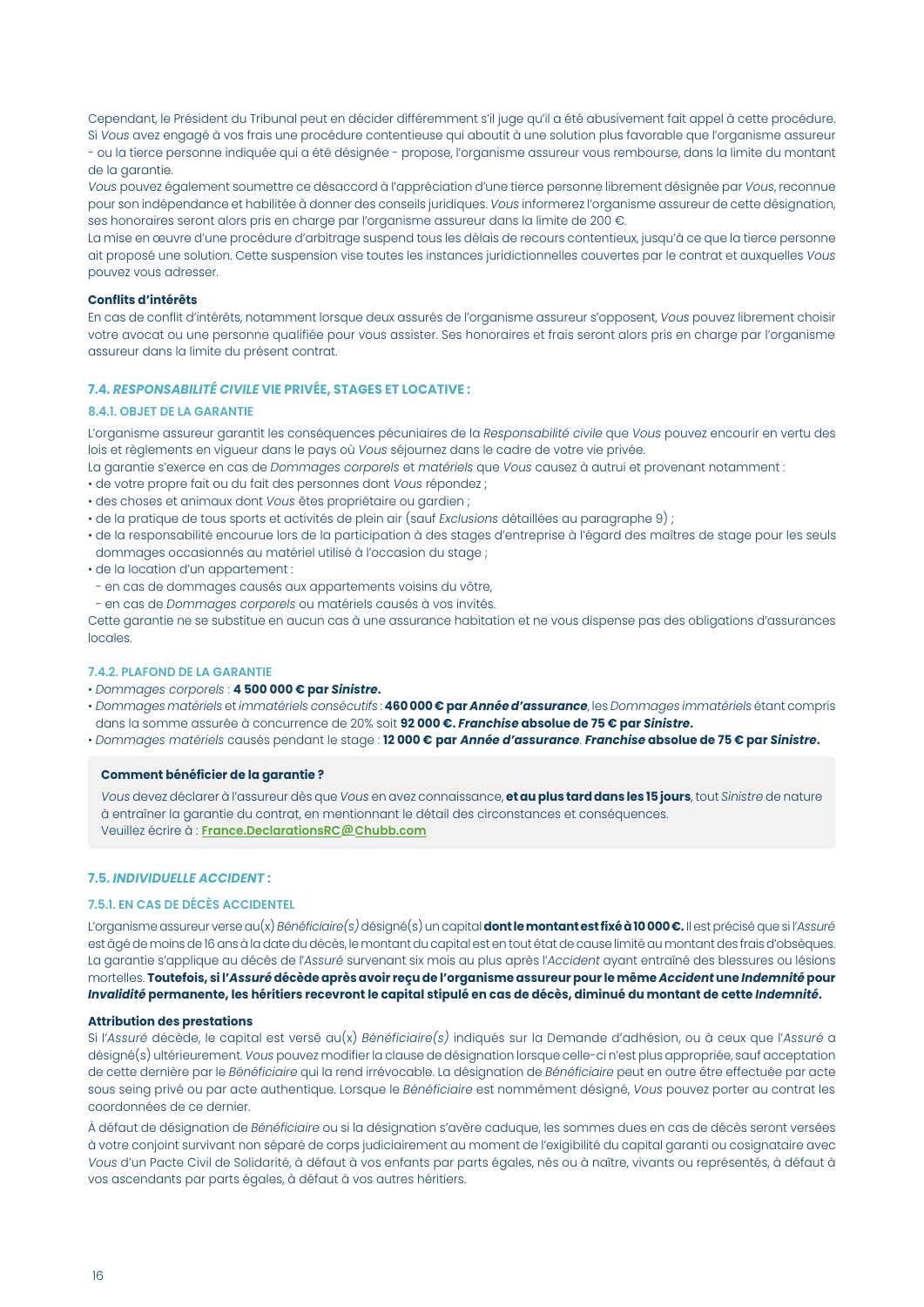Si l'*Assuré* décède et qu'il est âgé de 16 à 18 ans, le capital garanti revient à ses parents par parts égales entre eux et à défaut à ses autres héritiers.

#### **Comment bénéficier de la garantie ?**

Le décès doit être déclaré, en adressant à l'assureur les pièces justificatives nécessaires au règlement via la plateforme **https://www.chubbclaims.com/ace/fr-fr/welcome.aspx**, notamment :

- un extrait de l'acte de décès ;
- un extrait de l'acte de naissance ;
- un certificat médical indiquant la date du décès et précisant s'il s'agit d'une mort naturelle ou accidentelle ;
- tout document prouvant l'identité et/ou la situation de famille ;
- tout document précisant la cause et les circonstances de l'*Accident* ayant entraîné le décès ;
- un certificat d'admission délivré par l'hôpital ;
- la preuve, par tout document, de l'*Accident* et de la relation directe de cause à effet entre celui-ci et le décès.

Le règlement est effectué entre les mains du *Bénéficiaire* désigné dans les vingt jours suivant la remise des pièces. S'il y a pluralité de *Bénéficiaires*, le paiement du capital est indivisible à l'égard de l'organisme assureur qui règle sur quittance signée conjointement par les intéressés.

#### **7.5.2. EN CAS D'***INVALIDITÉ* **PERMANENTE TOTALE OU PARTIELLE CONSÉCUTIVE À UN** *ACCIDENT*

En cas d'*Invalidité* permanente totale, soit un taux d'*Invalidité* égal à 100%, l'organisme assureur vous verse un capital **dont le montant est fixé à 40 000 €.**

En cas d'*Invalidité* permanente partielle, le montant du capital est réductible en fonction du taux d'*Invalidité* reconnu. Le taux d'*Invalidité* est fixé par le Médecin Conseil de l'organisme assureur après consolidation des blessures.

- Si le taux d'*Invalidité* permanente partielle est inférieur ou égal à 20%, aucune *Indemnité* n'est due.
- Si le taux d'*Invalidité* permanente partielle est supérieur à 20%, l'*Indemnité* sera égale à 40 000 €, multipliés par le taux d'*Invalidité* reconnu.

Si *Vous* êtes atteint d'une *Invalidité* antérieure à la survenance de l'*Accident* garanti, il n'est pas tenu compte des lésions dues à cette *Invalidité*. Toutefois, dans le cas où le membre ou organe déjà infirme est atteint par d'autres lésions, l'indemnisation porte sur la différence entre l'état du membre avant et après l'*Accident*. Si *Vous* n'avez pas suivi le traitement qui vous a été prescrit, l'*Indemnité* est estimée d'après les conséquences qu'aurait eues ce même *Accident* si *Vous* aviez suivi le traitement imposé.

#### **Comment bénéficier de la garantie ?**

*Vous* devez déclarer l'*Accident* à l'assureur depuis le site **https://www.chubbclaims.com/ace/fr-fr/welcome.aspx**, **dans un délai de 30 jours à compter de sa connaissance**, sauf cas fortuit ou de force majeure. La déclaration doit comporter toutes précisions sur la gravité, les causes et les circonstances de l'*Accident* et *Vous* devez notamment :

- transmettre tout document prouvant votre identité et/ou votre situation de famille ;
- faire parvenir un certificat du médecin appelé à donner les premiers soins et décrivant la nature exacte de votre état actuel, des lésions et de leurs conséquences ;
- transmettre tout document nécessaire pour établir la matérialité et l'importance de l'*Accident* ;
- vous soumettre à l'examen du médecin de l'organisme assureur.

#### **7.6. ASSURANCE** *EXAMEN* **:**

Cette garantie a pour objet la prise en charge des *Frais de scolarité* suite au :

- *Redoublement* d'un *Élève* ou d'un *Étudiant* suite à son *Hospitalisation* durant les jours d'*Examen* ou de *Concours* ou survenant dans les 10 jours qui précèdent la période d'*Examen* ; cette *Hospitalisation* doit être supérieure à 3 jours sauf si elle survient la veille ou le jour d'un *Examen* ;
- *Redoublement* d'un *Élève* ou d'un *Étudiant* suite au décès consécutif à un *Accident* d'un *Membre de la famille* durant les jours d'*Examen* ou de *Concours* ou survenant dans les 10 jours qui les précèdent.

Afin de bénéficier de cette garantie, *Vous* devez impérativement être *Élève* ou *Étudiant*.

Si *Vous* êtes contraint, du fait de la survenance d'un des 2 événements cités ci-dessus, de redoubler votre année scolaire, l'assureur prend en charge le coût d'inscription scolaire ou universitaire de l'année de *Redoublement* à venir jusqu'à 10000 €, sous réserve que :

- *Vous* soyez dans l'impossibilité de vous présenter au même *Examen* ou *Concours* organisé lors d'une session ultérieure au cours de la même année d'études,
- *Vous* soyez âgé de moins de 41 ans à la date d'inscription,
- le *Redoublement* soit effectif.

Le droit à indemnité ne peut s'exercer que si *Vous* vous réinscrivez dans la même filière d'études et pour le même *Examen* ou *Concours*.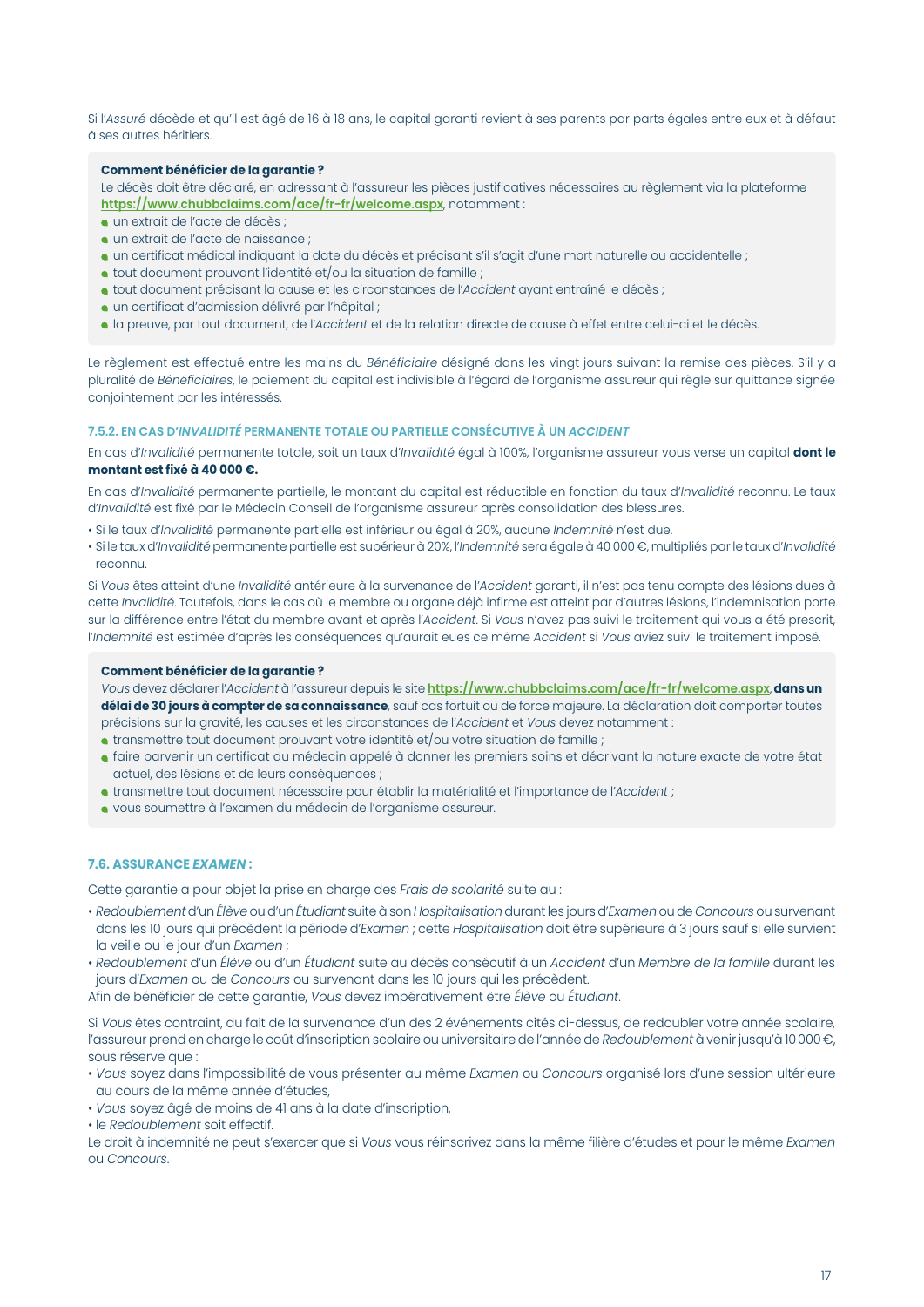#### **Comment bénéficier de la garantie ?**

*Vous*, ou toute personne agissant en votre nom, devez déclarer, depuis le site **https://www.chubbclaims.com/ace/fr-fr/ welcome.aspx**, dès que *Vous* en avez connaissance, et au plus tard **dans les 5 jours après sa survenance**, tout *Sinistre* de nature à entraîner la garantie du contrat.

#### **Quels documents joindre à votre demande ?**

#### **En cas de décès d'un** *Membre de la famille* **:**

- le numéro de votre contrat ;
- **· une photocopie du dossier d'inscription dans votre établissement d'enseignement ;**
- un certificat médical précisant la date et les causes du décès ainsi que la date des premiers symptômes et le détail des traitements en cours à la date du décès ;
- une copie de l'acte de décès ;
- toute pièce, notamment le procès-verbal des forces de police, prouvant que le décès résulte d'un *Accident* et décrivant ses circonstances.

#### **En cas d'***Hospitalisation* **de l'***Élève* **ou de l'***Étudiant* **:**

- le numéro de votre contrat ;
- **· une photocopie du dossier d'inscription dans votre établissement d'enseignement ;**
- une photocopie des relevés de scolarité obtenus depuis l'événement garanti ;
- un certificat du médecin ayant prescrit l'*Hospitalisation*, décrivant les blessures et les circonstances de l'*Accident* ou l'origine et la nature de la maladie et précisant la première date de constatation ;
- en cas d'*Accident*, toute pièce, notamment le procès-verbal des forces de police, prouvant que l'*Hospitalisation* résulte d'un *Accident* et décrivant ses circonstances.

L'organisme assureur se réserve le droit de demander, avant tout versement de l'indemnité, toute autre pièce justificative (rapport d'expertise médicale ou judiciaire, document fiscal…) pour les besoins du règlement du dossier.

Dans tous les cas, l'organisme assureur se réserve le droit d'exiger le remboursement de l'indemnité versée si *Vous* abandonnez vos études et/ou si *Vous* ne vous présentez pas aux *Examens*, sauf cas de force majeure.

## **8. CE QUI EST EXCLU DE VOTRE CONTRAT**

#### **8.1.** *EXCLUSIONS* **DE LA GARANTIE FRAIS DE SANTÉ :**

- **Outre les** *Exclusions* **communes à toutes les garanties détaillées au paragraphe 9.7. ci-après, sont exclus de la garantie frais de santé ainsi que leurs suites et conséquences de :**
- **toute dépense engagée au titre de traitements ou actes prescrits antérieurement à la** *Date d'effet* **du contrat ou pendant les** *Délais d'attente* **;**
- **toute dépense d'ordre médical et chirurgical non prescrite par une** *Autorité médicale* **qualifiée ;**
- **les soins nécessitant un** *Accord préalable***, dispensés sans** *Accord préalable* **(en cas d'***Hospitalisation* **sans** *Accord préalable***, une** *Franchise* **de 20% sera appliquée à votre remboursement) ;**
- **les frais de parapharmacie, les soins cosmétiques, les produits d'hygiène, les crèmes solaires et/ou hydratantes, les produits de maquillage, les traitements de confort, les vitamines et minéraux, les compléments alimentaires, les produits diététiques, les aliments pour bébé, les eaux minérales ;**
- **la pédicure ;**
- **les médecines douces ou alternatives ;**
- **les auxiliaires médicaux autres que kinésithérapeute et infirmier ;**
- **l'ergothérapie, la logopédie et le traitement des troubles psychomoteurs ;**
- **les consultations de psychologues ;**
- **les traitements de psychothérapie et les traitements ambulatoires (consultations, médicaments, tests de diagnostic et analyses) relatifs aux :**
- **troubles mentaux et du comportement liés à l'utilisation de drogues, d'alcool et d'autres substances psycho-actives ;**
- **troubles anxieux phobiques (agoraphobie, phobies sociales, panique) ;**
- **troubles de l'humeur, épisodes maniaques, dépressifs, troubles affectifs bipolaires ;**
- **troubles du sommeil (insomnie, hypersomnie, somnambulisme), troubles du rythme veille-sommeil ;**
- **troubles de la personnalité ;**
- **les prothèses et implants dentaires, la parodontologie et tout traitement d'orthodontie ;**
- **les frais d'optique, sauf s'ils font suite à un** *Accident caractérisé* **;**
- **les frais de prothèses, sauf dans le cadre d'une** *Hospitalisation* **;**
- **les séances de préparation à l'accouchement ;**
- **la thalassothérapie et les cures thermales ;**
- **les médicaments non génériques, quand leur forme générique est disponible et peut être prescrite à l'***Assur***é ;**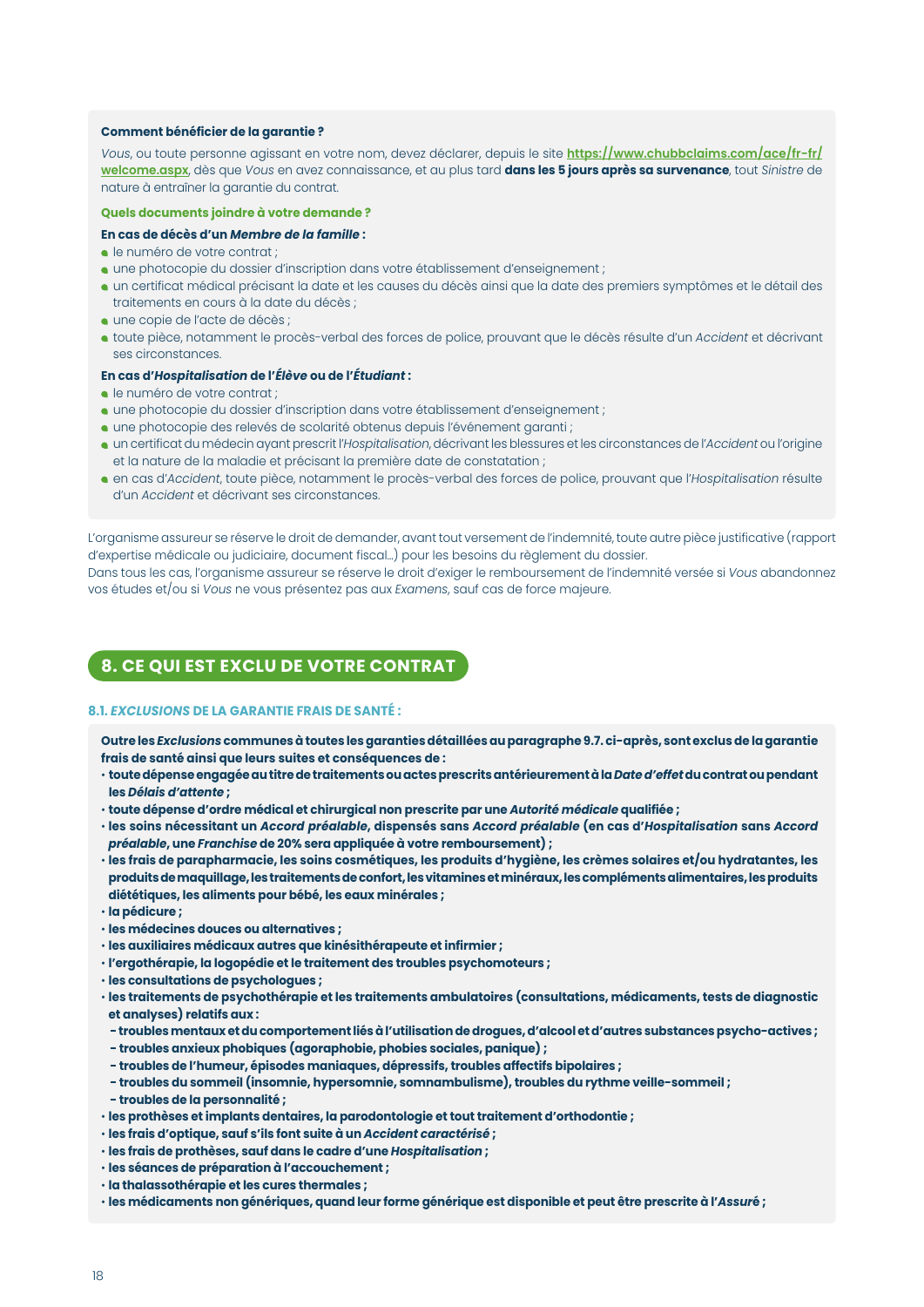#### • **l'homéopathie :**

- **l'opération de l'articulation temporo-mandibulaire ;**
- **le trouble du déficit de l'attention avec ou sans l'hyperactivité ;**
- **les frais de traitement esthétique, les cures de rajeunissement, d'amaigrissement, d'engraissement ;**
- **tout traitement lié à la stérilité, à la fertilité ou à la contraception ;**
- **les médicaments et traitements d'aide à l'arrêt du tabac ;**
- **la chirurgie au laser des yeux (y compris la correction de la myopie) et le traitement de la cataracte ;**
- **les frais de recherche et de transport pour la transplantation d'organes ;**
- **les traitements préventifs ;**
- **les bilans de santé, les tests de routine et check-up ;**
- **les traitements non reconnus par les** *Autorités médicales* **du pays dans lequel ils se déroulent ;**
- **les traitements expérimentaux ;**
- **toute** *Hospitalisation* **programmée, au moment de l'adhésion, dans les 12 mois qui suivent la prise d'effet des garanties du contrat, quel qu'en soit le motif ;**
- **les services de fournitures qui ne sont pas indispensables au diagnostic ou au traitement de la maladie ;**
- **les frais annexes tels que les frais de téléphone en cas d'***Hospitalisation* **ou les frais somptuaires, déraisonnables ou inhabituels compte tenu du pays dans lequel ils ont été engagés ;**
- **les frais de transport autres qu'en ambulance jusqu'au centre de soins approprié le plus proche ;**
- **les séjours dans les maisons de repos ou de convalescence ne faisant pas suite à une** *Hospitalisation* **suite à un** *Accident* **;**
- **les frais d'***Hospitalisation* **médicale ou de séjour en sanatorium ou préventorium, lorsque les établissements qui ont accueilli l'***Assuré* **ne sont pas agréés par l'autorité publique compétente ;**
- **les thermomètres et tensiomètres ;**
- **les médicaments et traitements liés aux troubles de l'érection ;**
- **le traitement de l'alcoolisme, de la toxicomanie ou de toute autre addiction ou maladie liée à une telle dépendance ;**
- **les séjours en instituts médico-pédagogiques et établissements similaires ;**
- **les hormones de croissance ;**
- **les opérations et traitements liés au changement de sexe ;**
- **l'automutilation ;**
- **toute dépense non médicalement nécessaire.**

**En cas de choix de l'Option 2, est également exclue toute dépense d'ordre médical et chirurgical non prescrite par une** *Autorité médicale* **qualifiée et qui n'est pas prise en charge par la Caisse des Français de l'Étranger ou la Sécurité Sociale française.**

#### **8.2.** *EXCLUSIONS* **DE LA GARANTIE ASSISTANCE RAPATRIEMENT :**

**Outre les** *Exclusions* **communes à toutes les garanties détaillées au paragraphe 9.7 ci-après, ne sont pas garantis au titre de la garantie assistance rapatriement les frais résultant des faits ou événements suivants (ils ne pourront faire l'objet d'aucune indemnisation à quelque titre que ce soit, et ne pourront donner lieu à l'intervention d'Europ Assistance) :**

- **toutes interventions et/ou remboursements relatifs à des bilans médicaux, check-up, dépistages à titre préventif ;**
- **les affections ou lésions bénignes qui peuvent être traitées sur place et qui n'empêchent pas l'***Assuré* **de poursuivre son déplacement ;**
- **les convalescences, les affections en cours de traitement et non encore consolidées et/ou nécessitant des soins ultérieurs programmés ;**
- **les** *Maladies préexistantes* **antérieurement constituées avant le départ et comportant un risque d'aggravation ou de récidive ;**
- **les affections ayant donné lieu à une hospitalisation dans les 6 mois qui ont précédé le départ ;**
- **les suites éventuelles (contrôle, compléments de traitements, récidives) d'uwne affection ayant donné lieu à un rapatriement ;**
- **les traitements de la stérilité ;**
- **les états de grossesse à moins d'une complication imprévisible, mais dans tous les cas :**
- **les états de grossesse et leurs éventuelles complications et dans tous les cas après la 28ème semaine d'aménorrhée ;**
- **les accouchements et leurs suites concernant les nouveaux-nés ;**
- **les interruptions volontaires de grossesse ;**
- **la chirurgie esthétique, les soins de dermatologie ;**
- **l'usage d'alcool et ses conséquences conformément à la législation en vigueur dans le pays de survenance ;**
- **les voyages entrepris dans un but de diagnostic et/ou de traitement ;**
- **les conséquences du défaut, de l'impossibilité ou des suites de vaccination ou de traitement nécessité ou imposé par un déplacement ou un voyage ;**
- • **les maladies ou malformations congénitales.**

**Ne sont pas pris en charge :**

- **les frais médicaux ;**
- **les cures, les séjours en maison de repos et les frais de rééducation ;**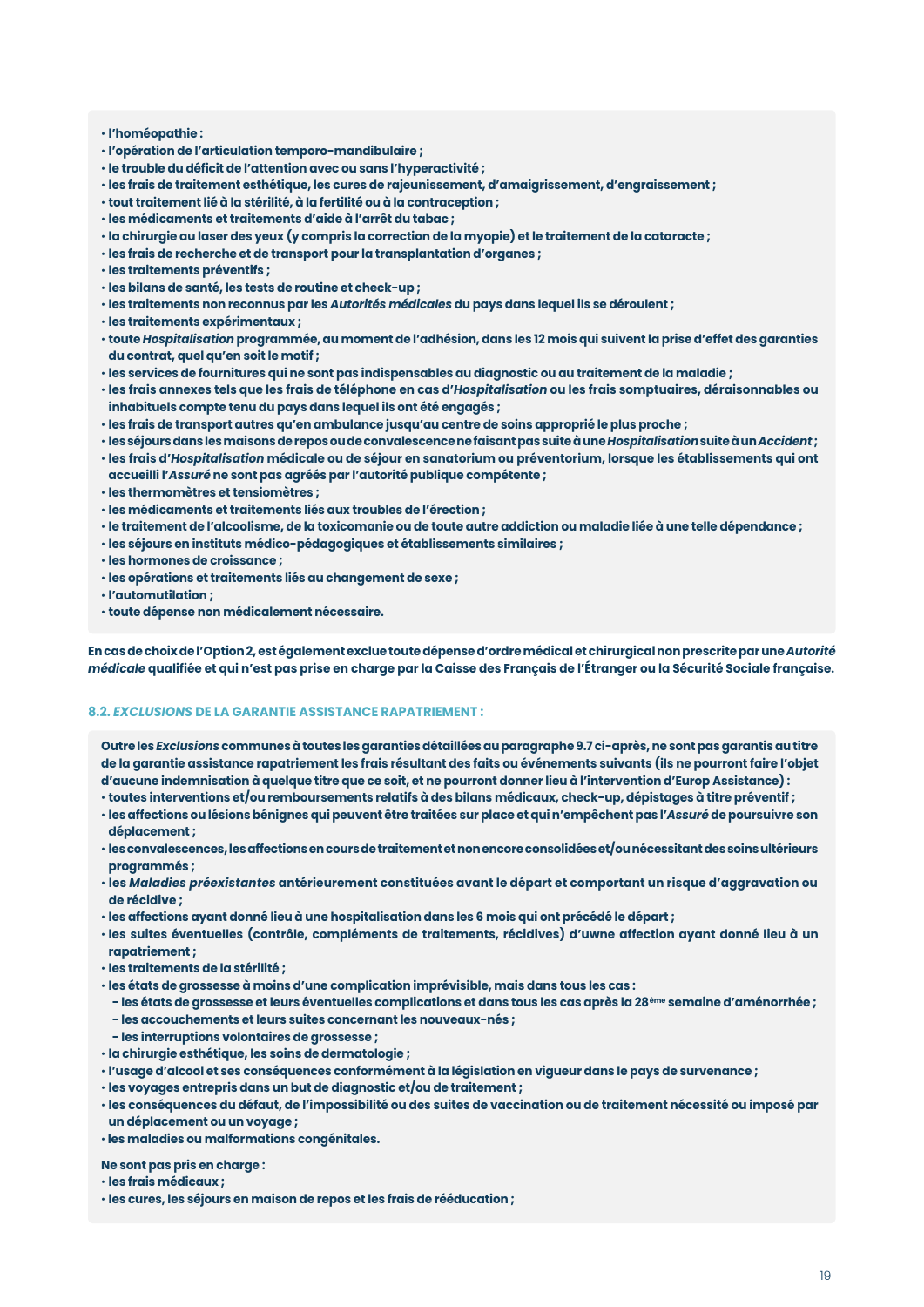- **les frais de contraception et de traitement de la stérilité ;**
- **les frais de lunettes, de verres de contact ;**
- **les prothèses esthétiques, dentaires, acoustiques ;**
- **les transports répétitifs nécessités par l'état de santé de l'***Assuré***.**

**Sont exclus de la garantie frais de recherche et de secours :**

- **les frais de recherche et de secours résultant de l'inobservation des règles de prudence édictées par les exploitants du site et/ou des dispositions réglementaires régissant l'activité pratiquée par l'***Assuré* **;**
- **les frais de recherche et de secours engendrés par la pratique d'un sport professionnel, la participation à une expédition ou une compétition, sauf stipulation contraire expresse.**

#### **8.3.** *EXCLUSIONS* **DE LA GARANTIE ASSISTANCE JURIDIQUE :**

**Outre les** *Exclusions* **communes à toutes les garanties détaillées au paragraphe 9.7 ci-après, l'organisme assureur ne peut intervenir :**

• **pour les** *Litiges* **relatifs aux droits des personnes et de la famille ;**

- **si la responsabilité de l'***Assuré* **est mise en cause et que les dommages dont il est responsable auraient dû être pris en charge au titre d'une assurance légalement obligatoire. L'organisme assureur n'intervient pas si une garantie présente dans l'un des contrats d'assurance de l'***Assuré* **prévoit l'indemnisation directe de son préjudice en dehors de toute recherche de responsabilité ;**
- **pour les** *Litiges* **relatifs au droit de la propriété intellectuelle, artistique, littéraire ou industrielle, ou concernant les marques, brevets ou droits d'auteur de l'***Assuré*  **;**
- **pour les** *Litiges* **résultant de risques exceptionnels (guerre civile ou guerre étrangère, émeutes, mouvements populaires, actes de terrorisme, actes de vandalisme) ou découlant d'une catastrophe naturelle ;**
- **pour les** *Litiges* **résultant d'une faute intentionnelle de la part de l'***Assuré*  **;**
- **pour les** *Litiges* **faisant l'objet d'un** *Conflit* **entre l'***Assuré* **et l'organisme assureur sauf lors de l'application de la clause Arbitrage ou Conflit d'intérêts ;**
- **pour les** *Litiges* **se rapportant à l'expression d'opinions politiques ou syndicales ;**
- **pour les** *Litiges* **concernant les immeubles de rapport ;**
- **pour les** *Litiges* **se rapportant au domaine de l'urbanisme ;**
- **pour les** *Litiges* **se rapportant au domaine douanier ;**
- **pour les** *Litiges* **se rapportant au mandat d'une société civile ou commerciale qui a été confié à l'***Assuré***, ou à sa participation à son administration ou à sa gestion ;**
- **pour les** *Litiges* **qui concernent une activité professionnelle autre que celle salariée (bénévolat, associative ou syndicale) ;**
- **pour les** *Litiges* **relevant d'une caution consentie en dehors du cadre familial ou consentie dans le cadre d'une activité professionnelle ;**
- **pour les** *Litiges* **concernant le surendettement de l'***Assuré* **ou son insolvabilité, le règlement d'une dette ou l'obtention de délais de paiement ;**
- **pour les** *Litiges* **résultant d'une infraction au Code de la route en vigueur dans le pays où l'***Assuré* **se trouve.**

**L'organisme assureur ne prend jamais en charge :**

- **les amendes et les sommes de toute nature que l'***Assuré* **peut être tenu de payer ou de rembourser à la partie adverse ;**
- **les frais et honoraires liés à l'établissement du préjudice de l'***Assuré* **ainsi que les enquêtes pour identifier ou retrouver l'***Adversaire* **;**
- **les honoraires de résultat ;**
- **les frais et interventions rendus nécessaires ou aggravés du seul fait de l'***Assuré* **;**
- **les actions et frais afférents engagés sans le consentement de l'organisme assureur (notamment la saisine d'un avocat) ;** • **les frais de représentation, de postulation et de déplacement si l'avocat de l'***Assuré* **n'est pas inscrit au barreau du**
- **tribunal compétent ;**
- **les consignations pénales, les cautions.**

#### **8.4.** *EXCLUSIONS* **DE LA GARANTIE** *RESPONSABILITÉ CIVILE* **VIE PRIVÉE, STAGES ET LOCATIVE :**

**Outre les** *Exclusions* **communes à toutes les garanties détaillées au paragraphe 9.7 ci-après, sont exclus de la garantie :**

- **les dommages résultant de toute activité professionnelle (sauf pour les** *Dommages matériels* **causés pendant un stage en entreprise) ;**
- **les conséquences pécuniaires de la responsabilité contractuelle que l'***Assuré* **encourt, en dehors de la responsabilité encourue à l'égard des maîtres de stage pour les seuls dommages occasionnés au matériel utilisé à l'occasion dudit stage ;**
- **les risques de circulation définis par les lois françaises n° 58208 du 27 février 1958 et n° 85.677 du 5 juillet 1985 relatives à l'assurance obligatoire des véhicules à moteur ;**
- **les** *Accidents* **subis par l'***Assuré* **ou par ses salariés ou préposés pendant ses/leurs fonctions ainsi que par ses ascendants et descendants ;**
- **les dommages causés aux objets et animaux appartenant à l'***Assuré* **ou lui ayant été prêtés ;**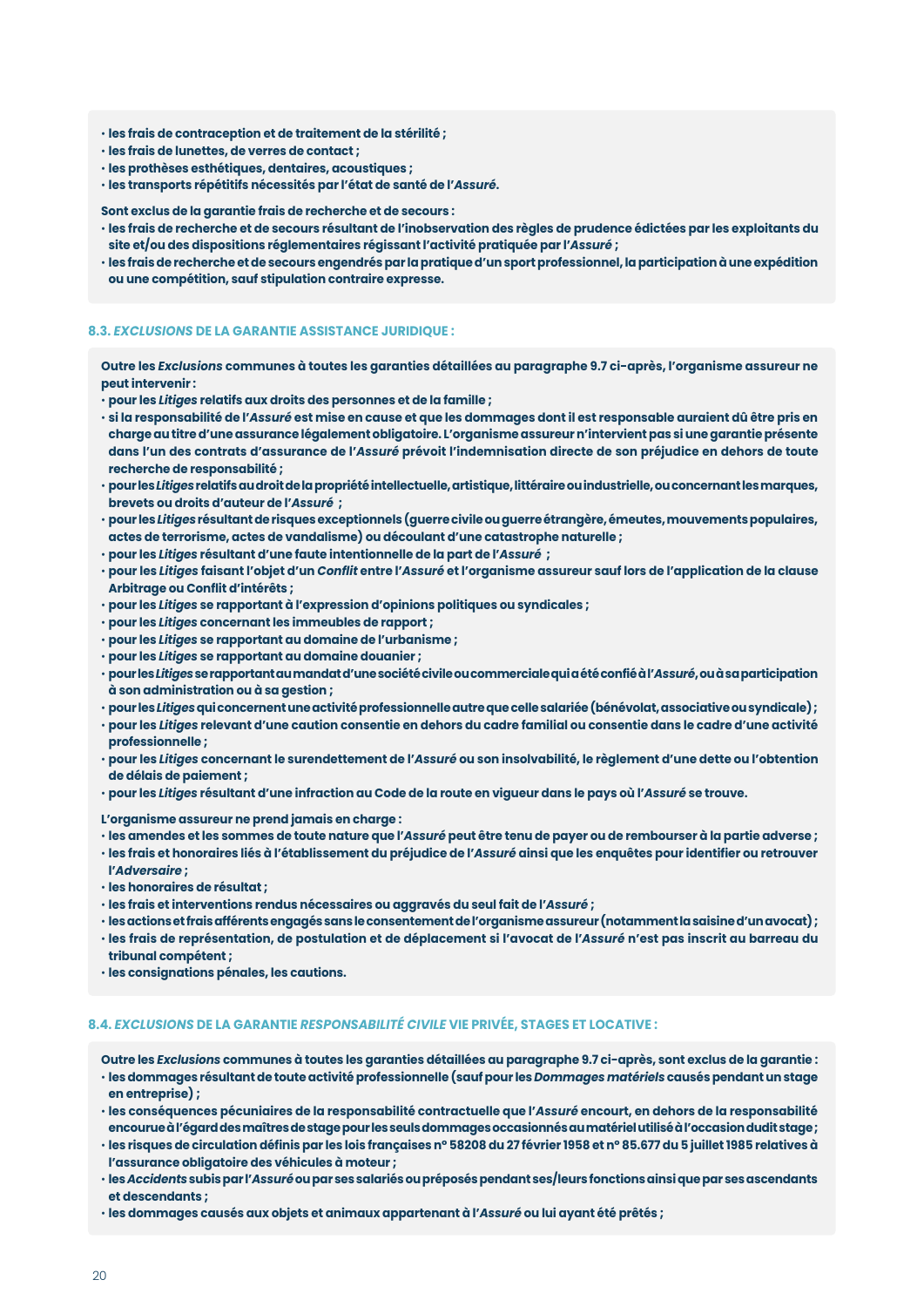- **les amendes et frais afférents pouvant incomber à l'***Assuré* **;**
- **les dommages consécutifs à l'usage de tout appareil de navigation aérienne ;**
- **les dommages résultant de la pollution ;**
- **les écaillures, ébréchures et éraflures aux appareils sanitaires ainsi que les bris de vaisselles et les dommages causés à la literie.**

#### **8.5.** *EXCLUSIONS* **DE LA GARANTIE** *INDIVIDUELLE ACCIDENT* **:**

**Outre les** *Exclusions* **communes à toutes les garanties détaillées au paragraphe 9.7, ne sont pas garantis au titre de la présente garantie :**

- **les suites et conséquences des maladies, insolations ou autres effets de la température (sauf si elles sont la conséquence d'un** *Accident* **garanti), les noyades étant toujours garanties ;**
- **les ruptures d'anévrisme, attaques de paralysie ou apoplexie, l'angine de poitrine et ses conséquences et toutes les conséquences d'affections vasculaires, les hernies de toute nature, lumbagos, rhumatismes, varices, dermatoses et, quelles qu'en soient les circonstances d'apparition, les** *Accidents* **ayant pour origine un état pathologique de la victime.**

#### **8.6.** *EXCLUSIONS* **DE LA GARANTIE ASSURANCE** *EXAMEN* **:**

**Outre les** *Exclusions* **communes à toutes les garanties détaillées au paragraphe 9.7, ne sont pas garantis au titre de la présente garantie, les** *Frais de scolarité* **de l'année de** *Redoublement* **à venir si :** 

- **l'***Élève* **ou l'***Étudiant* **a la possibilité de se présenter au même** *Examen* **ou** *Concours* **au cours d'une session ultérieure dans l'année d'études en cours ;**
- **l'***Hospitalisation* **est la conséquence d'un** *Accident* **ou d'une** *Maladie inopinée* **ayant fait l'objet d'un traitement médical ou d'une** *Hospitalisation* **dans les six mois qui précèdent la date de souscription du contrat ;**
- **l'***Hospitalisation* **de l'***Élève* **ou de l'***Étudiant* **n'est pas la conséquence d'un état médical grave ou si cette** *Hospitalisation* **peut raisonnablement être retardée.**

#### **8.7.** *EXCLUSIONS* **COMMUNES À TOUTES LES GARANTIES :**

- **Outre les** *Exclusions* **prévues pour chacune des garanties, sont exclues de toutes les garanties les suites et conséquences :** • **des faits intentionnels de l'***Adhéren***t ou de l'***Assuré***, et/ou des infractions à la législation du pays dans lequel séjourne l'***Assuré*  **;**
- **de la guerre civile ou étrangère, des émeutes, des insurrections, des grèves, des actes de piraterie et sabotage, de la participation volontaire à des rixes, des mouvements populaires, des actes de terrorisme quel que soit le lieu où se déroulent les événements et quels que soient les protagonistes (sauf en cas de légitime défense) ;**
- **du suicide ou d'une tentative de suicide la première année de garantie, de l'usage de drogues ou de stupéfiants hors prescription médicale ;**
- **de l'alcoolémie ou de l'ivresse de l'***Assuré* **(taux d'alcoolémie supérieur à celui défini par la loi sur la circulation automobile en vigueur au jour du** *Sinistre* **dans le pays de survenance) ;**
- **des accidents de circulation en véhicule à deux roues si l'***Assuré* **ne portait pas de casque ;**
- **des effets directs ou indirects de la modification de structure du noyau atomique, d'événements climatiques tels que tempêtes ou ouragans, tremblements de terre, inondations, raz de marées et autres cataclysmes sauf dans le cadre de l'indemnisation des catastrophes naturelles ;**
- **des** *Accidents* **ou des** *Maladies préexistantes* **antérieurs à la** *Date d'effet***du contrat, sujets à rechutes ou non consolidés, des maladies ou malformations congénitales et non déclarés à l'adhésion ;**
- **de la pratique de sports présentant des caractéristiques dangereuses tels que : l'ULM, le deltaplane, le parapente, le pilotage d'auto, de moto ou de karting, la compétition automobile, le parachutisme, l'alpinisme, l'escalade (hors support artificiel), la varappe, la plongée sous-marine sauf en apnée à moins de 50 mètres, la spéléologie, le skeleton, le saut à ski, le bobsleigh, le saut à l'élastique, le rafting, le canyoning, le kitesurf, la pratique de la montgolfière, le jet-ski, les sports de défense et de combat, ainsi que les sports suivants pratiqués hors-pistes : le ski, le ski de fond, la luge, le snowboard ;**
- **de la participation à toutes compétitions sportives et entraînements, de la pratique des sports dans le cadre d'un club ou d'une fédération à titre professionnel, ainsi que tout sport nécessitant l'usage de tout engin de locomotion terrestre, nautique ou aérien ;**
- **de la pratique d'activités sportives impliquant la présence d'un animal telles que l'équitation, les compétitions équestres et les corridas ;**
- **de la pratique de la chasse ;**
- **des** *Accidents* **de navigation aérienne sauf si l'***Assuré* **a qualité de simple passager et se trouve à bord d'un appareil pour lequel le propriétaire et le pilote sont munis de toutes les autorisations et licences ;**
- **de la pratique de la voile et de la navigation en haute mer à titre privé ou professionnel (au-delà de 200 miles nautiques) ;**
- **de l'exercice de toute activité professionnelle sur une plate-forme pétrolière.**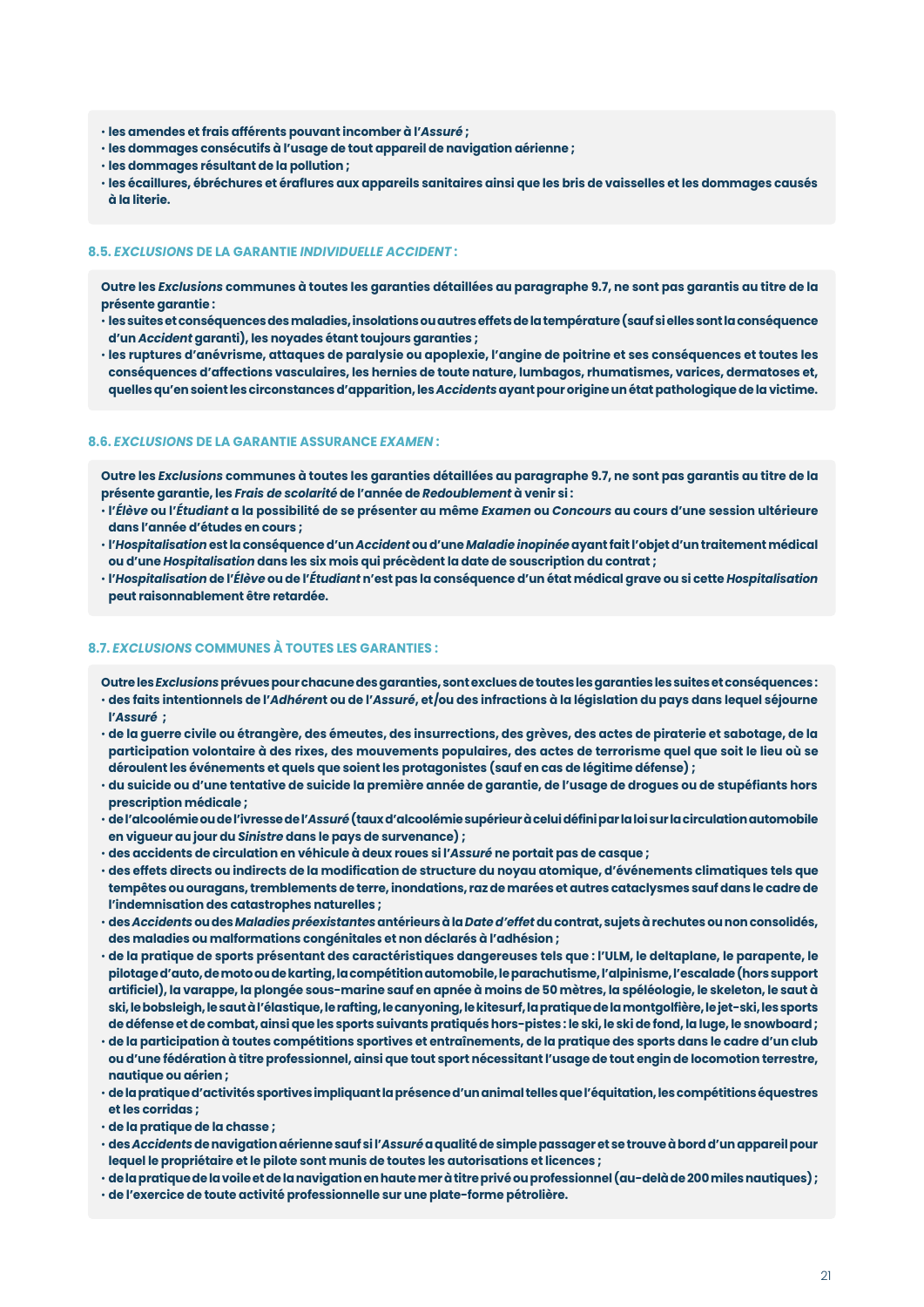**Sauf application des articles L.113-8 et L.113-9 du Code des assurances français, les garanties s'exercent sur les conséquences des infirmités ou** *Maladies préexistantes* **survenues avant la date de signature de la Demande d'adhésion au contrat si elles ont été déclarées sur la dite Demande d'adhésion et n'ont pas fait l'objet d'une exclusion particulière notifiée à l'***Assuré* **par courrier et acceptée par l'***Assuré***.**

## **9. DISPOSITIONS GÉNÉRALES**

#### **9.1. QUI ASSURE VOTRE CONTRAT ?**

Il a été conclu par l'Association des Assurés APRIL (Association loi 1901, située 114, Boulevard Vivier Merle, 69439 Lyon, Cedex 03, FRANCE, qui a pour objet d'étudier, de souscrire et de promouvoir tout type de contrat d'assurance au profit de ses adhérents, de créer un esprit de solidarité internationale entre eux, de mettre à leur disposition des moyens d'information et de gestion adéquats et d'assurer leur représentation auprès de toute société d'assurance, et dont les statuts sont téléchargeables à l'adresse https:// www.associationdesassuresapril.fr/l-association/l-association-en-bref) :

#### **pour la garantie frais de santé :**

des conventions d'assurance de groupe à adhésion facultative avec Axéria Prévoyance (conventions n°A3MCSLDFDS1E2013 et A3MCSLDFDSRO2013), société anonyme d'assurances au capital de 31 000 000 €, entreprise régie par le Code des assurances français. Siège social : 90 avenue Félix Faure, 69439 Lyon Cedex 03, FRANCE, immatriculée au RCS de Lyon sous le numéro 350 261129 ;

#### **pour les garanties assistance rapatriement et assurance** *Examen* **:**

une convention d'assistance de groupe à adhésion facultative avec Chubb European Group SE (convention n°FRBOTA11959), entreprise régie par le Code des assurances français, au capital social de 896 176 662 euros, sise La Tour Carpe Diem, 31 place des Corolles, Esplanade Nord, 92400 Courbevoie, FRANCE. Les prestations d'assistance sont fournies par Europ Assistance

**Les garanties** *Responsabilité civile* **vie privée, stages et locative et** *Individuelle accident* sont assurées par Chubb European Group SE (contrat n°FRBOTA13138), entreprise régie par le Code des assurances français, au capital social de 896 176 662 euros, sise La Tour Carpe Diem, 31 place des Corolles, Esplanade Nord, 92400 Courbevoie, FRANCE. Immatriculée au RCS de Nanterre sous le numéro 450 327 374 (code APE : 660E).

Pour les conventions Chubb : Respect des sanctions économiques & commerciales. Lorsque la garantie ou le paiement de l'indemnité ou du sinistre prévus par cette police enfreint les résolutions des Nations Unies ou les sanctions, lois ou règlements économiques et commerciaux de l'Union européenne, du Royaume-Uni, d'une législation nationale ou des États-Unis d'Amérique, une telle garantie ou un tel paiement d'indemnité ou de sinistre sont nuls et non avenus.

La garantie assistance juridiaue est assurée par Solucia PJ (contrat n°10 006 609), société anonyme au capital de 7 600 000 €, régie par le Code des assurances français, immatriculée au RCS de Paris sous le numéro 481 997 708. Siège social : 3 boulevard Diderot, CS 31246, 75590 Paris Cedex 12, FRANCE.

La gestion administrative de ces assurances est déléguée à APRIL International Care France, société par actions simplifiées au capital de 200 000 €, intermédiaire en assurances, immatriculée au RCS de Paris sous le numéro 309 707 727 et à l'ORIAS sous le numéro 07 008 000 (www.orias.fr), située 14 rue Gerty Archimède, 75012 Paris, FRANCE.

#### **9.2. CADRE LÉGAL :**

L'autorité chargée du contrôle des organismes assureurs est : l'Autorité Prudentiel et de Résolution (ACPR), située 4 place de Budapest, 75436 Paris Cedex 09, FRANCE.

APRIL International Care France est soumise à l'Autorité de Contrôle Prudentiel et de Résolution (ACPR), située 4 place de Budapest, 75436 Paris Cedex 09, FRANCE.

L'adhésion au contrat Expat Student est constituée par la Demande d'adhésion, les présentes Conditions générales et l'*Attestation d'assurance*. Elle est soumise à la législation française et notamment à son Code des assurances. Les garanties et niveaux de remboursement du présent contrat seront automatiquement adaptés en fonction des évolutions législatives et réglementaires régissant les contrats de droit français.

#### **9.3. PRESCRIPTION :**

Conformément aux dispositions des articles L.114-1, L.114-2 et L.114-3 du Code des assurances, « Toutes actions dérivant d'un contrat d'assurance se prescrivent par deux ans à compter de l'événement qui y donne naissance ».

Toutefois, ce délai ne court :

1) en cas de réticence, omission, déclaration fausse ou inexacte sur le risque couru, que du jour où l'organisme assureur en a eu connaissance,

2) en cas de *Sinistre*, que du jour où *Vous* en avez eu connaissance, si *Vous* prouvez que *Vous* l'avez ignoré jusque-là.

La prescription est portée à dix ans dans les contrats d'assurance contre les *Accidents* atteignant les personnes, lorsque les *Bénéficiaires* sont les ayants droit de l'*Assuré* décédé.

Si votre action contre l'organisme assureur a pour cause le recours d'un tiers, le délai de la prescription ne court que du jour où ce tiers a exercé une action en justice contre *Vous* ou lorsque *Vous* l'avez indemnisé.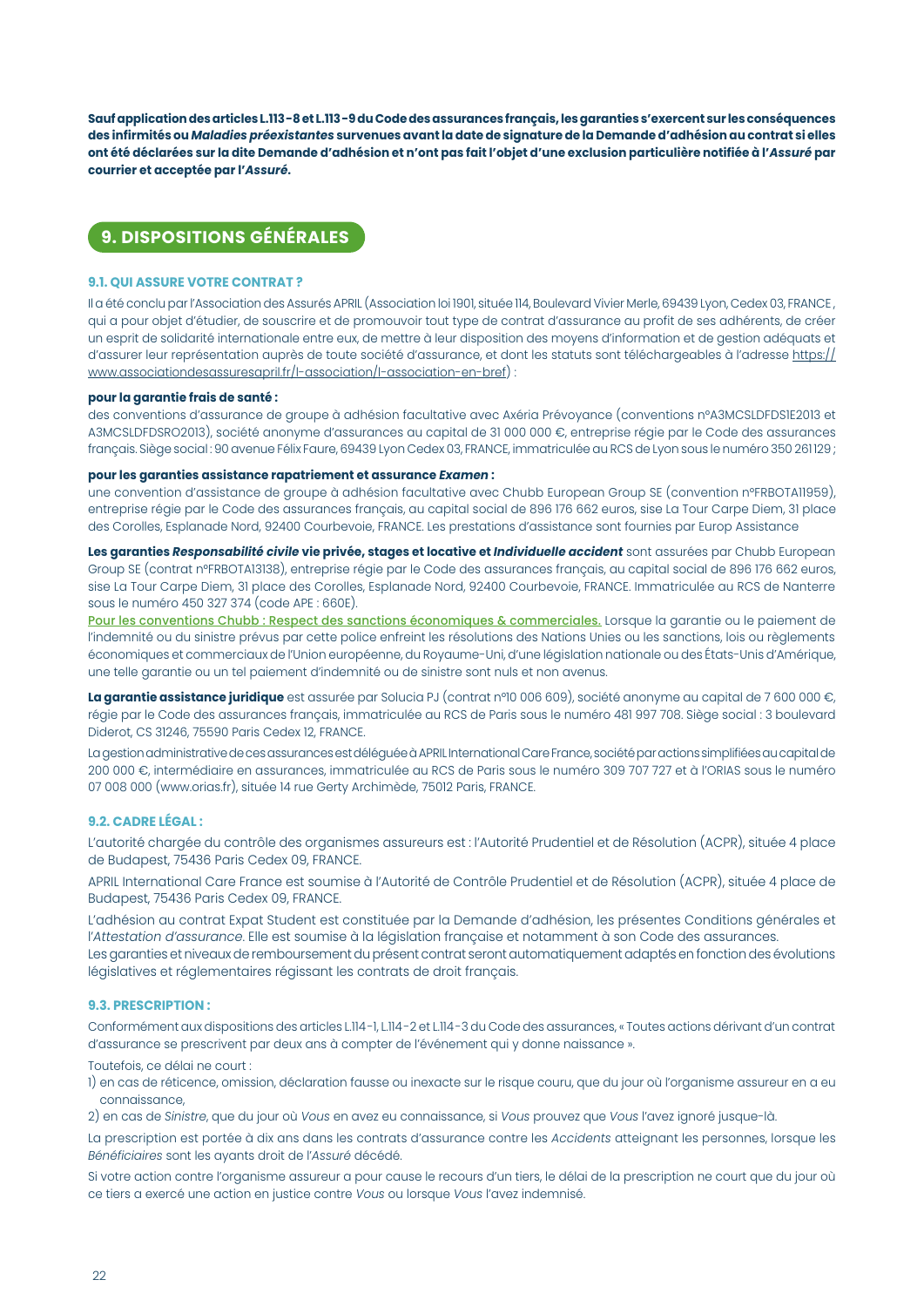La prescription est interrompue par une des causes ordinaires d'interruption de la prescription, par la délégation d'un expert en cas de *Sinistre* ou par l'envoi d'une lettre recommandée avec accusé réception que *Vous* ou le *Bénéficiaire* nous adressez concernant le règlement des prestations ou que *Nous* vous adressons concernant le paiement des *Cotisations*. Les causes ordinaires de prescription prévues par le Code civil français sont :

- la reconnaissance par le débiteur du droit de celui contre lequel il prescrivait (article 2240 du Code civil français),
- la demande en justice (articles 2241 à 2243 du Code civil français),
- une mesure conservatoire prise en application du Code des procédures civiles d'exécutions ou un acte d'exécution forcée (article 2244 du Code civil français),
- interpellation faite à l'un des débiteurs solidaires par une demande en justice ou par un acte d'exécution forcée ou la reconnaissance par le débiteur du droit de celui contre lequel il prescrivait (article 2245 du Code civil français),
- l'interpellation faite au débiteur principal ou sa reconnaissance pour les cas de prescription applicables aux cautions (article 2246 du Code civil français).

En aucun cas il ne pourra être apporté de modification sur la durée de la prescription ni d'ajout sur ces causes de suspension ou d'interruption et ce, même en cas d'accord entre l'*Adhérent* et l'organisme assureur.

#### **9.4. SUBROGATION :**

Il est stipulé que l'organisme assureur ne renonce pas aux droits et actions qu'il détient en vertu de l'article L.121-12 du Code des assurances français relatif au recours subrogatoire qu'il peut exercer envers le tiers responsable.

Si *Vous* êtes victime d'un *Accident* de la circulation (impliquant un véhicule automobile), *Vous* devez, sous peine de déchéance, déclarer à l'organisme assureur de l'auteur de l'*Accident* qui le sollicite le nom de l'organisme assureur frais de santé en tant que tiers payeur.

#### **9.5. RÉCLAMATION - MÉDIATION :**

La qualité de service est au cœur de nos engagements, mais si toutefois *Vous* souhaitez formuler une réclamation relative aux services fournis par notre société, *Vous* pouvez vous adresser à votre interlocuteur habituel.

Si la réponse fournie ne vous satisfait pas, *Vous* pouvez vous adresser à notre Service Relation Assurés dont les coordonnées sont les suivantes : Adresse : APRIL International Care France - Service courrier - 1 rue du Mont - CS 80010 - 81700 Blan - FRANCE. E-mail : reclamation@april-international.com

Pour votre information, nos assureurs partenaires Axéria Prévoyance (90 avenue Félix Faure, 69439 Lyon Cedex 03, FRANCE), Chubb European Group SE, (La Tour Carpe Diem, 31 place des Corolles, Esplanade Nord, 92400 Courbevoie, FRANCE) et Solucia PJ (3, boulevard Diderot, CS 31246, 75590 Paris Cedex 12, FRANCE), nous ont confié le traitement des réclamations.

*Nous* ferons le maximum pour vous apporter une réponse dans un délai maximal de 48 heures ouvrées et nous engageons à vous tenir informé du déroulement du traitement de votre réclamation dans ce même délai si pour des raisons indépendantes de notre volonté celui-ci devait être prolongé.

Si le désaccord persiste et si aucune solution amiable ne peut être trouvée, *Vous* pouvez sans préjudice des autres voies de recours légales à votre disposition, faire appel au Médiateur - « La Médiation de l'Assurance » - TSA 50110 - 75441 Paris Cedex 09 - FRANCE, sans préjudice des autres voies de recours légales à votre disposition.

Si l'adhésion au présent contrat a été effectuée à distance par Internet, *Vous* pouvez également saisir le médiateur compétent en déposant plainte sur la plateforme de la Commission Européenne pour la résolution des litiges accessible à l'adresse suivante : http : //ec.europa.eu/consumers/odr/.

*Nous* vous informons que les données recueillies pour le traitement de votre réclamation font l'objet d'un traitement informatique par notre société aux fins de suivi du traitement des réclamations et ne peuvent être communiquées qu'à l'organisme assureur, à ses réassureurs et à la holding APRIL, ainsi qu'à nos prestataires partenaires pour la mise en œuvre de vos garanties. *Vous* disposez d'un droit de communication, de rectification, d'opposition, et de suppression des données vous concernant (voir paragraphe 10.7).

#### **9.6. PROTECTION DES DONNÉES PERSONNELLES**

Les données à caractère personnel recueillies par APRIL sont indispensables au traitement de la demande d'assurance. Elles sont régies par le Règlement (UE) n°2016/679 du 27 avril 2016 sur la protection des données.

Ces données font l'objet de traitements informatiques pour : l'étude, la souscription et la gestion des contrats d'assurance, la mise en oeuvre des obligations légales et/ou réglementaires et l'amélioration des produits ou des prestations.

Par ailleurs, APRIL met en œuvre un traitement ayant pour finalité la lutte contre la fraude à l'assurance pouvant donner lieu à l'application de sanctions civiles, financières et/ou pénales et à l'inscription sur une liste des personnes présentant un risque de fraude. Pour répondre à ses obligations légales, APRIL met également en oeuvre un traitement de surveillance ayant pour finalité la lutte contre le blanchiment de capitaux et le financement du terrorisme et l'application des sanctions financières.

Ces données sont destinées aux Organismes assureurs et à APRIL en tant que responsables des traitements.

Selon les finalités des traitements, elles peuvent aussi être transmises à leurs partenaires, leurs sous-traitants ainsi qu'aux autorités publiques conformément à la loi. Elles sont conservées pour la durée nécessaire à la finalité de leur traitement et conformément aux délais de prescriptions légales.

Elles sont susceptibles de faire l'objet de transferts hors de l'Union Européenne. Ces transferts sont encadrés par des règles de protection et de sécurité des données. Une information sur les données transférées ainsi que sur les destinataires sera fournie sur simple demande auprès d'APRIL à l'adresse mentionnée ci-dessous.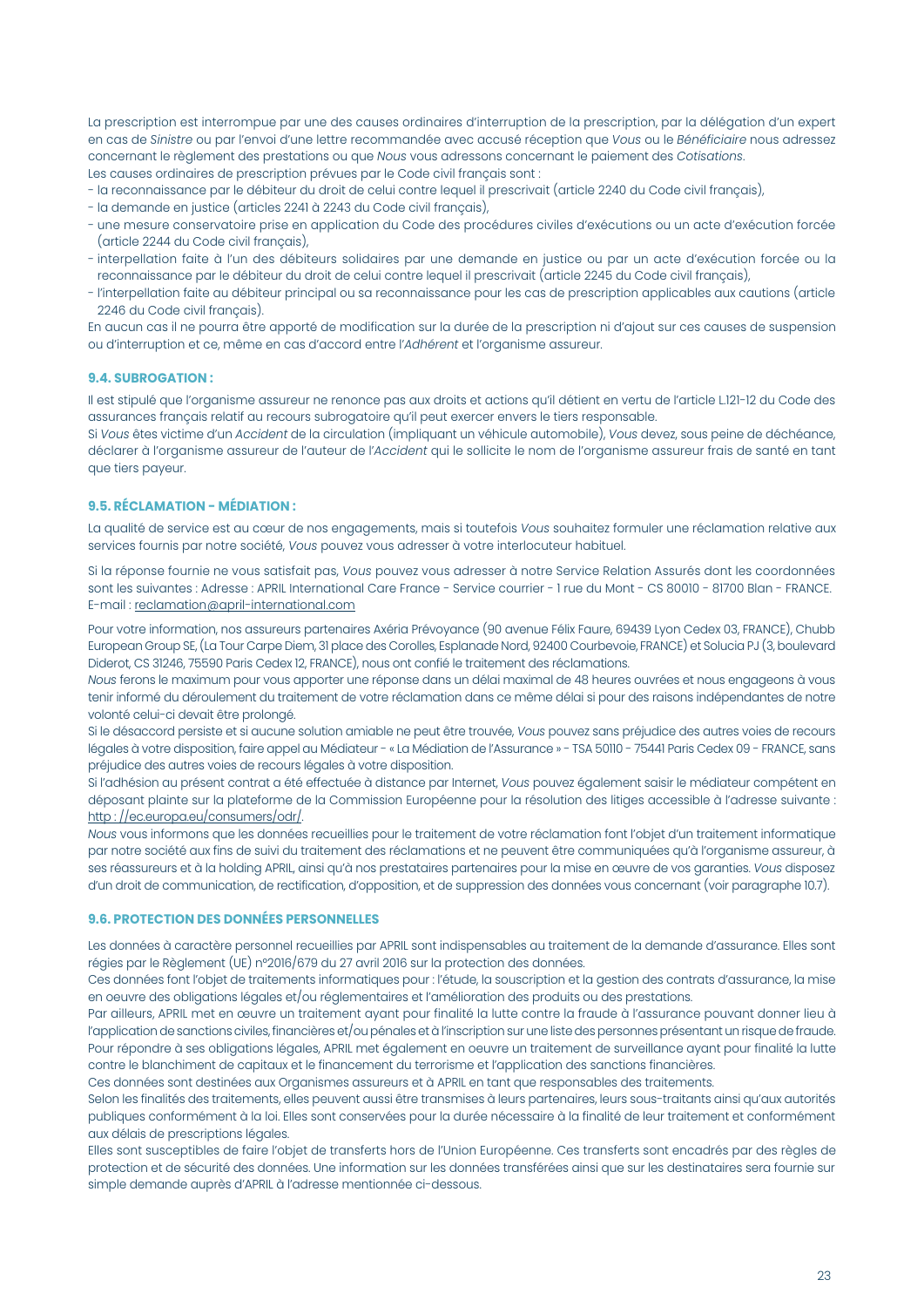Conformément aux dispositions du Règlement (UE) n°2016/679 du 27 avril 2016 sur la protection des données, les personnes concernées par un traitement de leurs données disposent d'un droit d'accès, de rectification, de limitation, de suppression, d'opposition pour motif légitime, d'un droit à la portabilité de leurs données, du droit de définir des directives relatives au sort de leurs données après leur décès, hormis les cas où la réglementation ne permet pas l'exercice de ces droits.

La Caisse des Français à l'Étranger étant destinataire d'un certain nombre d'informations, ces personnes peuvent également s'opposer par écrit à tout moment à l'envoi par cette dernière de l'image reflet des décomptes de Régime Obligatoire à APRIL. Pour exercer un ou plusieurs de ces droits, il convient de fournir la copie d'une pièce justificative d'identité et de contacter le Délégué à la protection des données d'APRIL soit par courrier à l'adresse suivante : APRIL International Care France, Service Courrier, 1 rue du Mont, CS 80010, 81700 Blan, France, soit par e-mail à dpo.AICF@april.com.

Conformément aux dispositions de l'article L 561-45 du Code monétaire et financier, les personnes concernées par le traitement de surveillance de leurs données peuvent exercer leur droit d'accès auprès de la Commission Nationale Informatique et Libertés - 3 Place de Fontenoy - TSA 80715 - 75334 PARIS Cedex 07.

En cas de réclamation relative au traitement des données personnelles, il convient de contacter la Commission Nationale Informatique et Libertés sur son site internet www.cnil.fr ou par voie postale à l'adresse mentionnée ci-dessus. En application des dispositions des articles L223-1 et suivants du Code de la consommation, il existe une liste d'opposition gratuite au démarchage téléphonique sur laquelle les personnes concernées peuvent s'inscrire, soit par voie postale, en écrivant à : Société OPPOSETEL - Service BLOCTEL - 6 rue Nicolas Siret - 10300 TROYES ; soit par connexion au site internet de la société OPPOSETEL à l'adresse suivante : bloctel.gouv.fr. En tout état de cause, l'inscription sur cette liste n'interdit pas aux Organismes assureurs et APRIL de les joindre téléphoniquement dans le cadre des relations contractuelles existantes.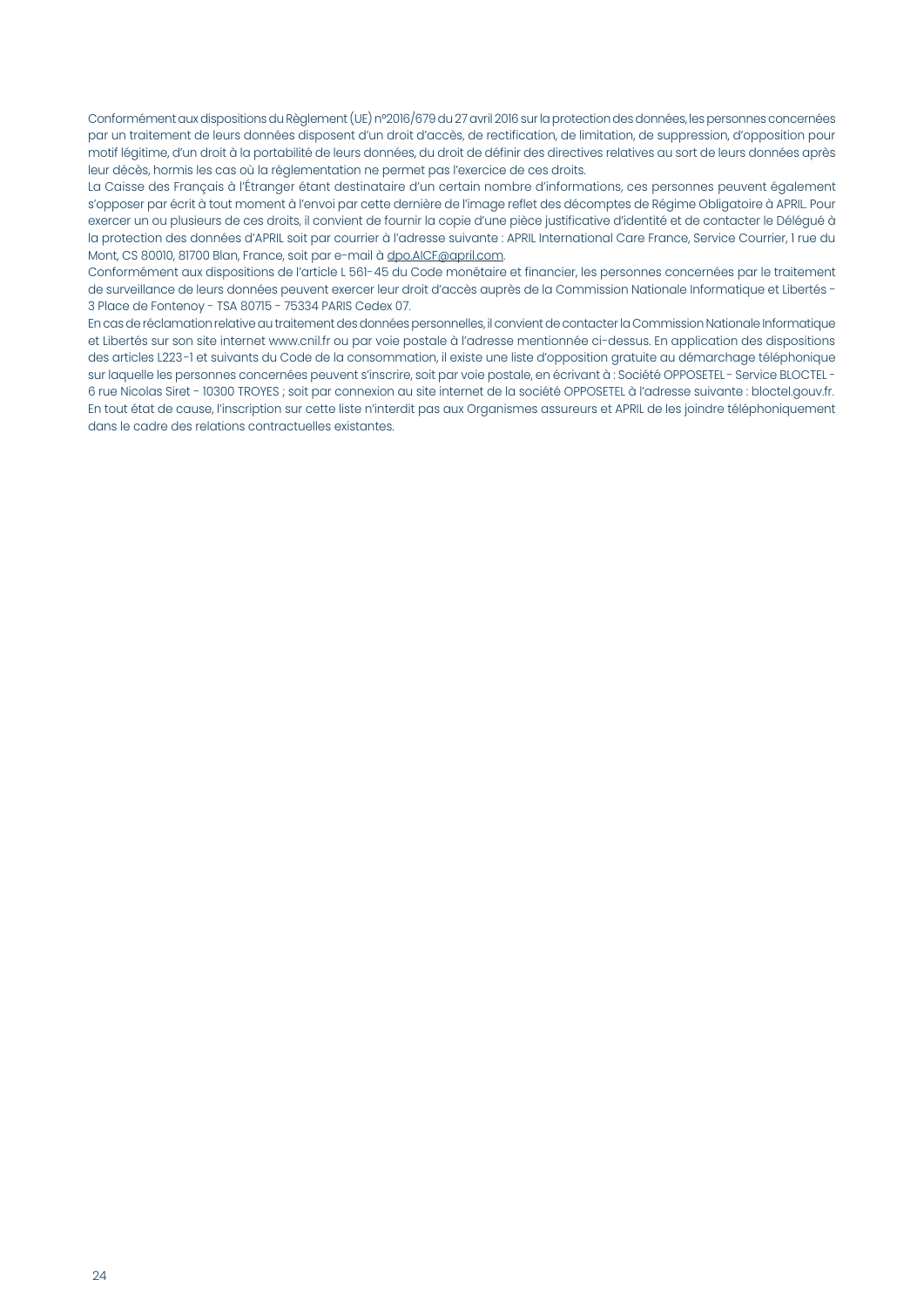#### Si vous annulez votre adhésion, vous pouvez utiliser le formulaire détachable ci-dessous et l'adresser à APRIL International Care France - Service courrier - 1 rue du Mont - CS 80010 - 81700 Blan - FRANCE

#### **RENONCIATION**

Article L.112-9 du Code des assurances français

Toute personne physique qui fait l'objet d'un démarchage à son domicile, à sa résidence ou à son lieu de travail, ou en cas de vente à distance par téléphone ou par internet, même à sa demande, et qui signe dans ce cadre une proposition d'assurance ou un contrat à des fins qui n'entrent pas dans le cadre de son activité commerciale ou professionnelle, a la faculté d'y renoncer par lettre recommandée avec demande d'avis de réception pendant le délai de quatorze jours calendaires révolus à compter du jour de la conclusion du contrat, sans avoir à justifier de motifs ni à supporter de pénalités.

**Conditions** : Si vous souhaitez renoncer à votre adhésion, complétez et signez ce formulaire détachable. Envoyez-le, sous enveloppe, en utilisant l'adresse figurant ci-dessus. Expédiez-le au plus tard dans un délai de 14 jours à compter du jour de la conclusion du contrat ou si ce délai expire normalement un samedi, un dimanche ou un jour férié ou chômé, le premier jour ouvrable suivant.

Je soussigné(e), déclare renoncer à la Demande d'adhésion au contrat ci-après :

| Nom du contrat : Expat Student Réf. ExS Cov  |  |        |  |  |  |  |  |  |
|----------------------------------------------|--|--------|--|--|--|--|--|--|
| Date de signature de la Demande d'adhésion : |  |        |  |  |  |  |  |  |
| Nom de l'adhérent :                          |  |        |  |  |  |  |  |  |
| Prénom de l'adhérent :                       |  |        |  |  |  |  |  |  |
| Adresse de l'adhérent :                      |  |        |  |  |  |  |  |  |
|                                              |  |        |  |  |  |  |  |  |
| Code postal:                                 |  | Ville: |  |  |  |  |  |  |
| Pays:                                        |  |        |  |  |  |  |  |  |
| N° de téléphone :                            |  |        |  |  |  |  |  |  |
| Nom de l'assureur-conseil :                  |  |        |  |  |  |  |  |  |
| Adresse de l'assureur-conseil:               |  |        |  |  |  |  |  |  |
|                                              |  |        |  |  |  |  |  |  |
| Code postal:                                 |  | Ville: |  |  |  |  |  |  |
| Pays:                                        |  |        |  |  |  |  |  |  |
| N° de téléphone :                            |  |        |  |  |  |  |  |  |
| Date et signature de l'adhérent :            |  |        |  |  |  |  |  |  |

**Réservé à APRIL International Carte France : n° client** C

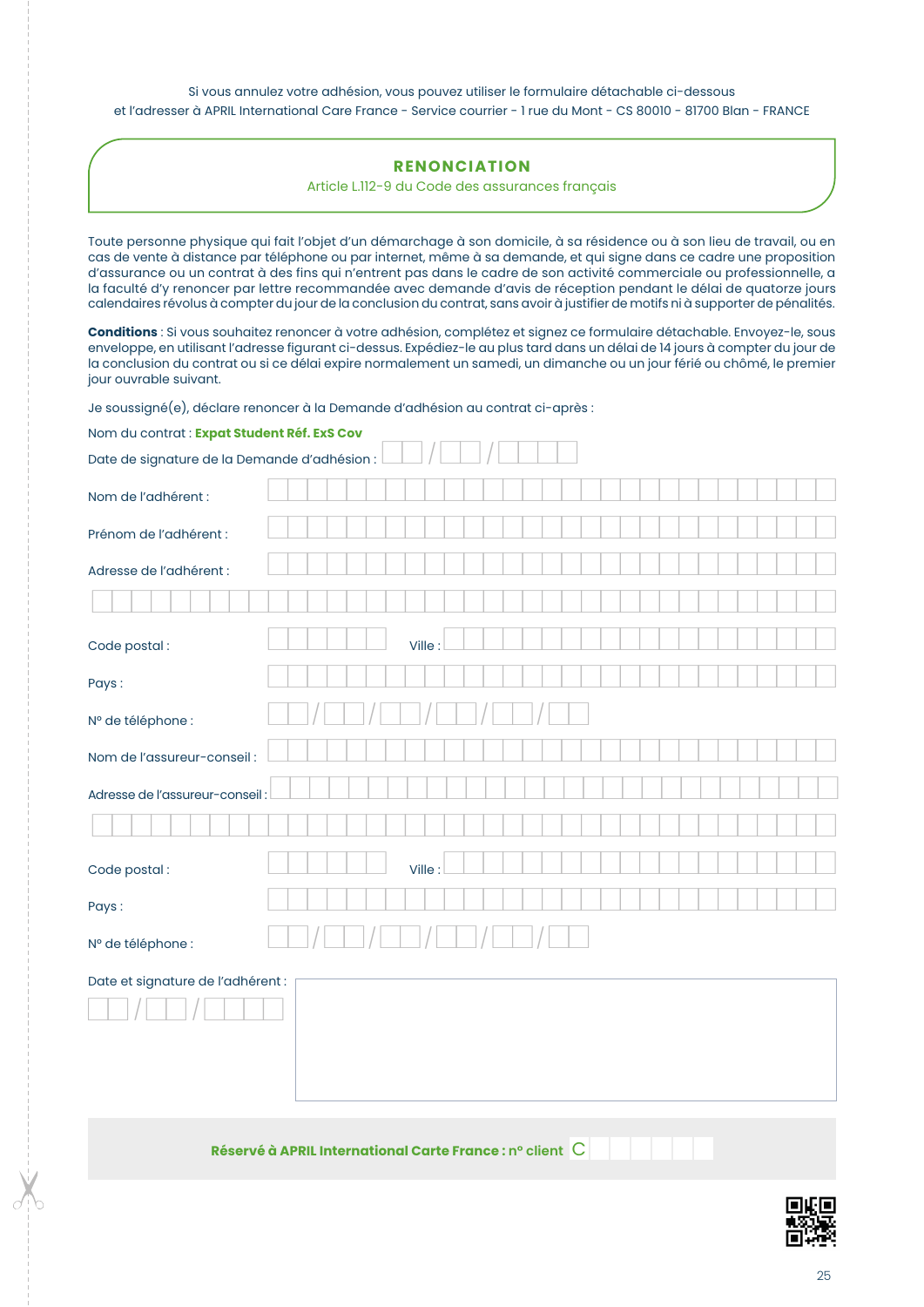

#### **Siège social APRIL International Care :**

14 rue Gerty Archimède - 75012 Paris - FRANCE Tél. : +33 (0)1 73 02 93 93 - Fax : +33 (0)1 73 02 93 90 E-mail : info.expat@april-international.com - www.april-international.com

S.A.S. au capital de 200 000 € - RCS Paris 309 707 72<br>Intermédiaire en assurances - Immatriculée à l'ORIAS sous le nº07 008 000 (www.orias.fr)<br>Autorité de Contrôle Prudentiel et de Résolution (ACPR)<br>4 place de Budapest -

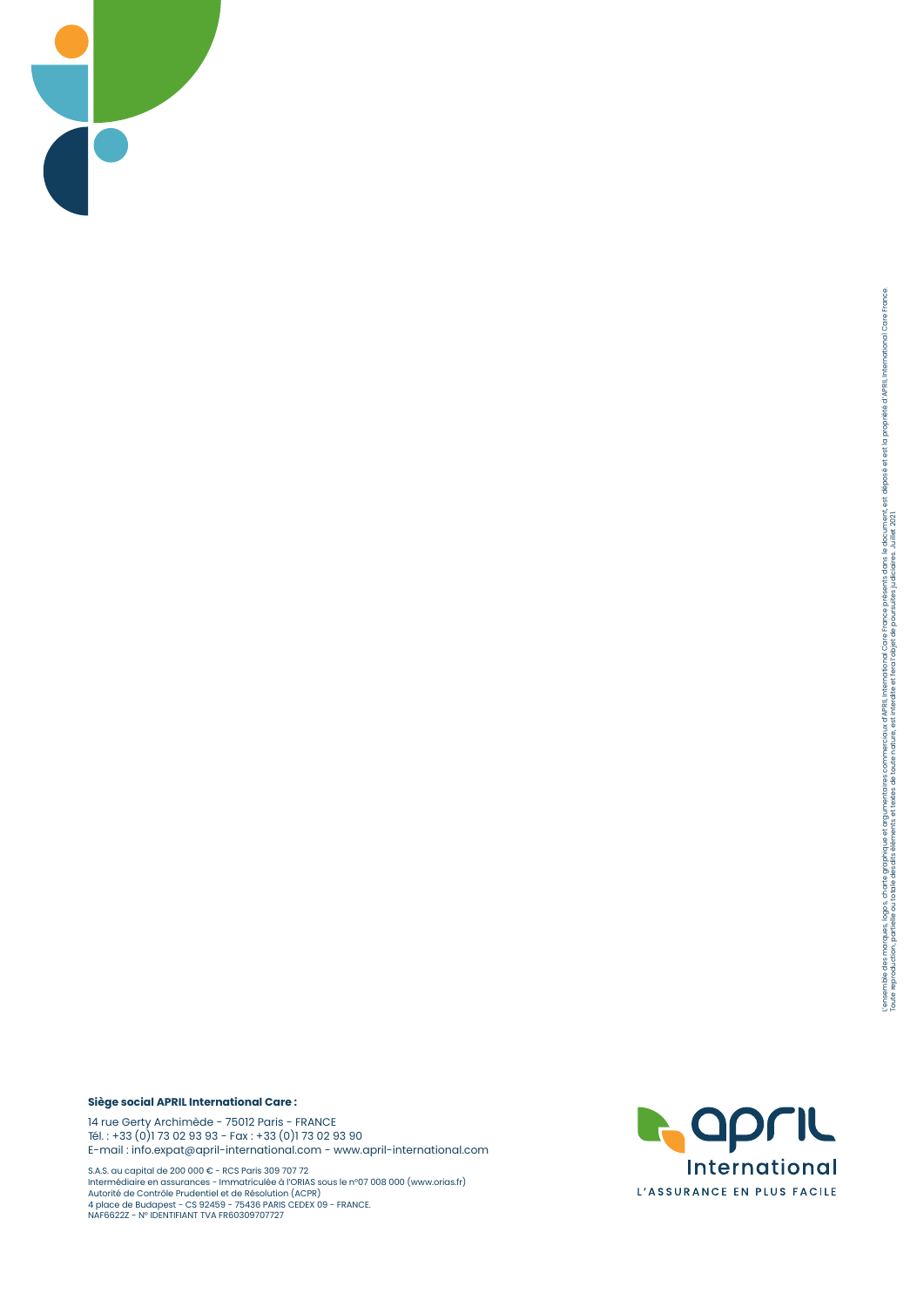

ÉCOUTER · AGIR · SOUTENIR

114 bd Vivier Merle 69439 LYON Cedex 03

## **STATUTS**

**\_\_\_\_** 

**ASSOCIATION DES ASSURES APRIL** 

**Mis à jour au 17 avril 2018** 

## **SOMMAIRE**

|                                                                        | p.2 |
|------------------------------------------------------------------------|-----|
|                                                                        |     |
| TITRE III - RESPONSABILITES DES MEMBRES ADHERENTS ET OPPOSABILITES AUX |     |
|                                                                        |     |
|                                                                        |     |
|                                                                        |     |

www.association-assures-april.fr **Association des Assurés APRIL**

 $d\widetilde{d}$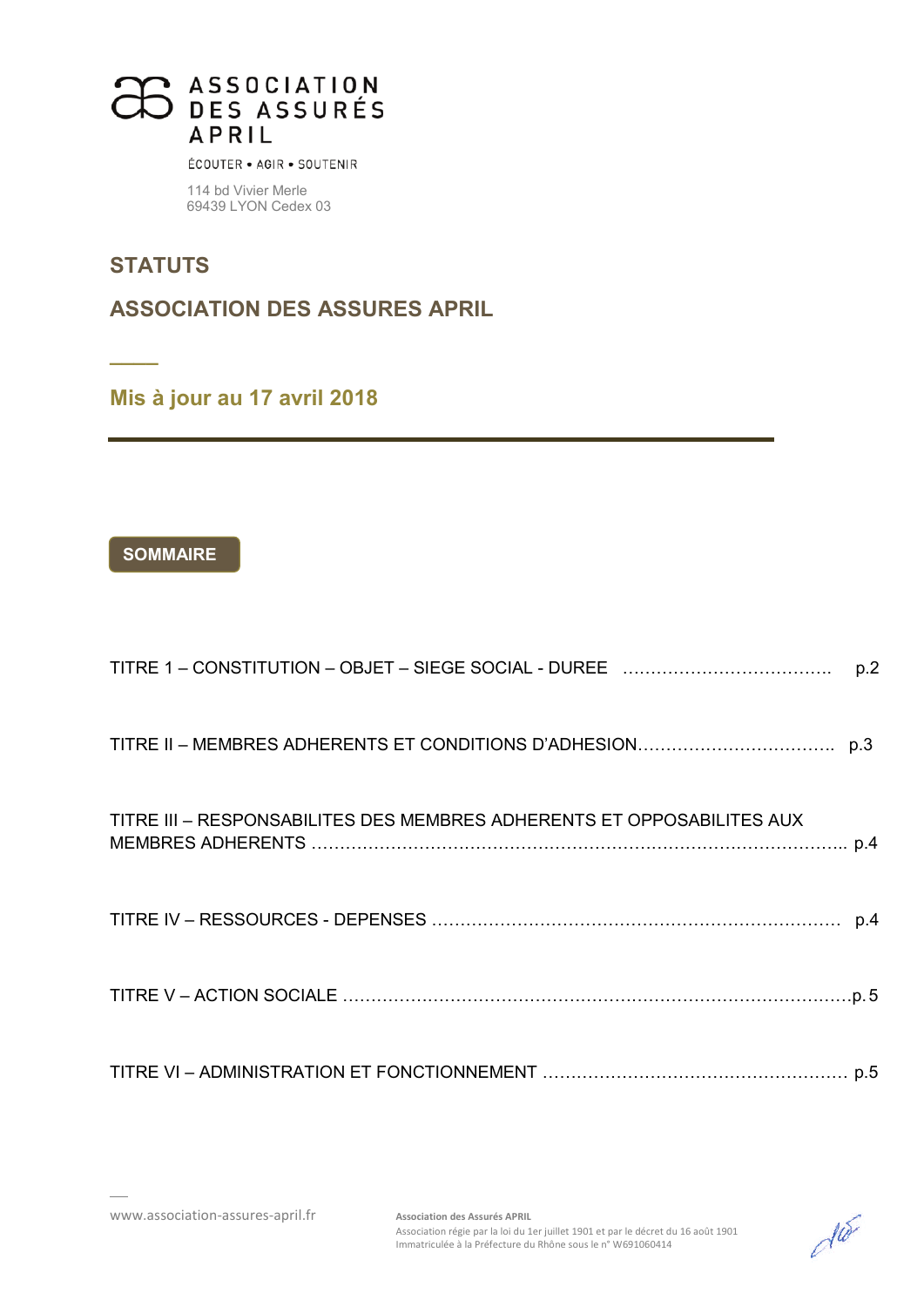## **TITRE I – CONSTITUTION - OBJET - SIEGE SOCIAL - DUREE**

## **Article 1. CONSTITUTION ET DENOMINATION**

Il existe une Association ayant pour dénomination « Association des Assurés APRIL » ou en abrégé Association 3 A, fondée suivant acte sous seing privé à Lyon en date du 1er janvier 1984 et régie par la loi du 1er juillet 1901 et le décret du 16 août 1901.

Il s'agit d'une Association à but non lucratif.

L'Assemblée Générale Extraordinaire de l'Association des Assurés APRIL a constaté le 27 avril 2018 la réalisation définitive de la fusion-absorption de l'Association des Assurés d'APRIL INTERNATIONAL par l'Association des Assurés APRIL et la dissolution de plein droit, sans liquidation de l'Association des Assurés d'APRIL INTERNATIONAL.

## **Article 2. OBJET**

Cette Association a pour objet :

- d'étudier, rechercher, souscrire, développer tout type de produits d'assurances, d'assistance et de services, notamment dans le domaine de la prévoyance, de la santé, de la retraite, en vue d'optimiser pour ses Membres Adhérents, la souscription de garanties complémentaires ou sur complémentaires ou à partir du 1<sup>er</sup> euro, intervenant en tant que de besoin en sus de celles découlant des régimes obligatoires notamment par la signature de contrats collectifs d'assurances à adhésion facultative ou obligatoire ;

- de sensibiliser ses Membres Adhérents aux thèmes essentiels de la prévention dans le but de leur permettre, d'une part, d'entretenir leur capital santé et d'autre part, d'obtenir des organismes d'assurances des conditions préférentielles qui prennent en compte les comportements responsables de ses Membres Adhérents en matière de santé ;

- de réaliser des études statistiques et des analyses sur les comportements de la vie quotidienne de ses Membres Adhérents dans le domaine de la protection sociale ;

- de mettre en place des actions de prévention, de soutien, d'accompagnement et d'aides aux Assurés à travers un Fonds d'Actions Solidaires.

## **Article 3. SIEGE**

Le siège social est fixé à Lyon 3ème, 114 boulevard Marius Vivier Merle.

Il pourra être transféré sur simple décision du Conseil d'Administration qui dispose à cet effet, du pouvoir de modifier les statuts.

dla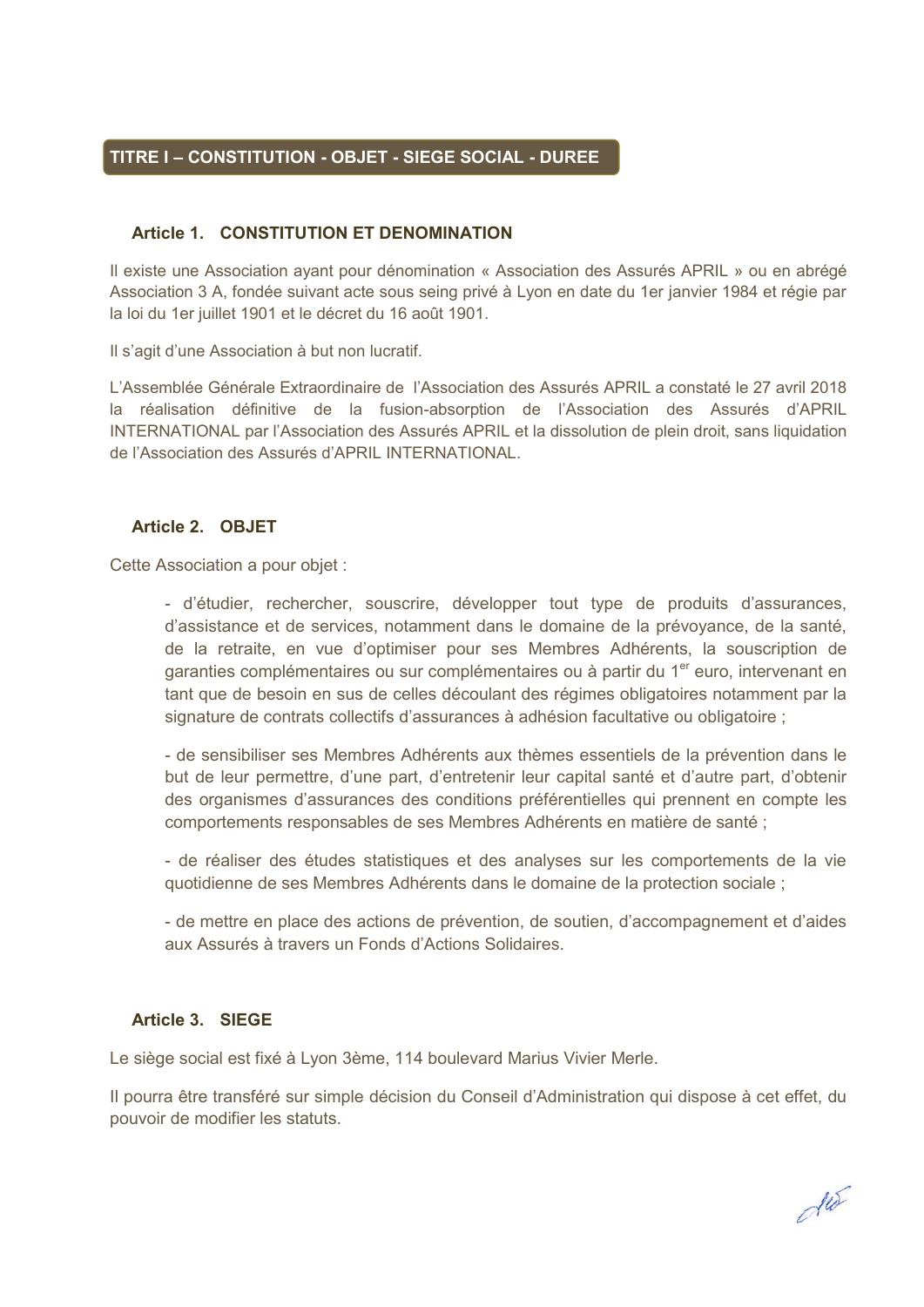## **Article 4. DUREE**

L'Association est constituée pour une durée illimitée ; elle prend fin toutefois en cas de dissolution volontaire, statutaire ou judiciaire.

## **TITRE II – MEMBRES ADHERENTS ET CONDITIONS D'ADHESION**

## **Article 5. COMPOSITION**

L'Association se compose de Membres Adhérents qui se distinguent entre :

- les Membres Adhérents ;

- les Membres Adhérents ayant la qualité de travailleurs non-salariés ;

- les Membres Adhérents Collectifs qui sont les entreprises, organismes ou autres personnes morales ayant souscrit à l'une des conventions souscrites par l'Association pour le compte de leurs salariés.

Pour faire partie de l'Association, il faut être admis à l'assurance dans le cadre de l'une des conventions souscrites par l'Association et être en règle de sa cotisation associative.

La qualité de Membre Adhérent est acquise à compter de la date de réception de la demande d'adhésion et du paiement de la cotisation associative, sous réserve de l'acceptation de l'adhésion à la convention d'assurance par l'organisme assureur. A défaut d'acceptation, le montant de la cotisation associative sera remboursé au plus tard dans les trente jours qui suivront la notification de refus par l'organisme assureur.

Sont également Membres Adhérents, mais sans voix délibérative, sur décision du Conseil d'Administration :

- Les personnes physiques ou morales rendant ou ayant rendu des services signalés à l'Association, dites membres d'honneur ou honoraires ;

- Les personnes physiques ou morales ayant effectué un don ou legs à l'Association, dites membres bienfaiteurs.

## **Article 6. PERTE DE LA QUALITE DE MEMBRE ADHERENT**

La qualité de Membre Adhérent se perd :

- par décès, disparition ou absence pour les personnes physiques ;
- par la liquidation ou la dissolution amiable ou judiciaire pour les personnes morales ;

- par la radiation prononcée par le Conseil d'Administration pour infractions aux présents statuts ou lorsque le comportement se sera avéré contraire aux intérêts financiers et moraux de l'Association ;

dla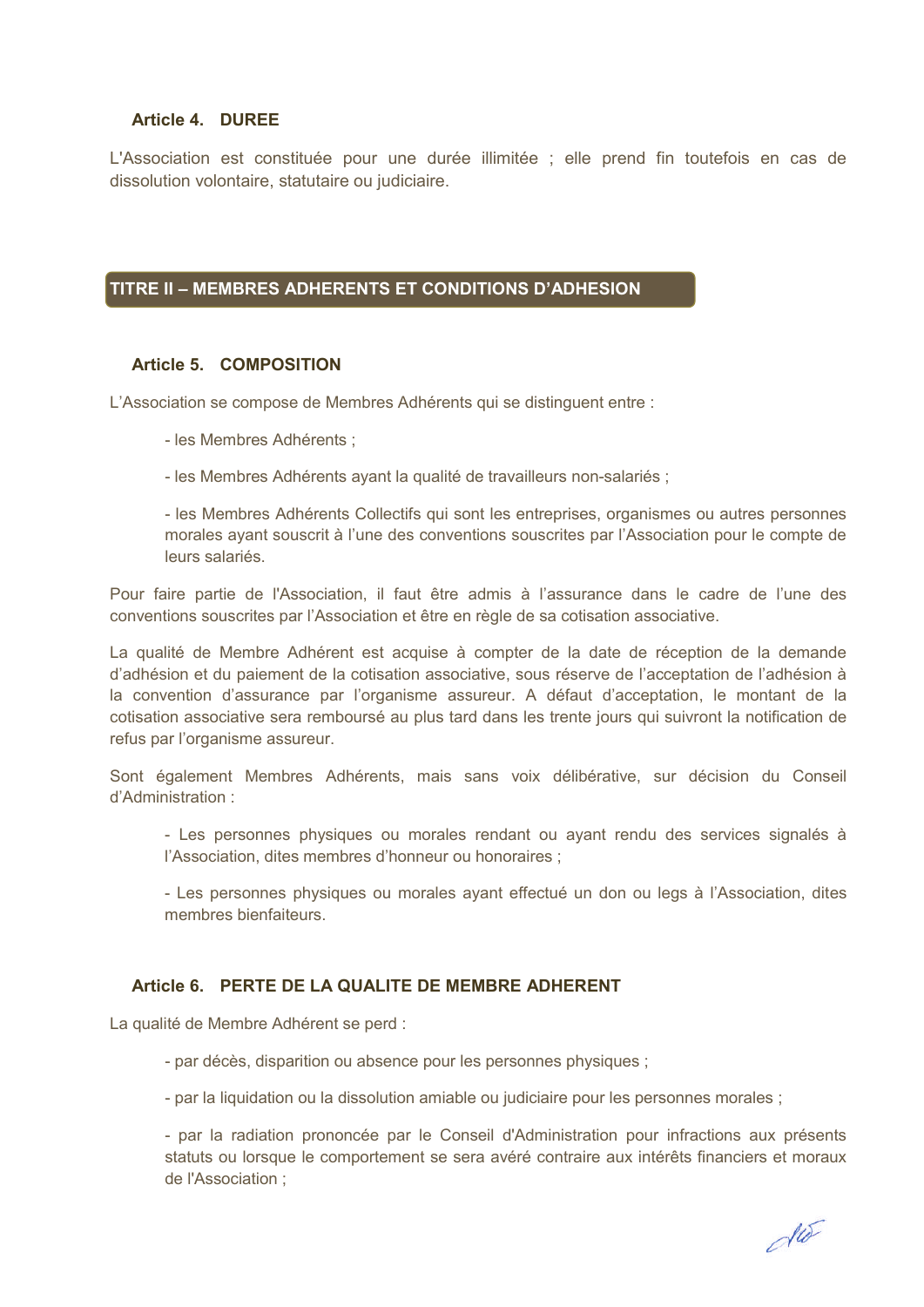- par la perte de la qualité d'assuré à l'une des conventions souscrites par l'Association (résiliation, radiation, renonciation) ;

- par la démission adressée à l'intention du Président au siège de l'Association par courrier recommandé avec accusé de réception. A ce courrier devra être jointe, la copie du courrier, délivrée par l'organisme de gestion du (des) contrat(s), confirmant leur résiliation ; lesdites résiliations devant respecter les conditions définies à la (aux) notice(s) d'information valant conditions générales du (des) contrat(s).

En tout état de cause, la cotisation éventuellement appelée au titre de l'année de perte de la qualité de Membre Adhérent reste acquise à l'Association.

## **TITRE III – RESPONSABILITES DES MEMBRES ADHERENTS ET OPPOSABILITES AUX ADHERENTS**

## **Article 7. RESPONSABILITES DES MEMBRES ADHERENTS**

Les Membres Adhérents aux conventions souscrites par l'Association ne sont en aucun cas personnellement responsables des engagements contractés par elle ; seul en répond le patrimoine de l'Association.

## **Article 8. OPPOSABILITES AUX MEMBRES ADHERENTS**

Toute adhésion à l'Association s'inscrit dans le cadre de conventions d'assurance conclues entre l'Association et des organismes assureurs. Le contenu de ces conventions, mentionnant notamment les conditions et conséquences d'une résiliation des conventions par l'Association ou l'organisme assureur, est remis aux Membres Adhérents lors de leur adhésion à l'Association et au contrat sous la forme de notice d'information valant conditions générales.

## **TITRE IV – RESSOURCES - DEPENSES**

## **Article 9. RESSOURCES DE L'ASSOCIATION**

Les ressources de l'Association se composent :

- des cotisations de ses Membres Adhérents ;
- du revenu de ses biens :
- des sommes perçues en contrepartie des prestations fournies par l'Association ;
- des subventions ou versements autorisés par la loi ;
- de toutes autres ressources non interdites par la loi ;

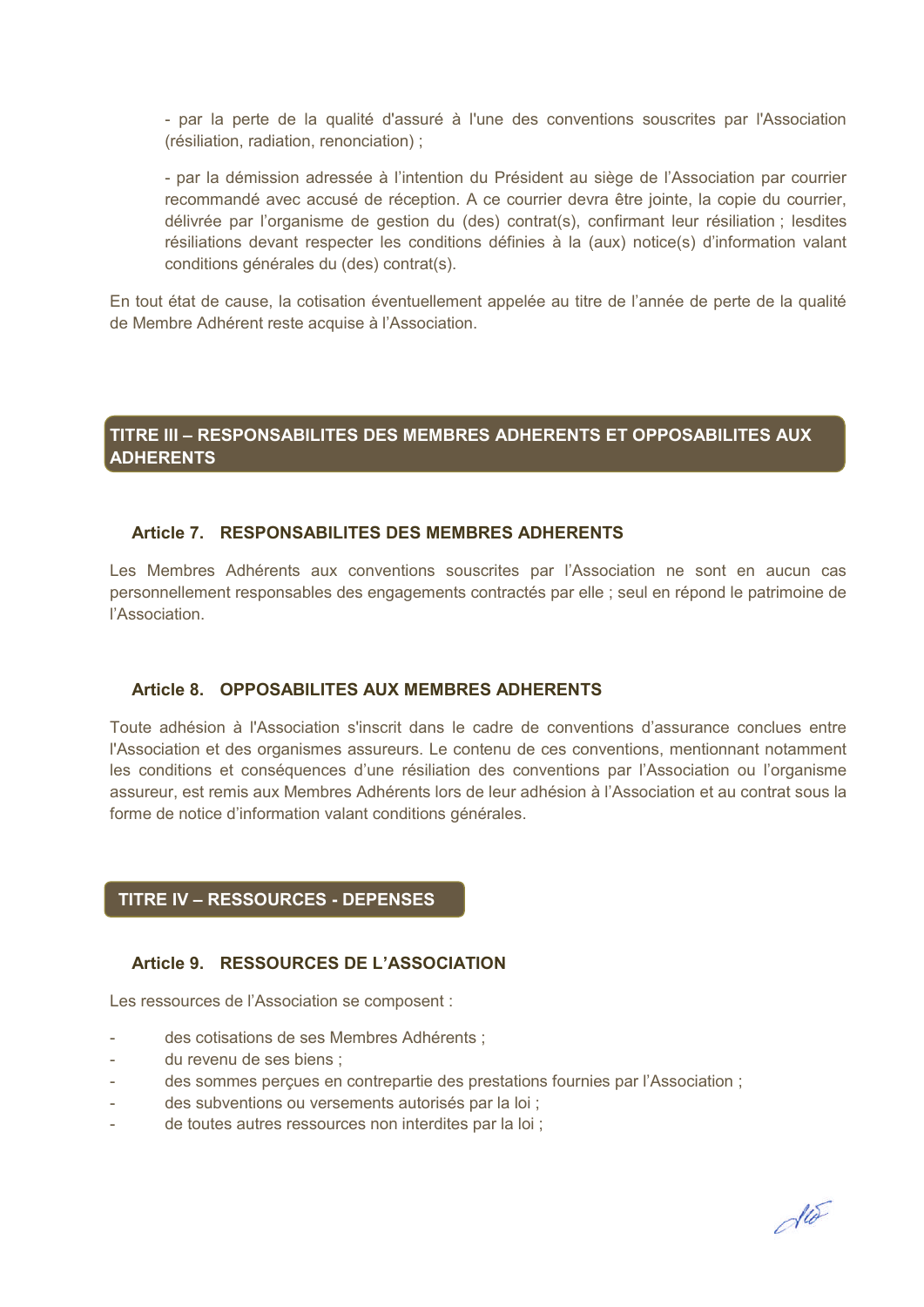## **Article 10. DEPENSES**

Les dépenses de l'Association sont constituées par toutes les sommes nécessaires à son fonctionnement et à sa représentation. Elles sont ordonnées par le Conseil d'Administration ou par toute autre personne par lui mandatée à cet effet.

## **TITRE V – ACTION SOCIALE**

#### **Article 11. FONDS D'ACTIONS SOLIDAIRES**

Il est institué la création d'un Fonds d'Actions Solidaires destiné au financement des actions de soutien, d'accompagnement et d'aides aux Membres Adhérents

Le montant de la dotation annuelle du Fonds d'Actions Solidaires est arrêté par le Conseil d'Administration qui en fixe les orientations, les missions et les règles de fonctionnement.

Les différentes Actions Solidaires menées par l'Association et leurs conditions d'accès et d'attribution sont définies dans le Règlement Intérieur.

## **TITRE VI – ADMINISTRATION ET FONCTIONNEMENT**

## **Article 12. CONSEIL D'ADMINISTRATION**

#### **1. Composition**

L'Association est administrée par un Conseil d'Administration comprenant au moins six (6) membres et au plus quinze (15) membres nommés pour six (6) ans. Les membres du Conseil d'Administration sont nommés par l'Assemblée Générale ; ils sont choisis parmi les Membres Adhérents de l'Association.

Le Conseil d'Administration doit être composé, pour plus de la moitié, de Membres Adhérents ne détenant ou n'ayant détenu au cours des deux années précédant leur désignation, aucun intérêt ni aucun mandat dans les organismes d'assurance signataires des conventions d'assurance souscrites par l'Association et ne recevant ou n'ayant reçu, au cours de la même période, aucune rétribution de la part de ces mêmes organismes.

Tout Administrateur, venant en cours de mandat à détenir un mandat ou recevoir une rétribution quelconque de la part de l'un des organismes d'assurance signataire d'une convention d'assurance avec l'Association, s'engage à en informer immédiatement le Président par courrier recommandé avec accusé de réception.

Pour le cas où cette déclaration venait à faire passer le nombre d'Administrateurs ne détenant ou n'ayant détenu, au cours des deux années précédant leur désignation, aucun

des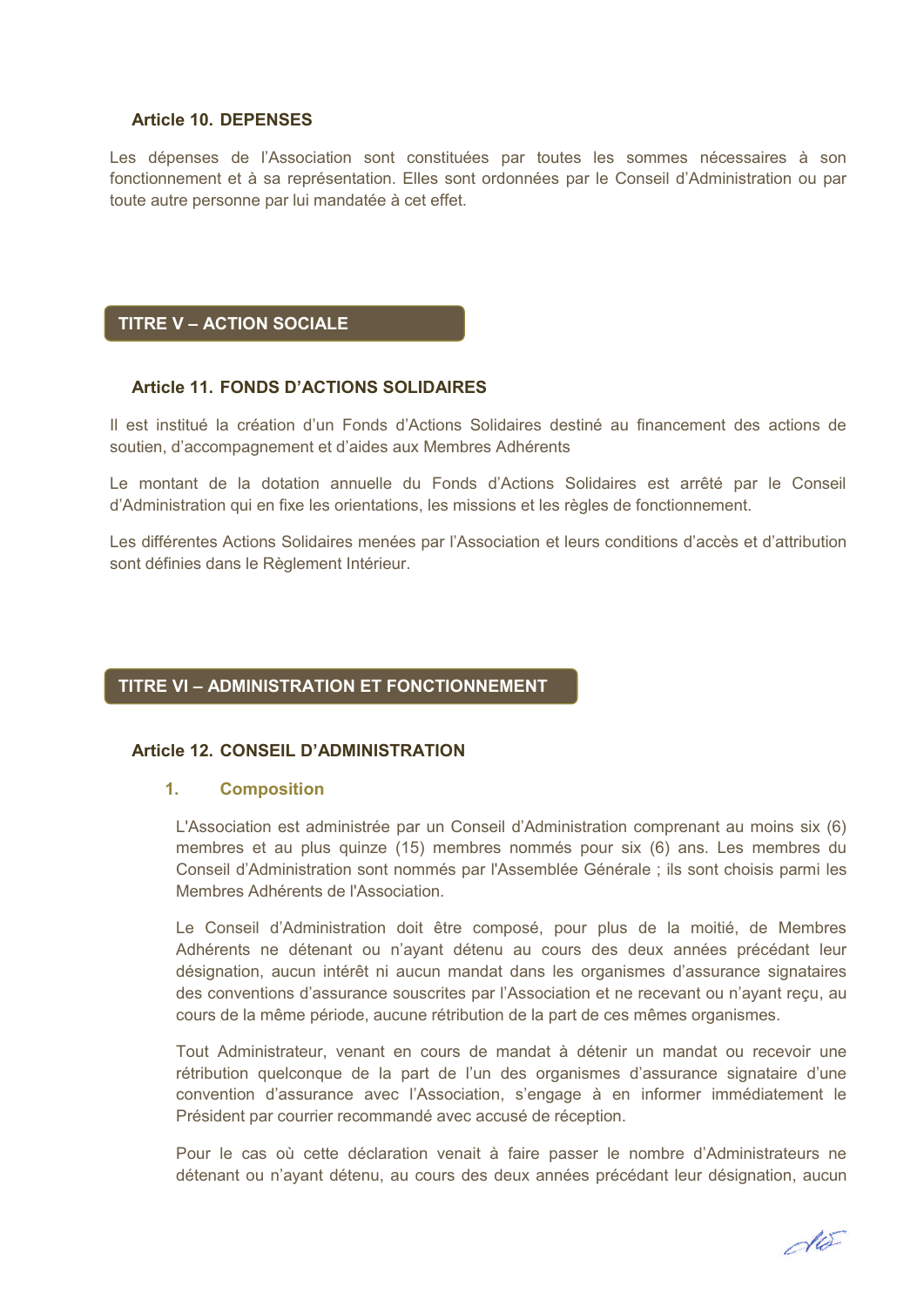intérêt ni aucun mandat dans les organismes d'assurance signataires des conventions d'assurance souscrites par l'association et ne recevant ou n'ayant reçu, au cours de la même période, aucune rétribution de la part de ces mêmes organismes, à moins de 51%, l'Administrateur en question perdra automatiquement sa qualité d'Administrateur et il sera procédé à son remplacement conformément à l'Article 12 des statuts.En cas de vacance par décès, démission, atteinte de la limite d'âge ou toute autre cause, le Conseil d'Administration pourvoit provisoirement au remplacement de ses membres. Leur remplacement définitif intervient à la prochaine Assemblée Générale. Les mandats des membres ainsi élus prennent fin à l'époque où devait normalement expirer le mandat des membres remplacés.

A défaut de ratification, les délibérations et les actes accomplis par le Conseil d'Administration depuis la nomination provisoire n'en demeureront pas moins valables.

Le Conseil d'Administration se renouvelle par tiers tous les 2 ans. Les membres sortants sont rééligibles. L'ordre de sortie est déterminé d'après l'ancienneté des nominations.

Est éligible au Conseil d'Administration toute personne, âgée de 18 ans au moins, le jour de l'élection, Membre Adhérent de l'Association et à jour de cotisation associative.

La limite d'âge à la fonction d'Administrateur est fixée à 70 ans. Pour le cas où cet âge est atteint en cours de mandat, celui-ci prendra fin automatiquement à la date anniversaire de l'Administrateur.

Toute nouvelle candidature devra être portée à la connaissance du Président du Conseil d'Administration par courrier recommandé, reçu au moins trente jours avant la date de l'Assemblée Générale, accompagné :

- de la copie d'une pièce d'identité ;

- d'une attestation sur l'honneur de non condamnation ou mesures mentionnées aux 1° à 5° de l'article L 322-2 du Code des assurances ;

- d'une attestation mentionnant l'existence ou la non existence à son bénéfice de mandat ou d'éventuelle rétribution provenant de l'un des organismes d'assurance signataire d'une convention d'assurance avec l'Association.

Nul ne peut être membre du Conseil d'Administration de l'Association, ni directement ou indirectement ou par personne interposée, administrer, diriger ou gérer à titre quelconque l'Association, ni disposer du pouvoir de signer pour le compte de l'Association s'il a fait l'objet d'une des condamnations ou mesures mentionnées aux paragraphes 1° à 5° de l'article L. 322-2 du Code des assurances.

Le Conseil d'Administration élit chaque année à bulletin secret parmi ses membres à la majorité des suffrages exprimés, un bureau comprenant : un Président, un Vice-Président, un Secrétaire, un Trésorier et éventuellement des adjoints. Les membres du bureau sortant sont rééligibles. Le Conseil d'Administration peut se faire assister de toutes personnes qu'il jugera utile, adhérentes ou non à l'Association.

## **2. Réunion du Conseil d'Administration**

dla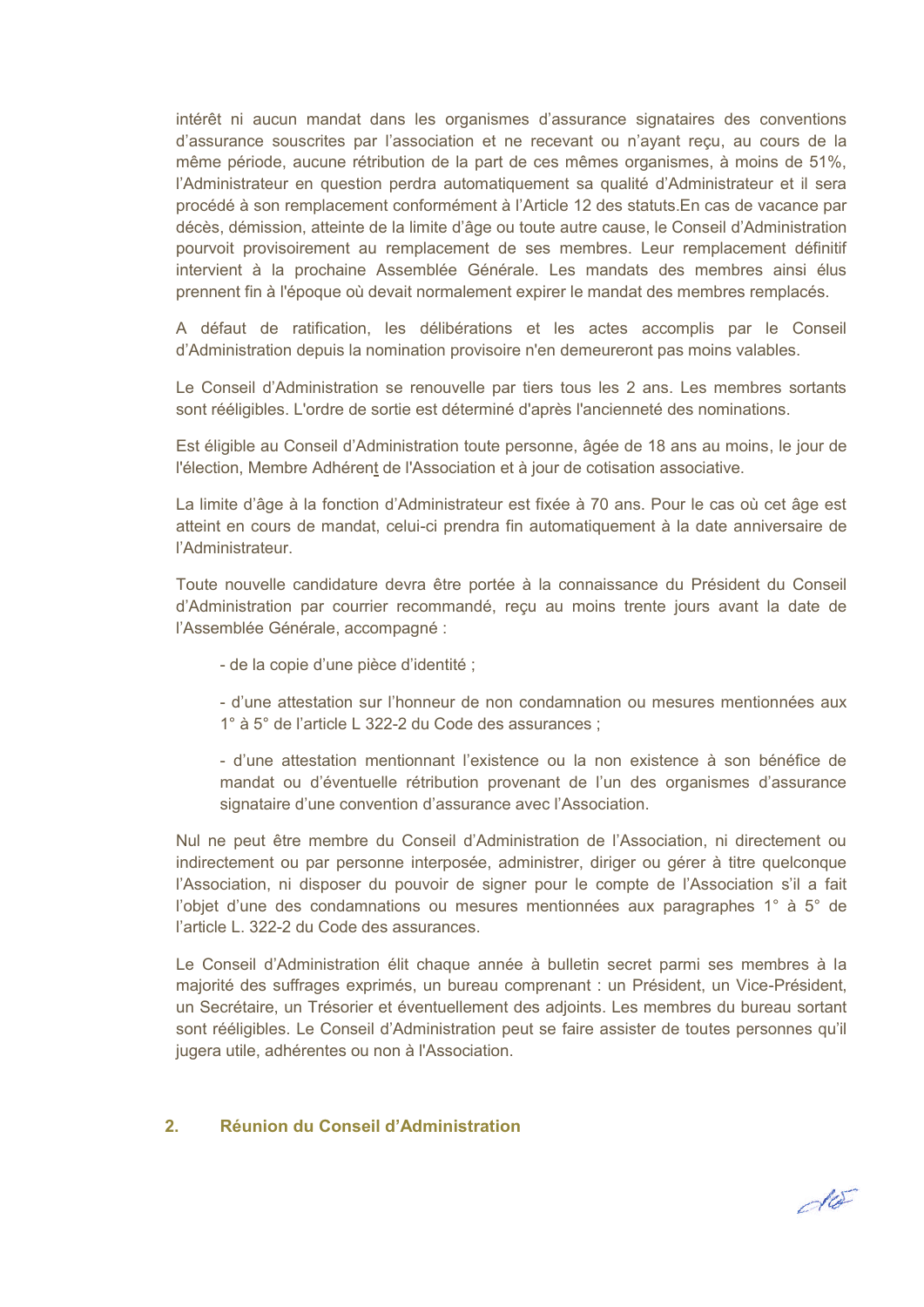Le Conseil d'Administration se réunit aussi souvent que l'intérêt de l'Association l'exige sur convocation du Président. La convocation pourra être effectuée par tous moyens à sa convenance.

Les délibérations du Conseil d'Administration font l'objet d'un procès-verbal, consigné dans un registre signé par le Président et par au moins un des Administrateurs.

Le Conseil d'Administration ne délibère valablement que si plus de la moitié des Administrateurs est présente.

Les décisions du Conseil d'Administration sont prises à la majorité des Administrateurs présents. En cas d'égalité, la voix du Président est prépondérante. Seules les questions figurant à l'ordre du jour peuvent faire l'objet d'un vote.

Tout membre du Conseil d'Administration qui, sans excuse, n'aura pas assisté à trois réunions successives, pourra être exclu par décision du Conseil d'Administration, après avoir été mis en mesure de présenter ses observations.

## **3. Rémunération**

Les fonctions d'Administrateur sont gratuites. Toutefois, les frais et débours occasionnés par l'accomplissement de leur mandat leur sont remboursés au vu des pièces justificatives. Le rapport financier présenté à l'Assemblée Générale Ordinaire doit faire mention des remboursements de frais et débours effectués à des Administrateurs.

## **4. Pouvoirs**

Le Conseil d'Administration est investi d'une manière générale des pouvoirs les plus étendus pour agir au nom de l'Association. Il fixe notamment le montant de la cotisation associative à verser par les membres de l'Association.

Il peut donner toute délégation de pouvoir au Président ou à un membre du bureau.

## **5. Fonction et pouvoirs du Président – Fonctions du Secrétaire et du Trésorier**

Les membres du bureau sont spécialement investis des attributions suivantes :

- 1. Le **Président** dirige les travaux du Conseil d'Administration et assure le fonctionnement de l'Association. Il la représente en justice et dans tous les actes de la vie civile. Il est investi de tous pouvoirs à cet effet. Il peut déléguer ses pouvoirs à un autre Administrateur. En cas d'empêchement, il est suppléé par le Vice-Président.
- 2. Le **Secrétaire** est chargé de la correspondance, notamment l'envoi des diverses convocations. Il rédige les procès-verbaux des délibérations et les transcrit sur les registres. Il assure l'exécution des formalités prescrites par la loi.
- 3. Le **Trésorier** est chargé de la gestion du patrimoine propre de l'Association et de la tenue des comptes. Il perçoit les recettes et effectue les paiements sous le contrôle du

do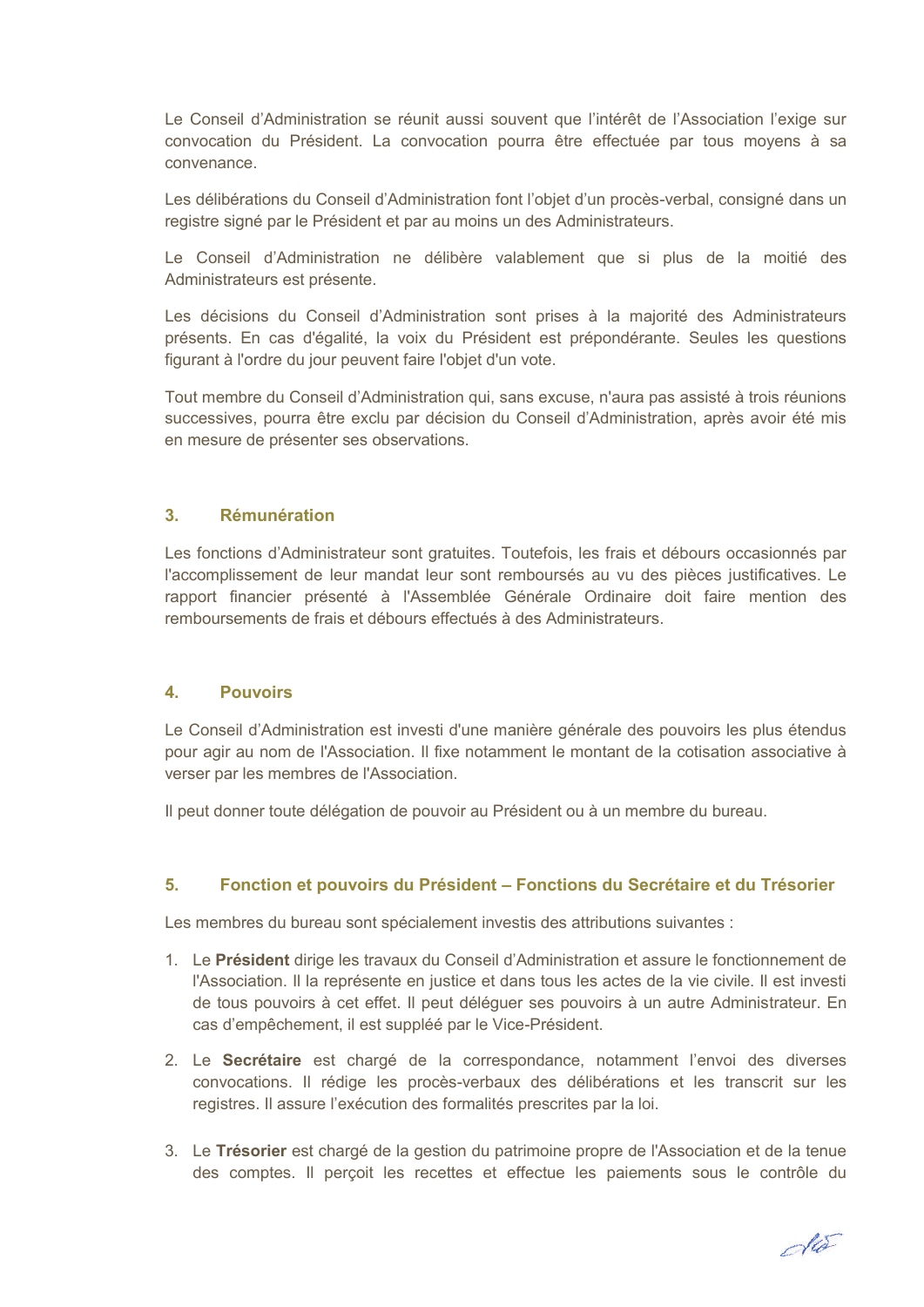Président. Il rend compte chaque année de sa gestion à l'Assemblée Générale qui statue sur les comptes.

Les fonctions de membre du Bureau ne peuvent pas faire l'objet d'une rémunération sous quelque forme que ce soit.

## **Article 13. ASSEMBLEES GENERALES**

## **1. Assemblées Générales**

## **1.1. Assemblée Générale Ordinaire**

Au moins une fois par an, les Membres Adhérents sont convoqués en Assemblée Générale Ordinaire dans les conditions prévues ci-dessous.

L'Assemblée Générale Ordinaire entend :

- le rapport sur la gestion établi par le Conseil d'Administration portant notamment sur le fonctionnement des conventions d'assurance souscrites par l'Association. Ce rapport est tenu à la disposition des Membres Adhérents qui en font la demande ;
- les rapports du commissaire aux comptes ;
- le rapport moral ;
- le rapport financier.

L'Assemblée Générale Ordinaire, après avoir délibéré et statué sur les différents rapports, approuve les comptes de l'exercice clos (année civile) et délibère sur toutes les autres questions figurant à l'ordre du jour.

Elle pourvoit au renouvellement des membres du Conseil d'Administration dans les conditions prévues à l'Article 12 des présents statuts.

## **1.2. Assemblée Générale Extraordinaire**

Elle est convoquée dans les conditions définies ci-dessous.

L'Assemblée Générale Extraordinaire statue sur les questions qui sont de sa seule compétence : les modifications à apporter aux statuts, les opérations de fusion ou de dissolution.

## **2. Convocations**

## **2.1. Convocation aux Assemblées Générales Ordinaires et Extraordinaires**

Les Membres Adhérents de l'Association tels que définis à l'article 5, adhérents au jour de la décision de la convocation, en règle de leur cotisation associative, sont réunis au moins une

dla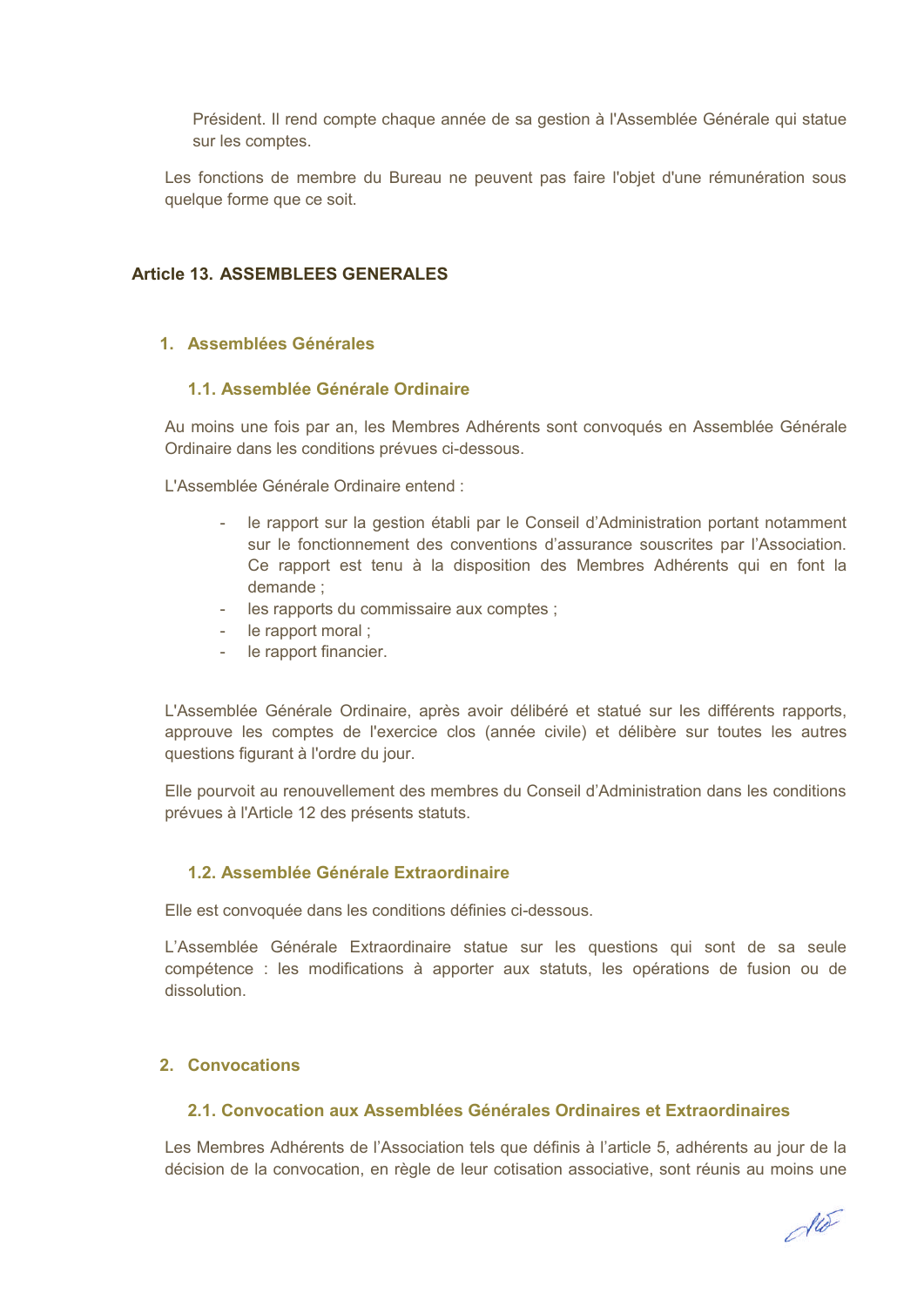fois par an, en Assemblée Générale Ordinaire et en tant que de besoin en Assemblée Générale Extraordinaire.

Les Assemblées Générales Ordinaires et Extraordinaires se composent de tous les Membres Adhérents de l'Association, en règle de leur cotisation associative.

La convocation est nominative et est valablement faite au choix du Conseil d'Administration :

- soit par lettre simple ou courrier électronique envoyé au moins soixante jours calendaires avant la date de l'Assemblée Générale ;
- soit par annonce au sein d'une publication destinée à tous les Membres Adhérents.

Les Assemblées Générales se réunissent sur convocation du Président de l'Association, ou pour ce qui concerne les Assemblées Générales Extraordinaires, sur la demande d'au moins 10% des Membres Adhérents. Dans ce dernier cas, les convocations à l'Assemblée Générale Extraordinaire doivent être adressées dans les huit jours du dépôt de la demande et l'Assemblée Générale Extraordinaire doit être tenue dans les trente jours suivant l'envoi desdites convocations.

Les convocations doivent mentionner obligatoirement la date, l'heure, le lieu et l'ordre du jour prévu et fixé par les soins du Conseil d'Administration.

Seront également portées à l'ordre du jour, les propositions de résolution signées par au moins cent Membres Adhérents, dès lors qu'elles aient été communiquées par courrier recommandé au Président de l'Association quarante-cinq jours au moins avant la date fixée pour la tenue de l'Assemblée Générale.

Seules seront valables les résolutions prises par l'Assemblée Générale sur les points inscrits à son ordre du jour.

En outre, les convocations doivent mentionner qu'à défaut de quorum elles tiennent lieu de convocations à une seconde Assemblée Générale.

## **3. Droit de vote**

## **3.1. Droit de vote aux Assemblées Générales Ordinaires et Extraordinaires**

Tout Membre Adhérent dispose d'un droit de vote et d'une voix à l'Assemblée Générale Ordinaire et Extraordinaire.

Les Membres Adhérents personnes morales sont représentés par leur représentant légal.

Chaque Membre Adhérent personne physique, a la faculté de donner mandat à un autre Membre Adhérent ou à son conjoint. Un même Membre Adhérent ne peut disposer de plus de 5% des droits de vote. Le mandat donné vaut pour une seule Assemblée Générale ou deux si lors de la première convocation le quorum n'est pas atteint ou si deux Assemblées - Ordinaire et Extraordinaire - se tiennent le même jour.

 $d\widetilde{d}$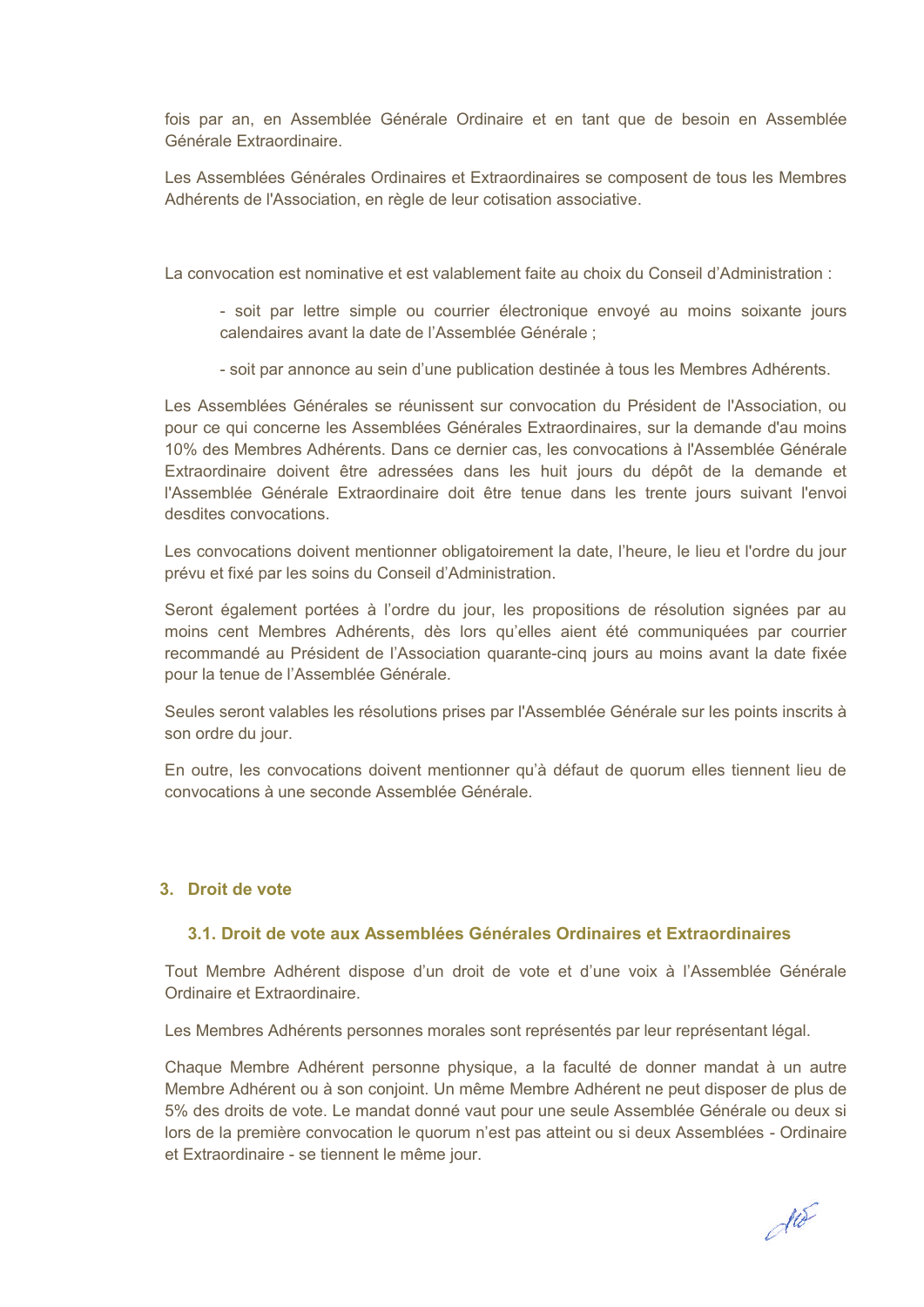Les pouvoirs en blanc retournés à l'Association sont attribués au Président ou à son délégataire au sein du Conseil d'Administration et donnent lieu à un vote à l'adoption des projets de résolution présentés ou agréés par le Conseil d'Administration.

3.1.1. Assemblée Générale Ordinaire

Les décisions de l'Assemblée Générale Ordinaire sont adoptées à la majorité des votes exprimés.

Toutes les délibérations sont prises à main levée. Toutefois, si le quart au moins des Membres Adhérents présents le demande, les votes sont émis au scrutin secret.

Pour l'élection des membres du Conseil d'Administration, le vote secret est obligatoire.

## 3.1.2. Assemblée Générale Extraordinaire

Les décisions sont prises obligatoirement à la majorité des deux tiers des Membres Adhérents présents ou représentés.

Les votes ont lieu à main levée, sauf toutefois si le quart au moins des Membres Adhérents présents demande les votes sont émis au scrutin secret.

## **4. Tenue des Assemblées**

La Présidence des Assemblées appartient au Président de l'Association qui peut déléguer ses fonctions au Vice-Président et à défaut à un autre Administrateur.

Les délibérations sont consignées par des procès-verbaux inscrits sur un registre spécial et signées par le Président et le Secrétaire. Les procès-verbaux peuvent être consultés au siège de l'Association.

Il est tenu une feuille de présence certifiée conforme par le Président et le Secrétaire.

Dans la limite des pouvoirs qui leur sont conférés par les présents statuts, les Assemblées obligent par leurs décisions tous les Membres Adhérents concernés y compris les absents.

## **4.1. Tenue des Assemblées Générales Ordinaires et Extraordinaires**

Les Assemblées Générales Ordinaire et Extraordinaire ne peuvent valablement délibérer que si au moins mille Membre Adhérents sont présents ou représentés. Si, lors de la première convocation, l'Assemblée Générale n'a pas réuni ce quorum, une seconde Assemblée Générale est convoquée. Elle délibère alors valablement quel que soit le nombre des Membres Adhérents présents ou représentés.

A défaut de quorum, la seconde Assemblée Générale pourra se tenir à la suite de la première sur le même ordre du jour.

Sur décision du Président, les Assemblées Générales Ordinaires et Extraordinaires pourront être tenues à distance et donner lieu à un vote électronique.

dla